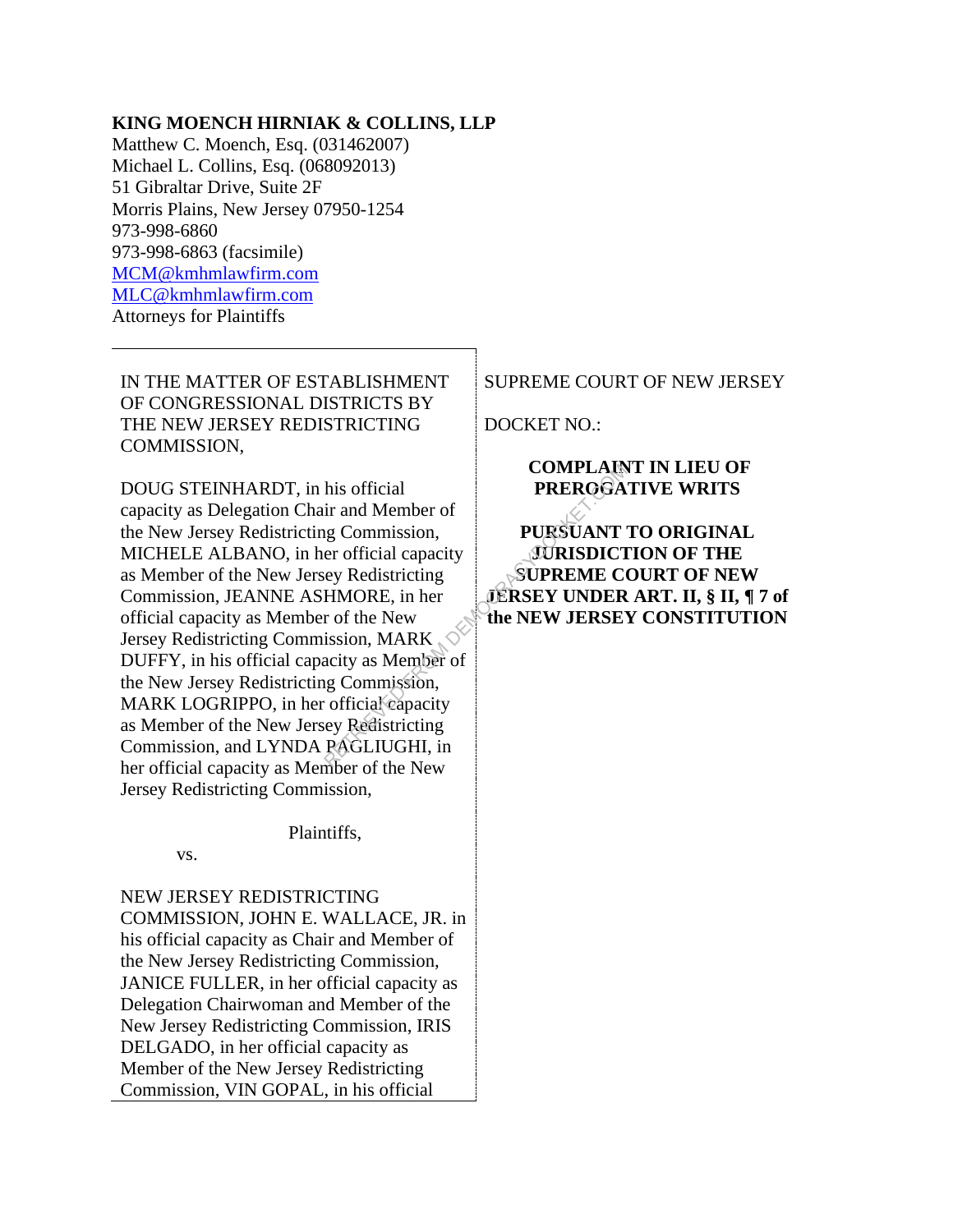capacity as Member of the New Jersey Redistricting Commission, STEPHANIE LAGOS, in her official capacity as Member of the New Jersey Redistricting Commission, JEFF NASH, in his official capacity as Member of the New Jersey Redistricting Commission, DANA REDD, in her official capacity as Member of the New Jersey Redistricting Commission, and TAHESHA WAY, in her official capacity as New Jersey Secretary of State,

Defendants.

Plaintiffs, by way of Complaint in Lieu of Prerogative Writs, hereby state as follows:

# **INTRODUCTION AND JURISDICTION**

1. This is an action challenging the establishment of Congressional districts by the New Jersey Redistricting Commission ("NJRC"), a body established pursuant to Article II, Clause II of the New Jersey Constitution. **TRODUCTION AND JURISDICTIO**<br>tion challenging the establishment of Commission ("NJRC"), a body established pution.<br>e Court of New Jersey possesses origin<br>ling the adoption of Congressional distribution.

2. The Supreme Court of New Jersey possesses original jurisdiction over matters involving the NJRC, including the adoption of Congressional districts, pursuant to Article II, Section II, Paragraph 7 of the New Jersey Constitution.

3. On December 22, 2021, the NJRC held a meeting for the purpose of selecting one of the two maps proposed by the respective partisan delegations. The Independent Member began the meeting by reviewing the criteria he utilized to consider the proposals and proclaimed that both maps equally met the criteria – a claim the Republican delegation disputed based on its map more closely meeting and exceeding the Independent Member's standards and general legal principles applicable to redistricting.

4. Despite the Independent Member's statement that the maps were equally acceptable to him, the Independent Member inexplicably cast his vote upon the stated basis that the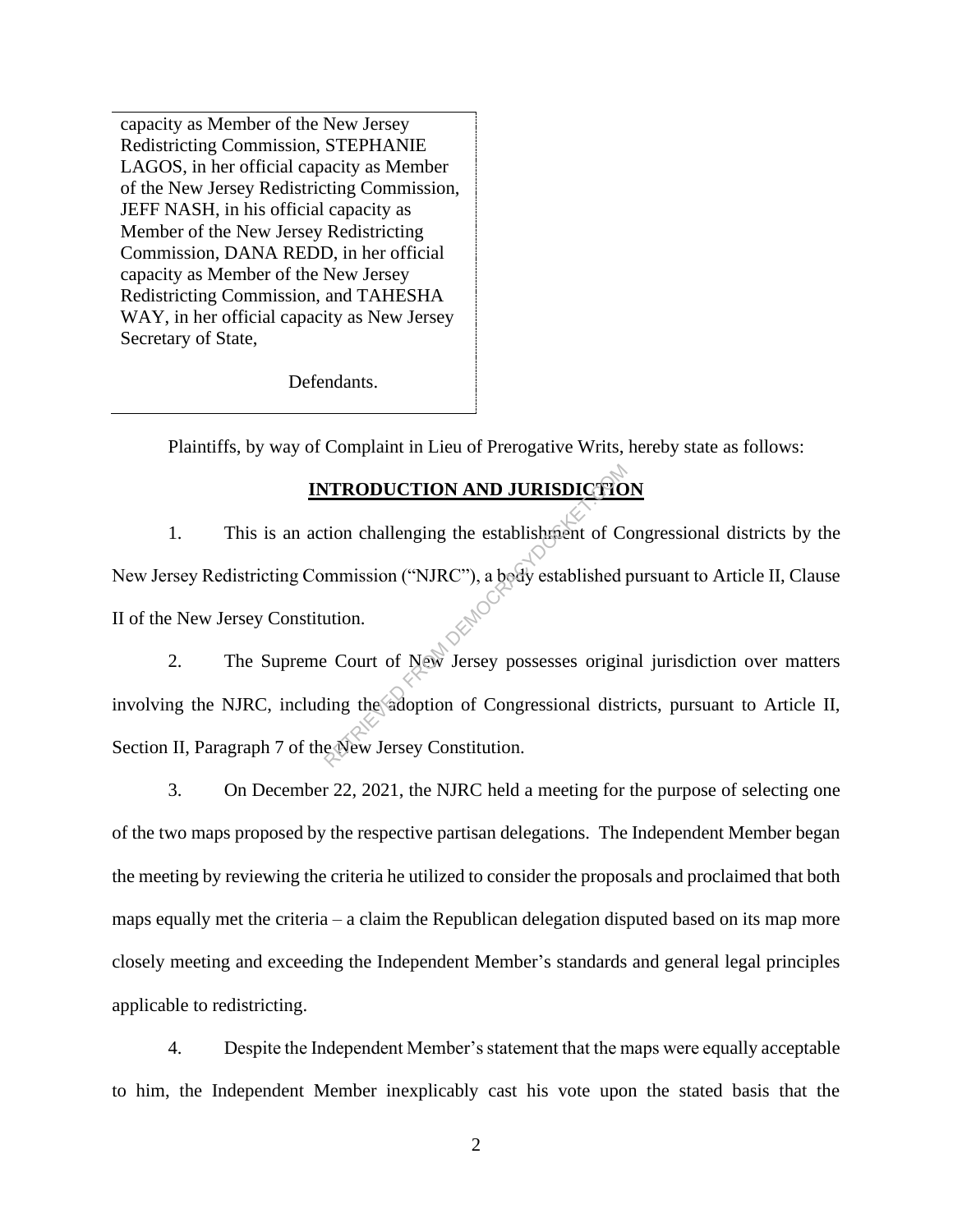Republican Delegation's Congressional Redistricting Map prevailed in the last round of redistricting one decade ago, requiring the Democratic Delegation's Congressional Redistricting Map to prevail in this round of redistricting.

5. The Independent Member specifically stated: "In the end, I decided to vote for the Democratic map, simply because in the last redistricting map it was drawn by the Republicans. Thus, I conclude that fairness dictates that the Democrats have the opportunity to have their map used for this next redistricting cycle."

6. This reasoning established that New Jersey's congressional redistricting through 2032 – and all of its significant implications for federal representation – were reduced to a predetermined decision that a Democratic map must prevail because Republicans "won" last time.

7. This action by the Independent Member, and in turn the NJRC, undermines the constitutional structure of the NJRC and fails to satisfy any potential standard of judicial review held applicable under New Jersey law, including being arbitrary, capricious, and unreasonable. From a Democratic map must prevail because I<br>a Democratic map must prevail because I<br>by the Independent Member, and in turn<br>e NJRC and fails to safisfy any potentia<br>ersey law, including being arbitrary, capi<br>we the Indepen

8. This action by the Independent Member also presents violations of both federal and state constitutional equal protection and due process protections, under either strict scrutiny or rational basis review.

9. This matter is justiciable, with the New Jersey Constitution specifically affording the Supreme Court of New Jersey with original jurisdiction over the establishment of Congressional districts and setting forth a procedure in the event a map is declared unlawful by this Court.

10. For these reasons, the Plaintiffs seek judicial relief from this court to vacate the Congressional districts established by the NJRC and to remand the matter to the NJRC for further proceedings.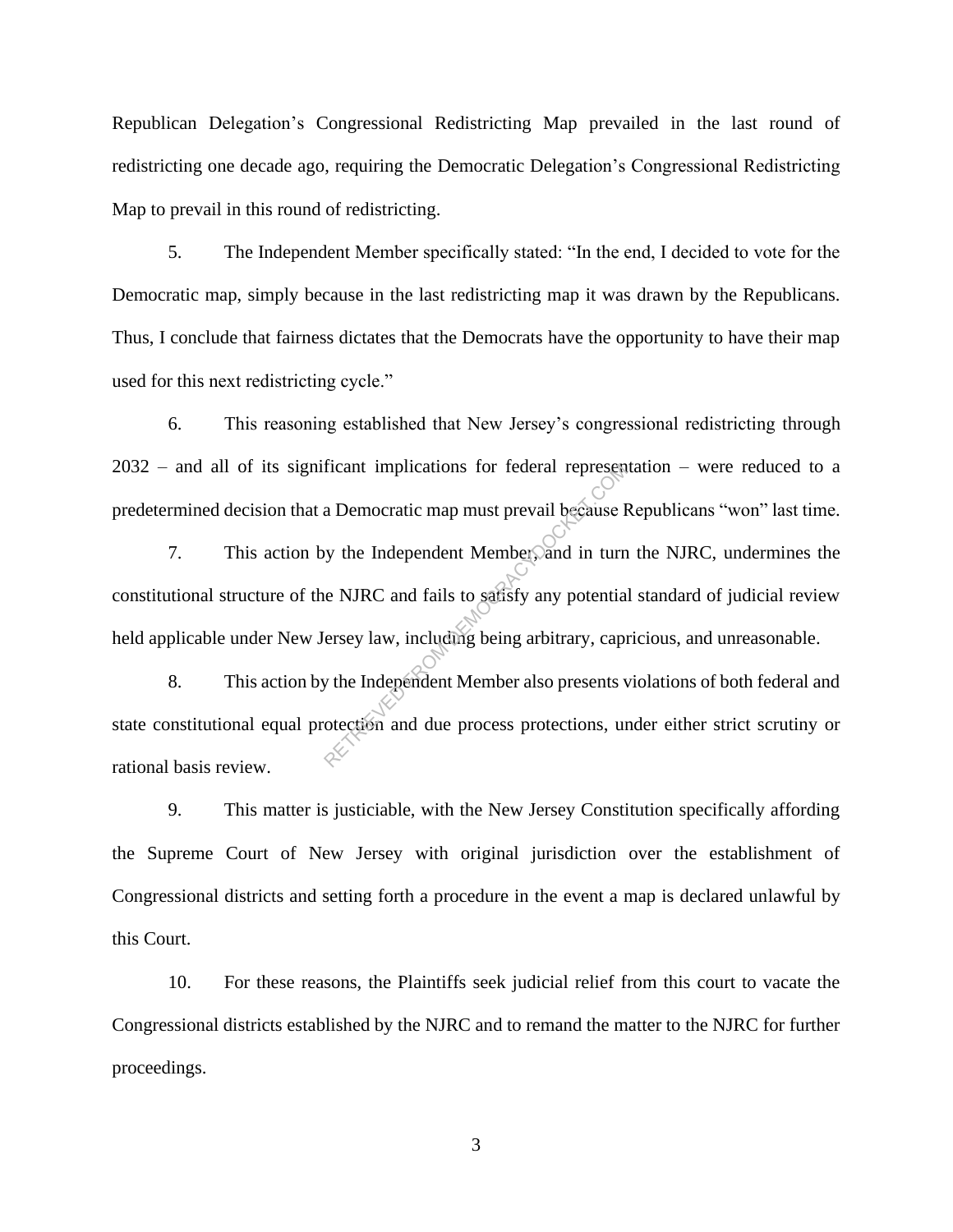#### **PARTIES**

11. Plaintiff Douglas Steinhardt is a member of the New Jersey Redistricting Commission and Delegation Chair for the Republican Party.

12. Plaintiff Michele Albano is a member of the New Jersey Redistricting Commission and a member of the Republican Party delegation.

13. Plaintiff Jeanne Ashmore is a member of the New Jersey Redistricting Commission and a member of the Republican Party delegation.

14. Plaintiff Mark Duffy is a member of the New Jersey Redistricting Commission and a member of the Republican Party delegation. <sup>2</sup><br>15. Plaintiff Mark LoGrippo is a member of the New Jersey Redistricting Commission

and a member of the Republican Party delegation.

16. Plaintiff Lynda Pagliughi is a member of the New Jersey Redistricting Commission and a member of the Republican Party delegation.

17. Defendant New Jersey Redistricting Commission is a body established pursuant to Article II, Clause II of the New Jersey Constitution. Party delegation.<br>
k LoGrippo is a member of the New Jerse<br>
ican Party delegation.<br>
da Pagliughi is a member of the New Jerse<br>
ican Party delegation.<br>
ew Jersey Redistricting Commission is a<br>
ew Jersey Constitution.

18. Defendant John E. Wallace, Jr. is the Independent Member of the New Jersey Redistricting Commission. Wallace was appointed to this position by the Supreme Court of New Jersey in accordance with Article II, Section II, Paragraph 1(c) of the New Jersey Constitution.

19. Defendant Janice Fuller is a member of the New Jersey Redistricting Commission and Delegation Chair for the Democratic Party. She is named solely in her official capacity and only to the extent that the members of the Democratic delegation may be indispensable parties to this action.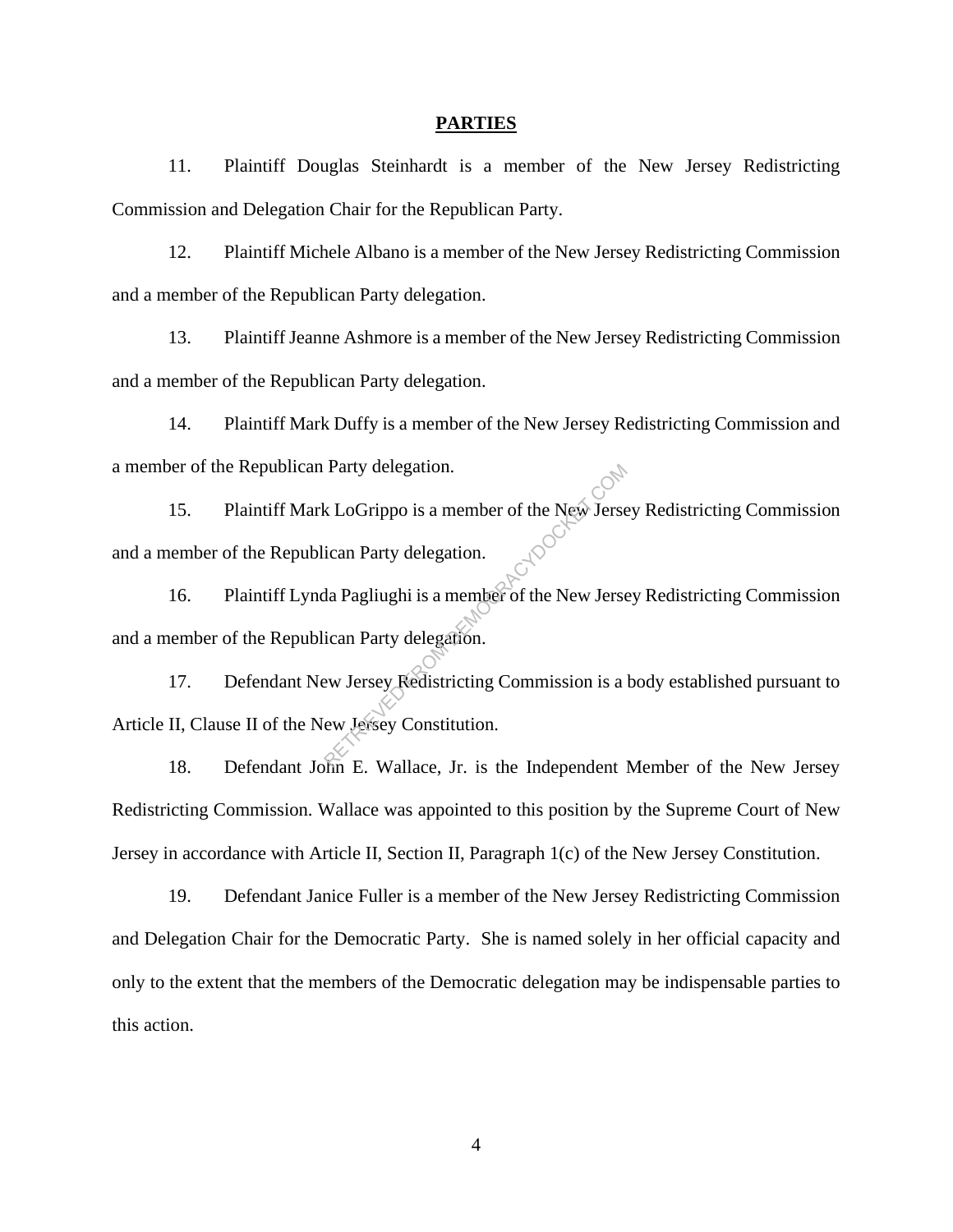20. Defendant Iris Delgado is a member of the New Jersey Redistricting Commission and a member of the Democratic Party delegation. She is named solely in her official capacity and only to the extent that the members of the Democratic delegation may be indispensable parties to this action.

21. Defendant Vin Gopal is a member of the New Jersey Redistricting Commission and a member of the Democratic Party delegation. He is named solely in her official capacity and only to the extent that the members of the Democratic delegation may be indispensable parties to this action.

22. Defendant Stephanie Lagos is a member of the New Jersey Redistricting Commission and a member of the Democratic Party delegation. She is named solely in her official capacity and only to the extent that the members of the Democratic delegation may be indispensable parties to this action. Extent that the members of the Democratic Party delegation. She is<br>extent that the members of the Dem<br>action.<br>ff Nash is a member of the New Jersey Re<br>Party delegation. He is named solely in l<br>ers of the Democratic delegat

23. Defendant Jeff Nash is a member of the New Jersey Redistricting Commission and a member of the Democratic Party delegation. He is named solely in her official capacity and only to the extent that the members of the Democratic delegation may be indispensable parties to this action.

24. Defendant Dana Redd is a member of the New Jersey Redistricting Commission and a member of the Democratic Party delegation. She is named solely in her official capacity and only to the extent that the members of the Democratic delegation may be indispensable parties to this action.

25. Defendant Tahesha Way is the New Jersey Secretary of State, who is responsible for overseeing elections in the State, including the implementation of the Congressional Districts certified to her by the NJRC.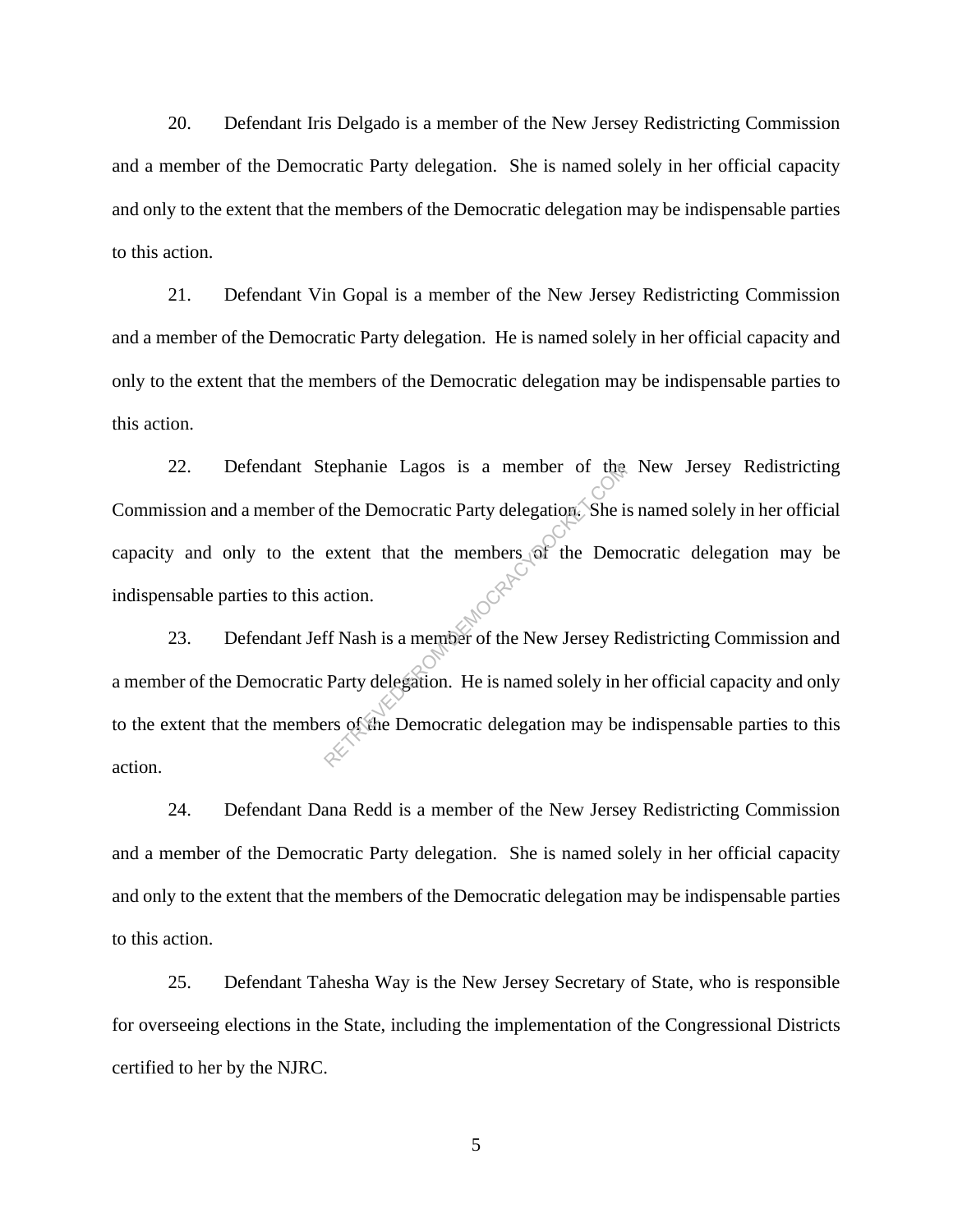#### **ESTABLISHMENT OF NJRC**

26. Under the New Jersey Constitution, the NJRC is established and tasked with the establishment of Congressional districts every ten years for the forthcoming decade, comprising New Jersey's congressional redistricting process.

27. The NJRC is comprised of six appointees of the majority political party, six appointees of the minority political party, and one "Independent Member."

28. The New Jersey Constitution provides an opportunity for the twelve partisan members to select the thirteenth "Independent Member." In the event that the twelve partisan members are unable to select the Independent Member, the Supreme Court of New Jersey is tasked with selecting from two individuals that received the greatest number of votes to serve as the Independent Member.

29. The NJRC reached an impasse for the selection of an Independent Member between the Republican Delegation's support for the Hon. Marina Corodemus (ret.) and the Democratic Delegation's support for the Hon. John E. Wallace, Jr. (ret.). The Independent Member, the Supremetrical<br>dividuals that received the greatest num<br>ached an impasse for the selection of an In<br>support for the Hon. Marina Corodem<br>Hon. John E. Wallace, Jr. (ret.).<br>ertified this impasse to

30. The NJRC certified this impasse to the Supreme Court of New Jersey, and the Supreme Court of New Jersey resolved the impasse by certifying the Democratic Delegation's choice of the Hon. John E. Wallace, Jr (ret.) to serve as the Independent Member.

#### **NJRC PROCESS**

31. The fully constituted thirteen-member NJRC held its first organizational meeting on September 1, 2021. At that meeting, John Wallace was officially recognized as the Chair of the delegation, and Douglas Steinhardt and Janice Fuller were recognized as the chairs of their respective partisan caucuses.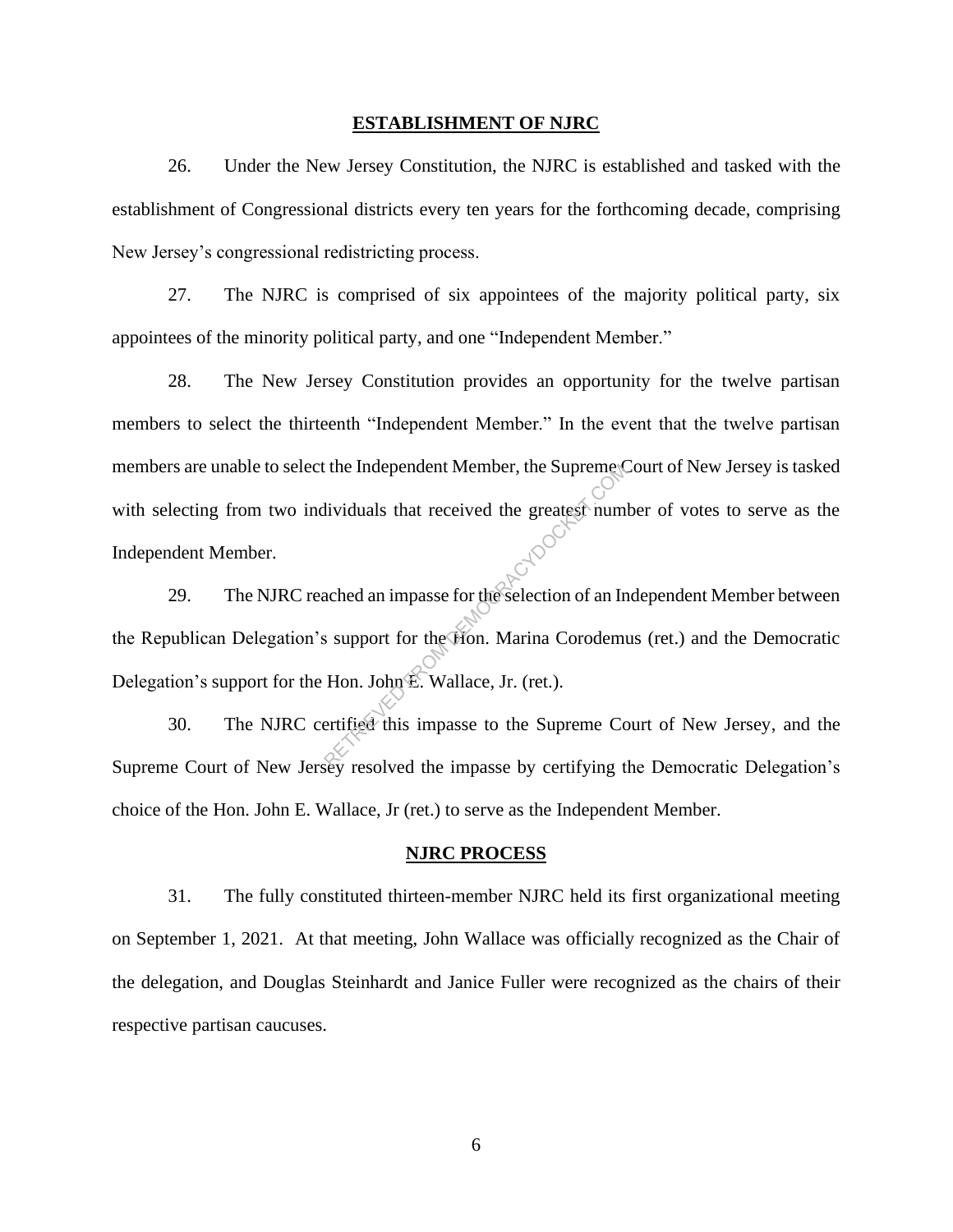32. Following the organizational meeting, both partisan delegations spent significant time assembling their professional teams, which included attorneys, demographers, professional mapmakers, and other staff and technical assistance to provide them the information and tools to analyze the census data and help them craft a map. Both delegations and Chair Wallace were provided with and expended public money and resources towards the Congressional redistricting process.

33. Between October 23, 2021 and December 9, 2021, the NJRC held ten public hearings, around the state, in both virtual and in-person formats.

34. During that time, the NJRC heard public testimony on a myriad of issues that New Jersey citizens believed that the NJRC should consider when drawing Congressional districts and selecting a map.

35. Chair Wallace did not engage  $\lim_{n \to \infty} \frac{1}{n}$  negotiations with the Republican or Democratic Delegations as part of any of these public hearings, nor did any negotiations or discussions take place in private during the time of the public hearings. me, the NJRC heard public testimony on<br>the NJRC should consider when drawing<br>ce did not engage in any negotiation<br>part of any of these public hearings, if<br>wate during the time of the public hearing<br>final public hearing, th

36. Following the final public hearing, the partisan delegations met with Chair Wallace and his team of advisors over the course of December 17, 2021 to December 20, 2021, at a hotel in Cherry Hill.

37. During those discussions, Chair Wallace provided feedback to the Republican delegation (and presumably to the Democratic delegation as well), and the Republican delegation made changes to its proposed map based upon the comments from Chair Wallace.

38. At no time during the three-days of discussions did Chair Wallace meet with the two partisan delegations together, nor did the partisan delegations exchange maps.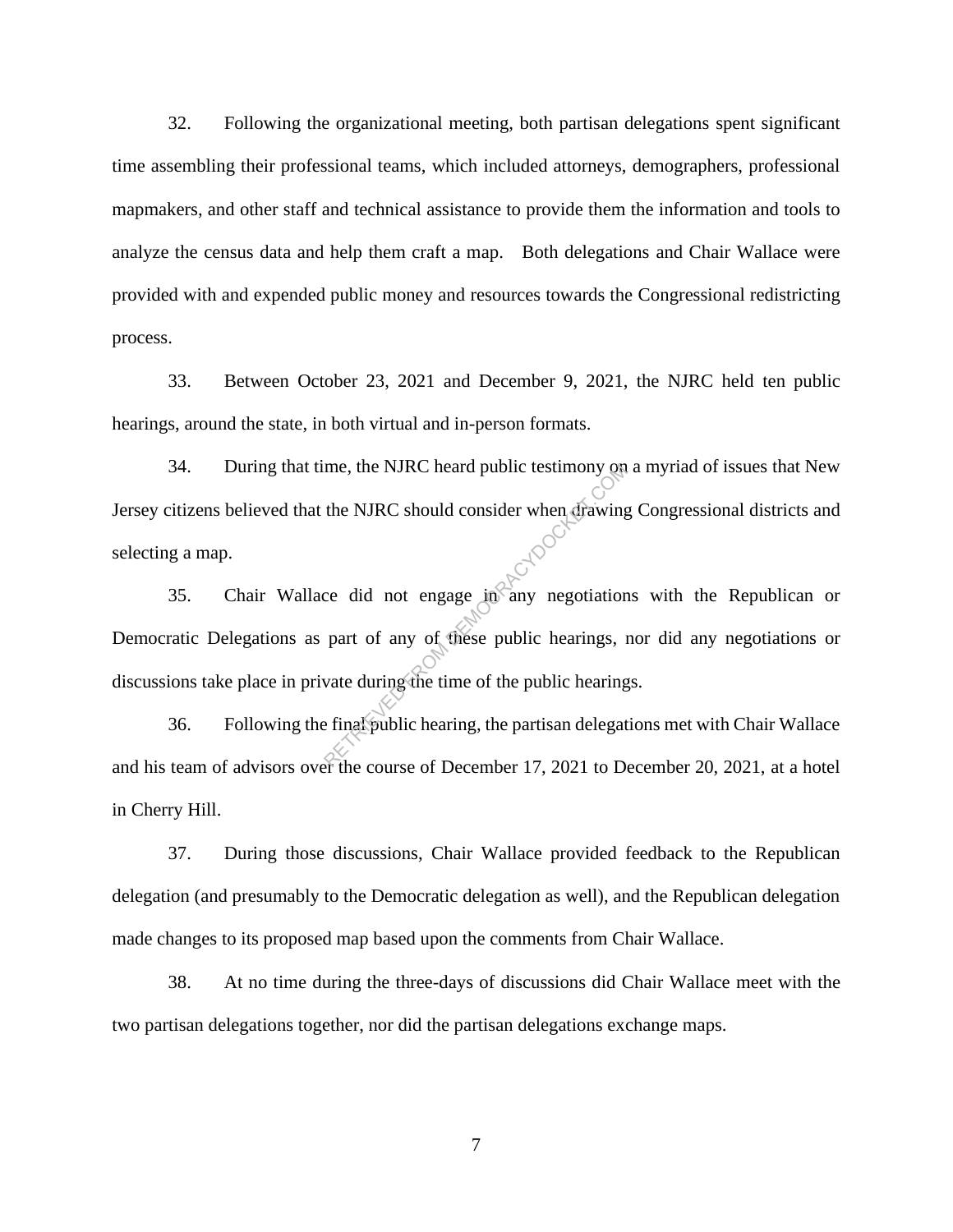39. At the conclusion of these meetings with Chair Wallace, at Chair Wallace's request, each delegation submitted a map to him. Chair Wallace provided no concerns or additional suggestions to the Republican delegation.

40. The NJRC still had nearly one month prior to the New Jersey Constitution's deadline of January 18, 2022 to hold further negotiations towards the establishment of Congressional districts, but no such negotiations took place.

#### **ADOPTION OF CONGRESSIONAL REDISTRICTING MAP**

41. Instead, at the request of Chair Wallace, on December 22, 2021 at 10:30 AM, the NJRC held a meeting at the State House Annex in Trenton, New Jersey. The meeting lasted only approximately 15 minutes.

42. A true copy of a transcript of this meeting is attached hereto as **Exhibit A** and incorporated by reference. State House Annex in Trenton, New Jerset<br>of a transcript of this meeting is attached<br>expended the meeting by making his own<br>ce discussed the standards that his "team<br>im by both the Republican Delegation and

43. Chair Wallace opened the meeting by making his own remarks.

44. Chair Wallace discussed the standards that his "team" considered in reviewing maps that were provided to him by both the Republican Delegation and the Democratic Delegation.

45. Chair Wallace concluded that, "in summary, both delegations aptly applied our standards to their map."

46. Thus, Chair Wallace acknowledged that he reached an impasse between selecting the maps provided by the Democratic delegation and Republican delegation, which were equally compliant with his standards.

47. Chair Wallace did not choose to take any actions to resolve the apparent impasse, such as delaying a vote on the map, pursuing further negotiations, or requesting more information from the partisan delegations. Given that the New Jersey Constitution does not require a map be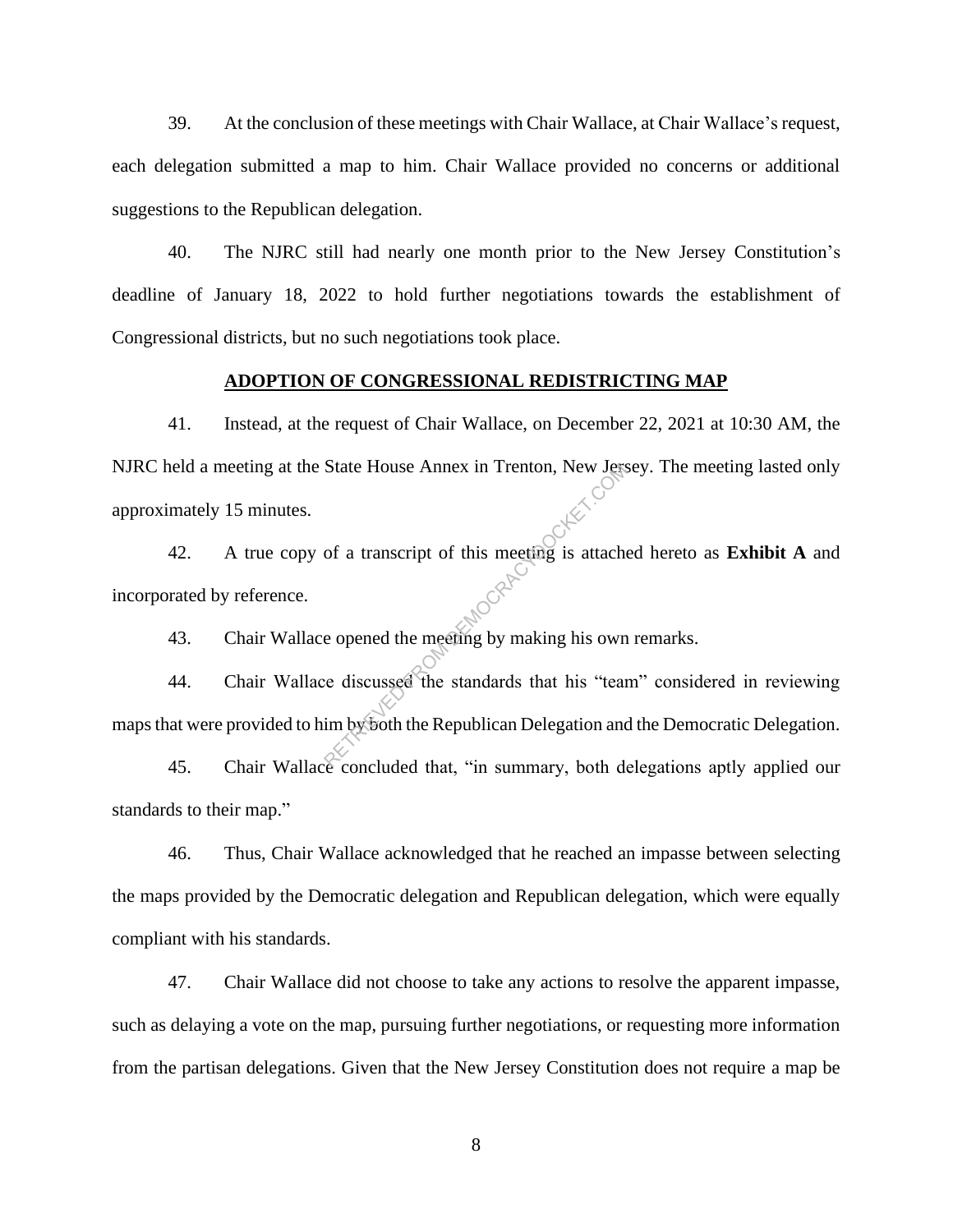selected until January 18, 2022, Chair Wallace was under no pressure to make a decision on December 22, 2021.

48. Instead, and inexplicably, Chair Wallace determined that he was going to vote for the Democratic Delegation's map, based upon the following reasoning**:** "In the end, I decided to vote for the Democratic map, simply because in the last redistricting map, it was drawn by the Republicans. Thus, I conclude that fairness dictates that the Democrats have the opportunity to have their map used for the next redistricting cycle."

49. Chair Wallace's on-the-record explanation essentially held that an impasse between the Democratic and Republican delegations was required to be resolved in favor of the Democratic delegation.

50. If Chair Wallace found there to be an impasse between the Democratic Delegation's map and the Republican Delegation's map that he could not resolve, the New Jersey Constitution designates the Supreme Court of New Jersey to resolve the impasse and select between the two maps receiving the greatest number of votes. Exam delegations was required to be resolved<br>ace found there to be an impasse between<br>egation's map that he could not resolve,<br>art of New Jersey to resolve the impasse<br>number of votes.<br>allace had chosen that option, the R

51. If Chair Wallace had chosen that option, the Republican delegation (and Democratic Delegation) could have been provided an opportunity to present its map to the Supreme Court to argue why its map was preferable if Chair Wallace was unable to differentiate between the two maps.

52. Following Chair Wallace's remarks, the NJRC adopted the Democratic delegation's map on a party-line vote, with all Democratic Commissioners and Chair Wallace voting in favor, and all Republican Commissioners voting against.

53. The NJRC's vote and establishment of Congressional district for the next decade was invalid because it was contingent upon the flawed vote and reasoning by Chair Wallace.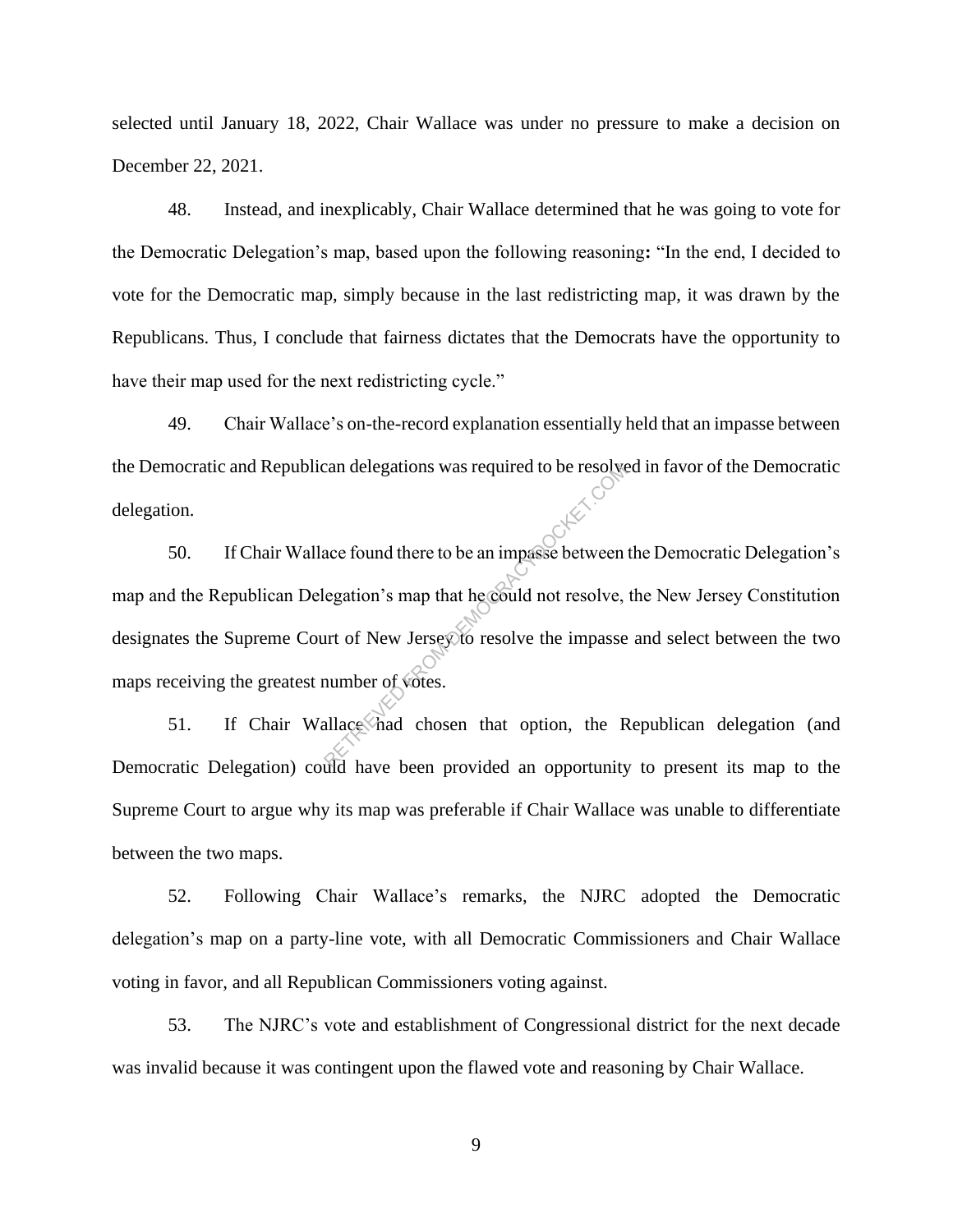54. Chair Wallace's reasoning and actions lacked any reasonable basis and were inconsistent with the constitutional structure of the NJRC and role of the Independent Member.

55. These apparent legal infirmities can be remedied by this Court vacating the NJRC's establishment of Congressional districts and remanding the matter for further proceedings by the NJRC, as provided in the New Jersey Constitution.

56. The New Jersey Constitution authorizes this Court to judicially extend the January 18, 2022 deadline for the NJRC to certify a Congressional map in the event of a map being declared unlawful.

57. The filing deadline for Congressional candidates is not until April 5, 2022 under Title 19 of the New Jersey statutes.

58. Thus, this Complaint has been filed with ample time for this Court to order a remand and for the NJRC to engage in further proceedings to remedy the foregoing legal infirmities.

# **COUNT I – ENTITLEMENT TO PREROGATIVE WRIT RELIEF**

59. Plaintiff repeats and realleges each of the foregoing allegations and makes the same a part hereof as if set forth at length adline for Congressional candidates is in<br>tatutes.<br>mplaint has been filed with ample time for<br>in further proceedings for remedy the fore<br>**NTITLEMENT TO PREROGATIVE \**<br>ats and realleges each of the foregoing all<br>orth alleng

60. The New Jersey Constitution specifically vests the Supreme Court of New Jersey with sole and original jurisdiction over "any action" of the NJRC, "including the establishment of Congressional districts[] by the [NJRC]" pursuant to Article II, Section II, Paragraph 7 of the New Jersey Constitution.

61. The New Jersey Constitution also provides for action by this Court to invalidate an unlawful map adopted by the NJRC and remanding for further proceedings, with Article II, Section II, Paragraph 9 stating that in the event "a plan certified by the commission is declared unlawful,"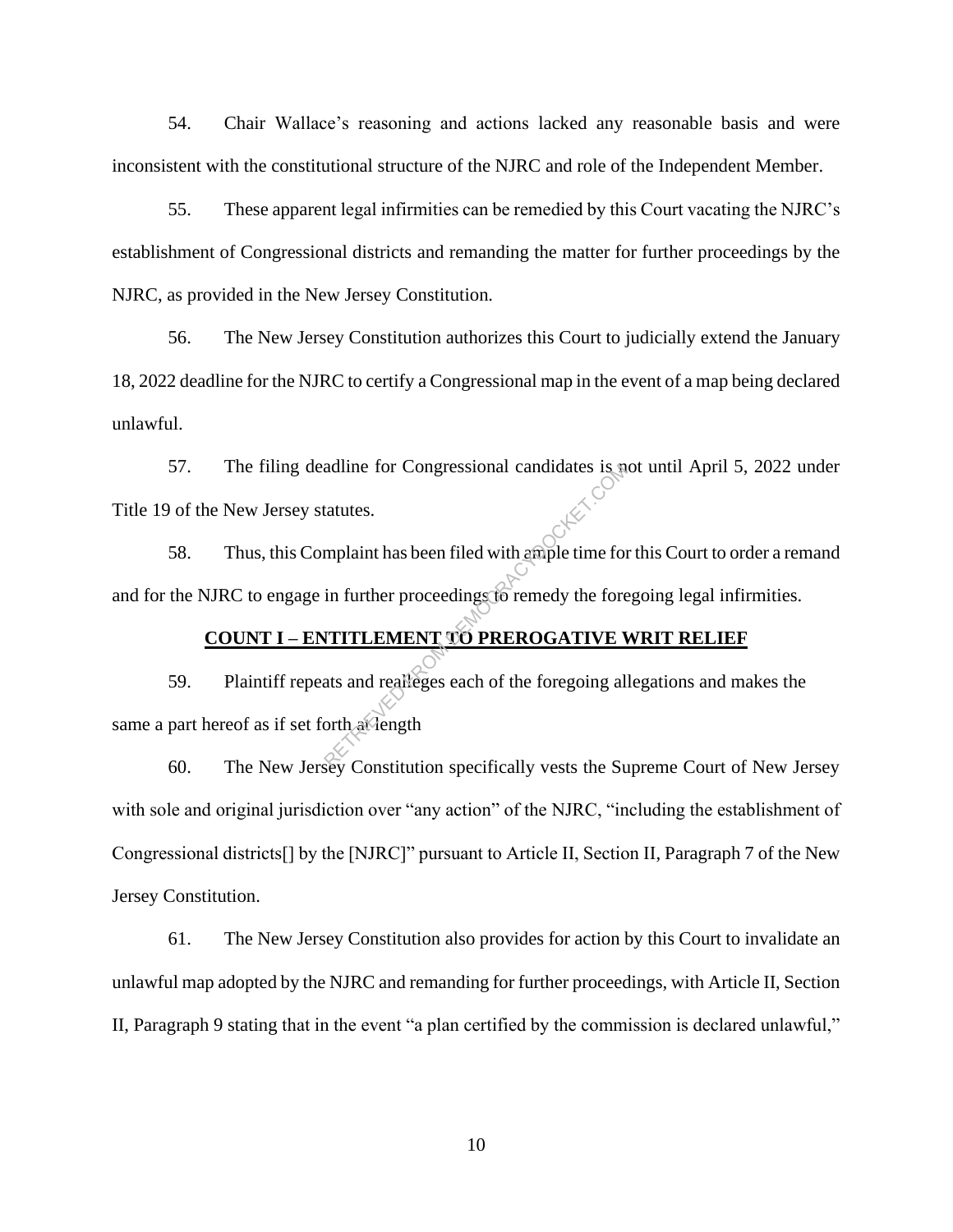the NJRC "shall reorganize and adopt another Congressional district plan in the same manner as herein required . . . ."

62. Thus, the actions of the NJRC are subject to judicial review under the New Jersey Constitution.

63. In contrast, the New Jersey Constitution provides that the Council on Local Mandates, pursuant to Article VIII, Section II, Clause 5 shall render "decisions" that are "political and not judicial determinations," thus immunizing them from judicial review.

64. The New Jersey Constitution also generally affords the judiciary with the power of judicial review, with Article VI, Section V specifically providing that prerogative writs are superseded, and in lieu thereof, relief shall be heard by the Superior Court upon rules established by this Court.

65. The New Jersey common law and case law generally establish that governmental actions are subject to judicial review and may be set aside if arbitrary, capricious, and unreasonable. Reflexered From the Superior of the Superior of the Superior of the Superior of the Superior of the Superior of the MIP of the Superior of the Superior of the Superior of the Superior of the Superior of the Superior of the

66. Chair Wallace's reasoning and actions fail to satisfy any modicum or standard of judicial review that may be held applicable to the NJRC under New Jersey law, including being arbitrary, capricious, and unreasonable.

67. The NJRC's adoption of the Democratic map is justiciable under the New Jersey Constitution and must be set aside by this Court because its adoption was based upon an arbitrary, capricious, and unreasonable vote and reasoning by Chair Wallace.

**WHEREFORE**, Plaintiffs respectfully request that this Court:

A: Order that the NJRC's establishment of Congressional districts on December 22, 2021 be vacated;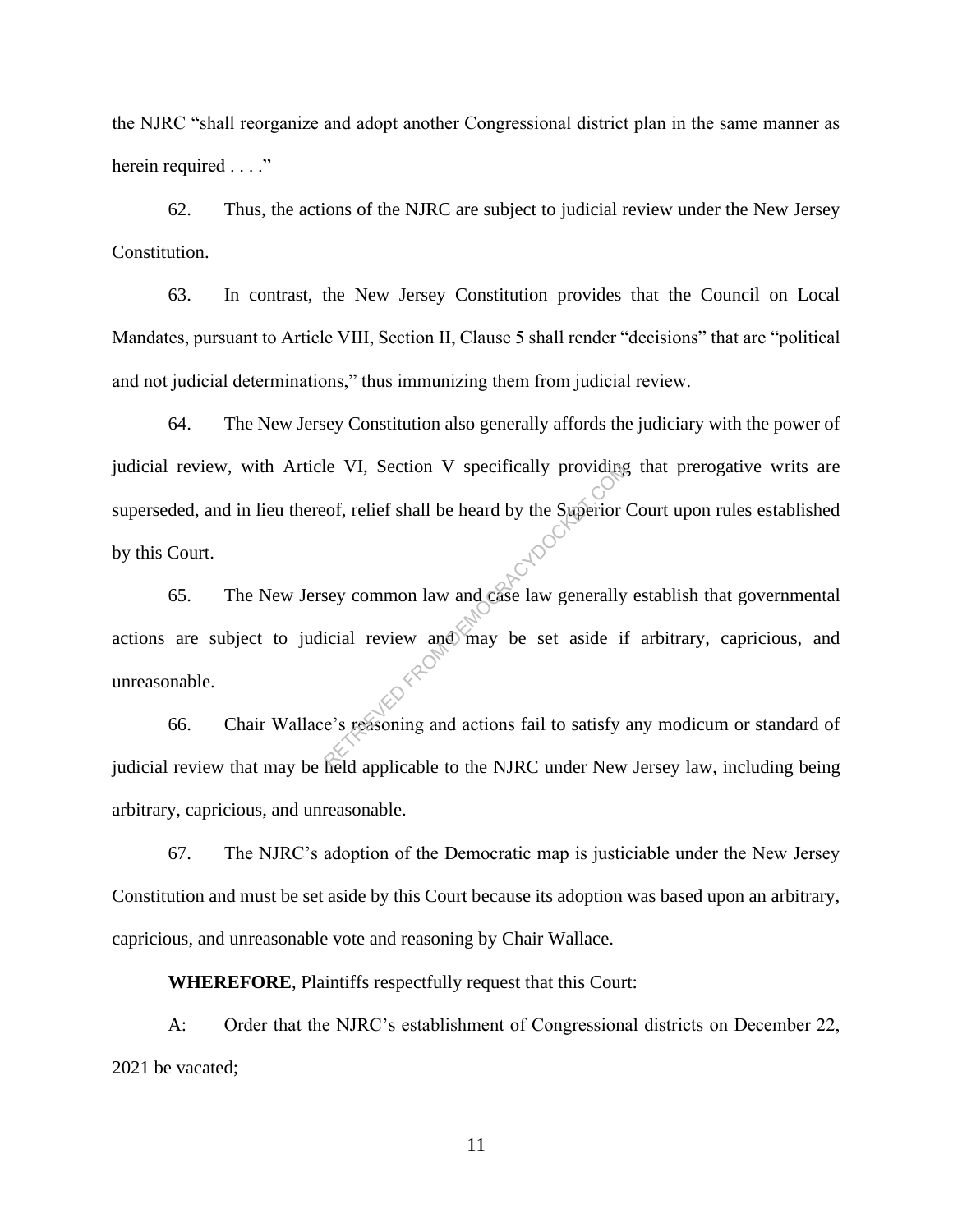B: Order that the establishment of Congressional districts be remanded to the NJRC for further proceedings in accordance with the New Jersey Constitution;

C: Order that the Secretary of State be enjoined from taking any actions effectuating the Congressional districts approved by the NJRC on December 22, 2021; and

D: All such other relief that this Court deems appropriate and necessary.

## **COUNT II – VIOLATIONS OF ARTICLE I, PARAGRAPH 1 OF NEW JERSEY CONSTITUTION**

68. Plaintiff repeats and realleges each of the foregoing allegations and makes the same a part hereof as if set forth at length

69. Article I, Paragraph 1 of the New Jersey Constitution "has been interpreted as conferring the right to equal treatment under the law, a right analogous to the guarantee of equal protection under the Fourteenth Amendment to the New Jersey Constitution." Doe v. Poritz, 142 N.J. 1, 94 (1995). "Although conceptually similar, the right under the State Constitution can in some situations be broader than the right conferred by the Equal Protection Clause." Ibid. ragraph 1 of the New Jersey Constitution<br>treatment under the law, a right analogo<br>enth Amendment to the New Jersey Cons<br>h conceptually similar, the right under t<br>han the right conferred by the Equal Prot<br>tional provision h

70. This constitutional provision has also been interpreted as affording a due process right. See Greenberg v. Kimmelman, 99 N.J. 552, 563 (1985).

71. The NJRC's adoption of a Congressional redistricting map that will classify and bind New Jersey voters for the next 10 years implicates the fundamental right of voting that is subject to equal protection and due process protections.

72. Chair Wallace's reasoning and actions fail to satisfy any modicum or standard of judicial review that may be held applicable under the State Constitution's equal protection and due process guarantees, including under either rational basis or strict scrutiny review.

**WHEREFORE**, Plaintiffs respectfully request that this Court: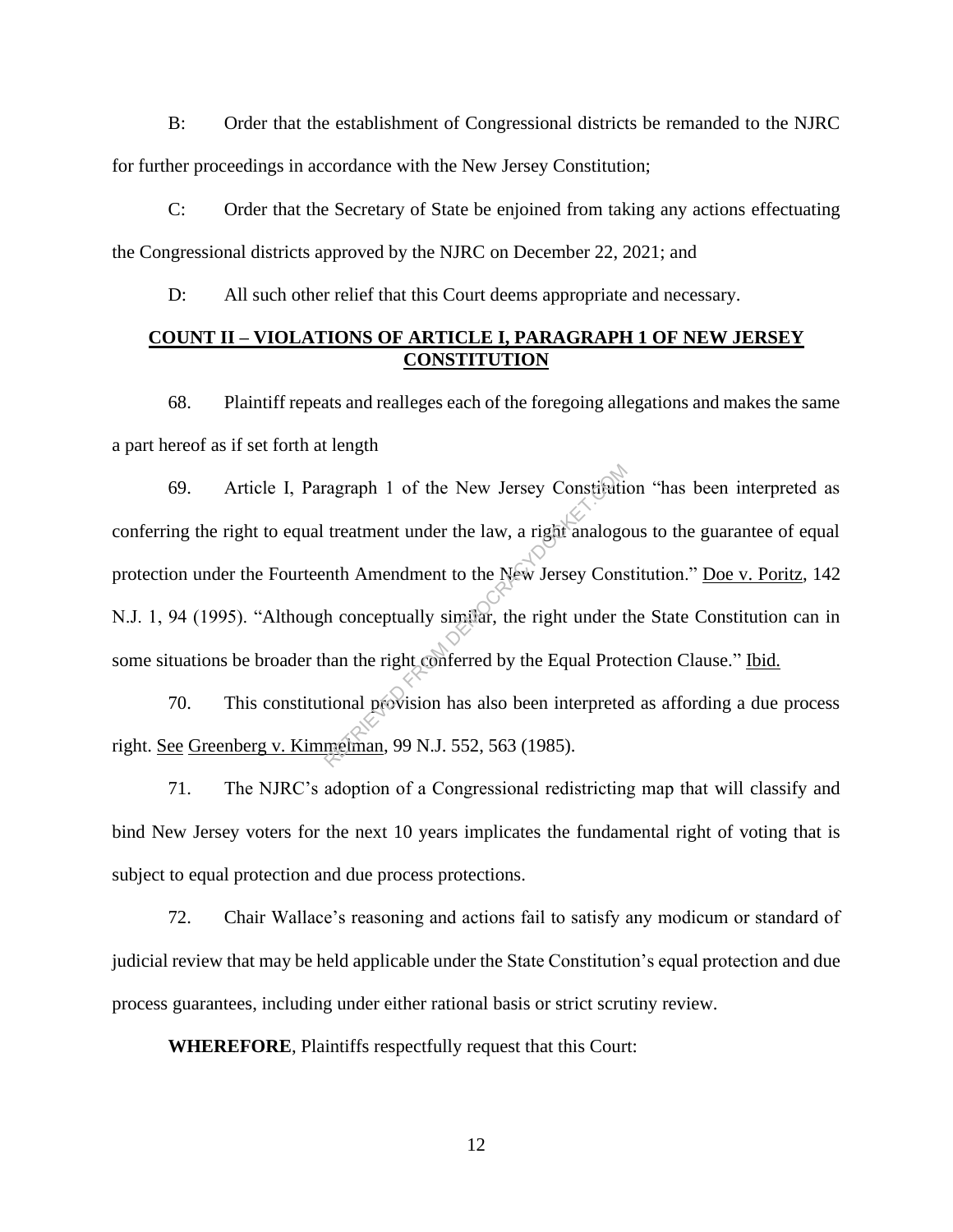A: Order that the NJRC's establishment of Congressional districts on December 22, 2021, be vacated;

B: Order that the establishment of Congressional districts be remanded to the NJRC for further proceedings in accordance with the New Jersey Constitution;

C: Order that the Secretary of State be enjoined from taking any actions effectuating the Congressional districts approved by the NJRC on December 22, 2021; and

D: All such other relief that this Court deems appropriate and necessary.

### **COUNT III – VIOLATIONS OF FOURTEENTH AMENDMENT TO THE UNITED STATES CONSTITUTION**

73. Plaintiff repeats and realleges each of the foregoing allegations and makes the same a part hereof as if set forth at length The temperature and realies each of the foregoing all<br>the the Amendment to the United States Constraint<br>tion right that is binding upon the States<br>vides that issues involving the fundament<br>vides that issues that do not inv

74. The Fourteenth Amendment to the United States Constitution contains a procedural due process and equal protection right that is binding upon the States, and in turn, the NJRC.

75. Case law provides that issues involving the fundamental right of voting are subject to strict scrutiny review.

76. Case law provides that issues that do not involve such fundamental rights or suspect classifications are subject to rational basis review.

77. The NJRC's adoption of a Congressional redistricting map that will classify and bind New Jersey voters for the next 10 years implicates the fundamental right of voting that is subject to equal protection and due process protections.

78. Chair Wallace's reasoning and actions fail to satisfy any modicum or standard of judicial review that may be held applicable under the Federal Constitution's equal protection and due process guarantees, including either rational basis or strict scrutiny review.

**WHEREFORE**, Plaintiffs respectfully request that this Court: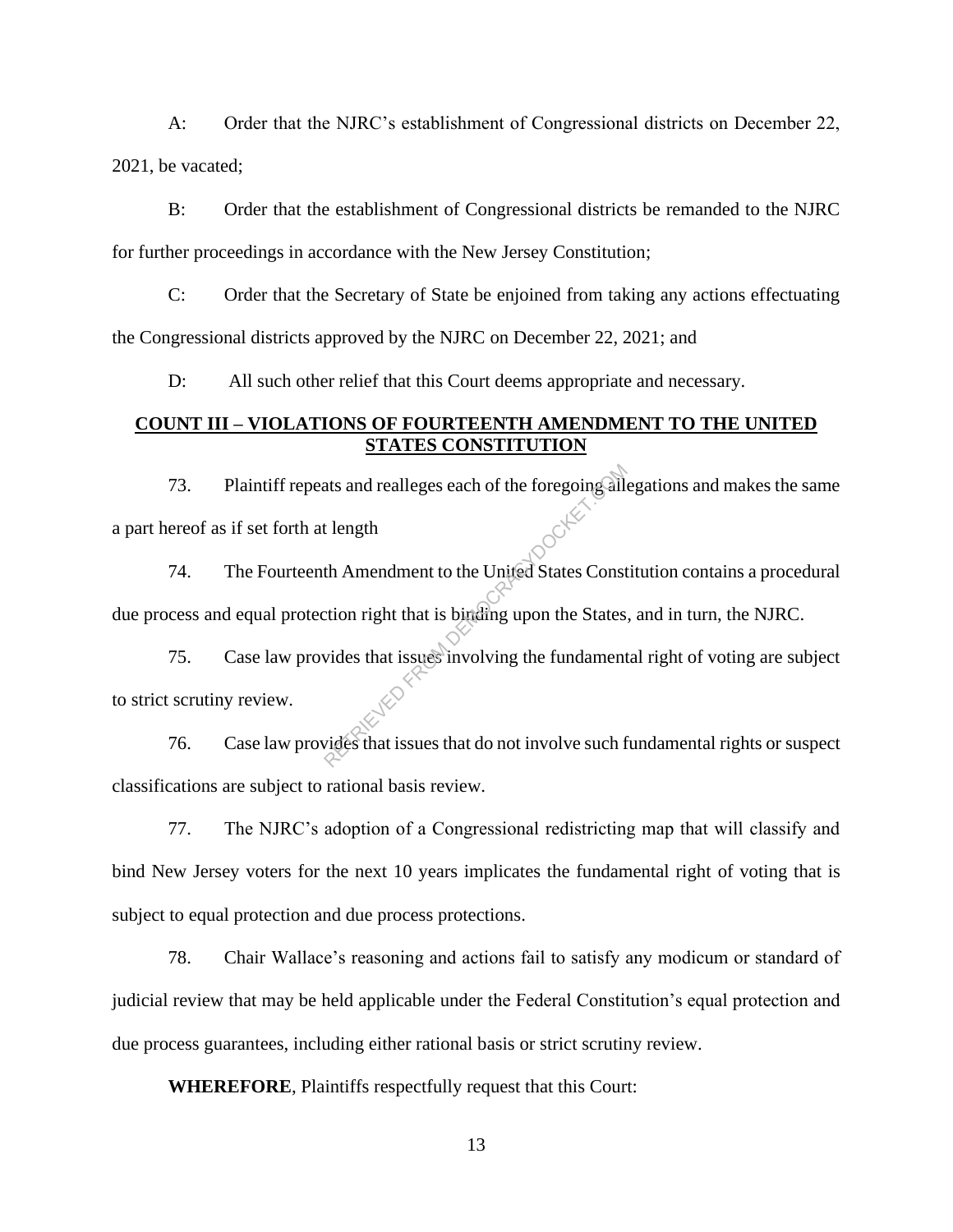A: Order that the NJRC's establishment of Congressional districts on December 22, 2021, be vacated;

B: Order that the establishment of Congressional districts be remanded to the NJRC for further proceedings in accordance with the New Jersey Constitution;

C: Order that the Secretary of State be enjoined from taking any actions effectuating the Congressional districts approved by the NJRC on December 22, 2021; and

D: All such other relief that this Court deems appropriate and necessary.

## **DESIGNATION OF TRIAL COUNSEL**

Matthew C. Moench, Esq. is hereby designated as trial counsel in this matter.

# **CERTIFICATION PURSUANT TO R. 4:5-1**

I certify that the matter in controversy is not the subject of any other action pending in any court or a pending arbitration proceeding, and no such action is contemplated. I know of no other parties that should be made part of this lawsuit. I recognize my continuing obligation to file and serve on all parties and the Court any amended certification, if there is a change in the facts stated in the original certification.  $\leq$ RTIFICATION PURSUANT TO R. 4:<br>
RTIFICATION PURSUANT TO R. 4:<br>
er in controversy is not the subject of any<br>
n proceeding, and no such action is conte<br>
part of this fawsuit. I recognize my cont<br>
Court any amended certificati

> KING, MOENCH, HIRNIAK & COLLINS, LLP Attorneys for Petitioners

By: s/*Matthew C. Moench* Dated: December 30, 2021 MATTHEW C. MOENCH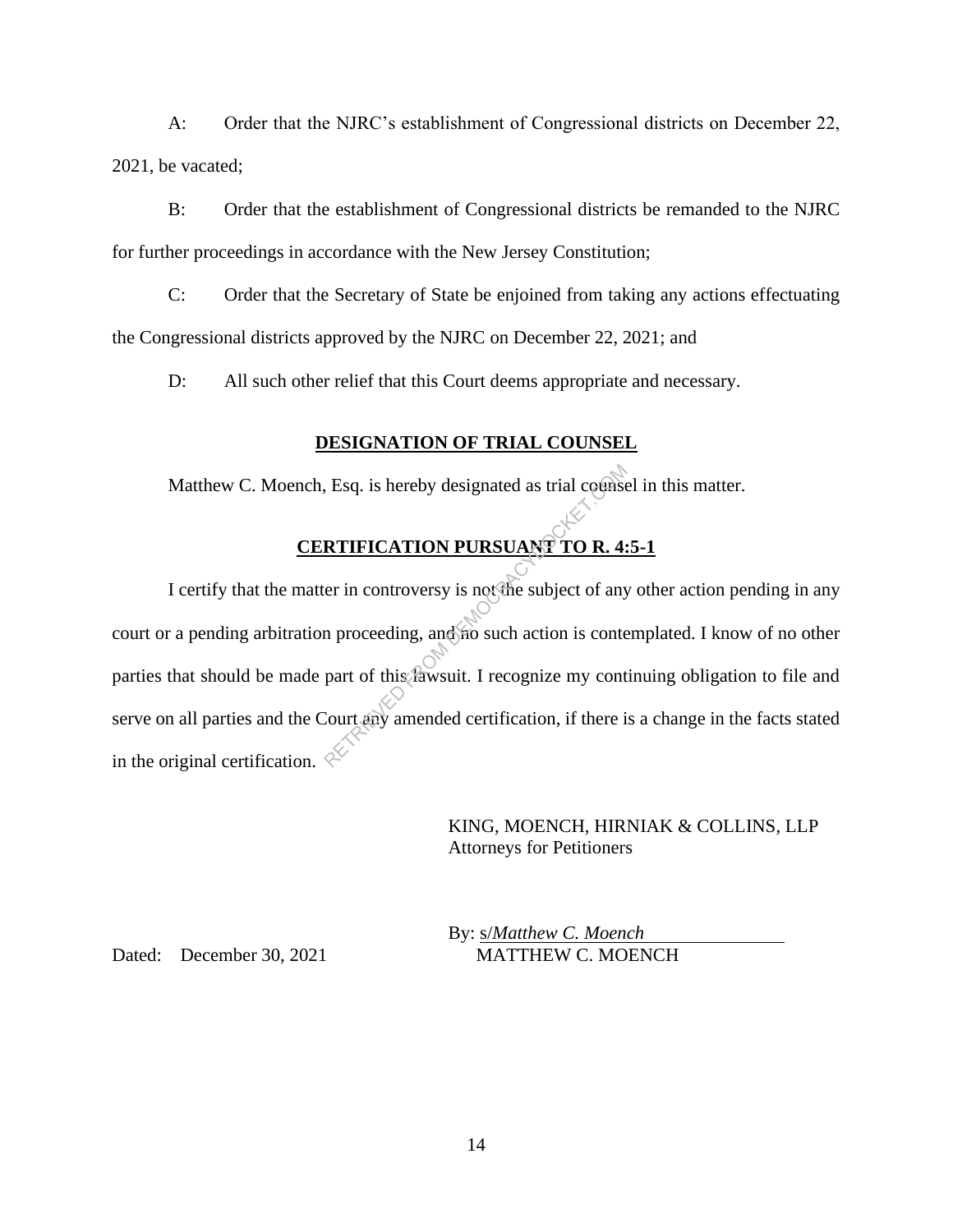# **RULE 1:38-7(b) CERTIFICATION**

I hereby certify that all confidential identifiers have been redacted from any documents now submitted to the Court, and will be redacted from all documents submitted in the future in accord with  $R. 1:38-7(b)$ .

> KING, MOENCH, HIRNIAK & COLLINS, LLP Attorneys for Petitioners

|    | By: s/Matthew C. Moench          |
|----|----------------------------------|
| 21 | <b>MATTHEW C. MOENCH</b>         |
|    |                                  |
|    | RETAINED FROM DEMOCRACYOCKES COM |
|    |                                  |
|    |                                  |
|    |                                  |

Dated: December 30, 2021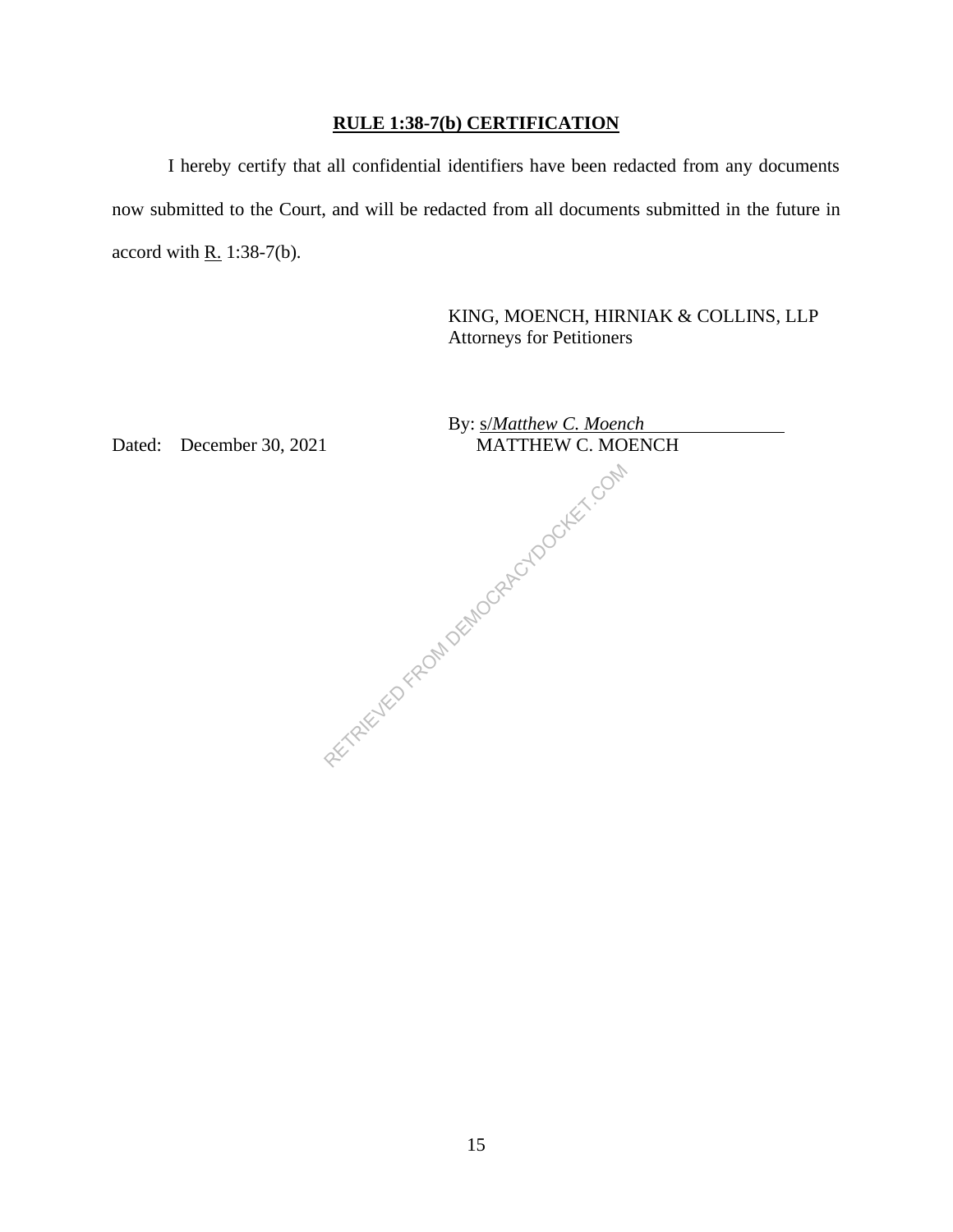# **EXHIBIT A**

RETRIEVED FROM DEMOCRACYDOCKET.COM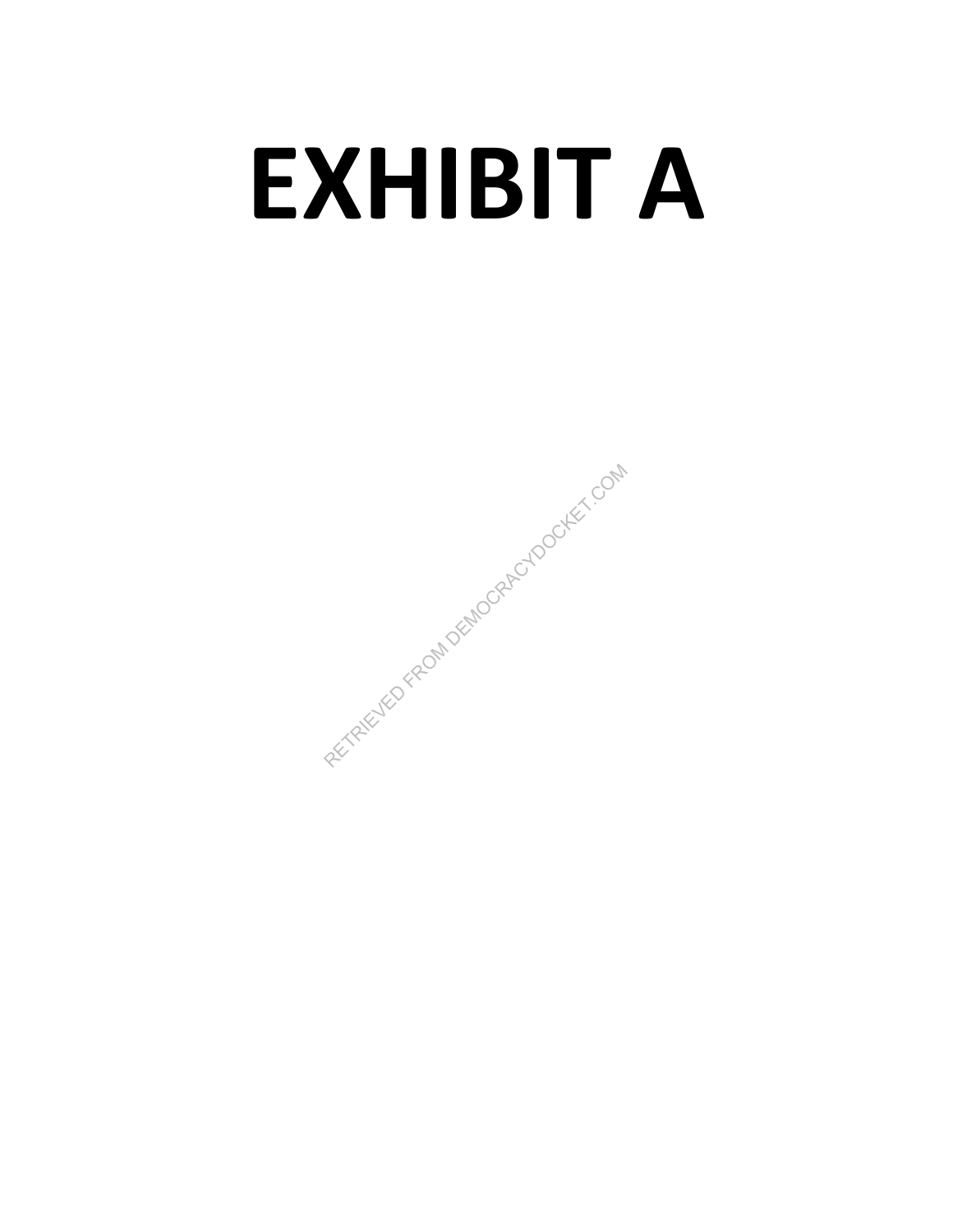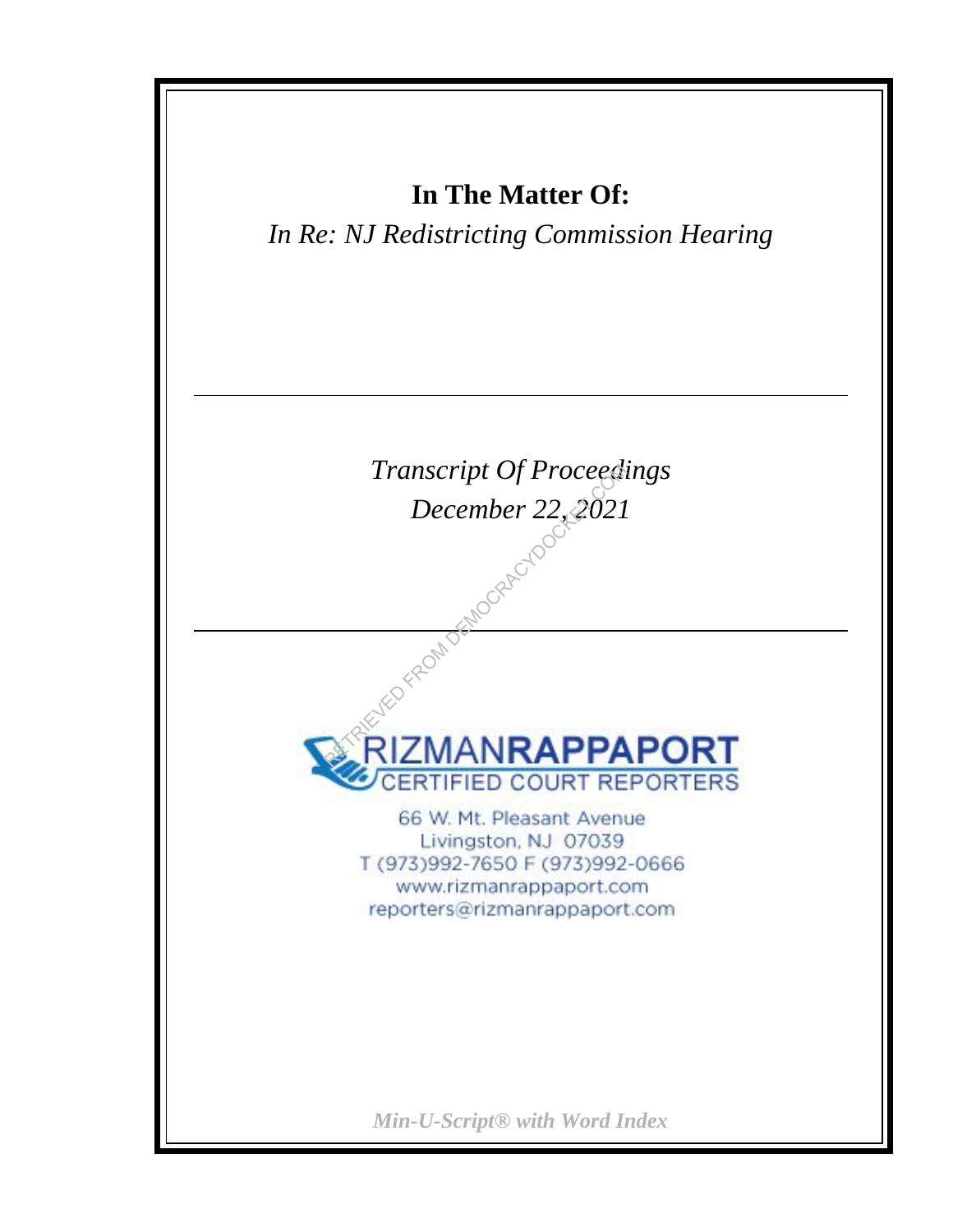**1 -------------------------** 2 IN THE MATTER OF: : STENOGRAPHIC  **: TRANSCRIPTION OF 3 : WEBSITE AUDIO NJ REDISTRICTING : 4 : COMMISSION HEARING : 5 : ------------------------- 6 Wednesday, December 22, 2021 7 Commencing at 10:30 a.m. Videoconference 8 9 C O M M I S S I O N M E M B E R S: 10 HON. JOHN E. WALLACE, JR., Chairperson 11 JANICE FULLER, Delegation Chair DOUG STEINHARDT, Delegation Chair 12 COMMISSIONERS: 13 IRIS DELGADO MICHELE ALBANO 14 VIN GOPAL JEANNE ASHMORE 15 STEPHANIE LAGOS MARK DUFFY 16 JEFF NASH MARK LoGRIPPO 17 DANA REDD LYNDA PAGLIUGHI 18 RAYSA MARTINEZ KRUGER, Secretary 19 20 T R A N S C R I P T of the stenographic 21 notes of RENEE RUSSO, CCR, CRCR, RPR, CRR, a Certified Court Reporter and Notary Public of the 22 State of New Jersey, Certificate No. XI00143700. 23 24 25** SION MEMBERS<sub>O</sub>N<br>WALLACE, JR., Chairperson<br>R, Delegation Chair<br>RDT, Delegation Chair<br>S:<br>CADO<br>LBANO<br>LBANO<br>TROS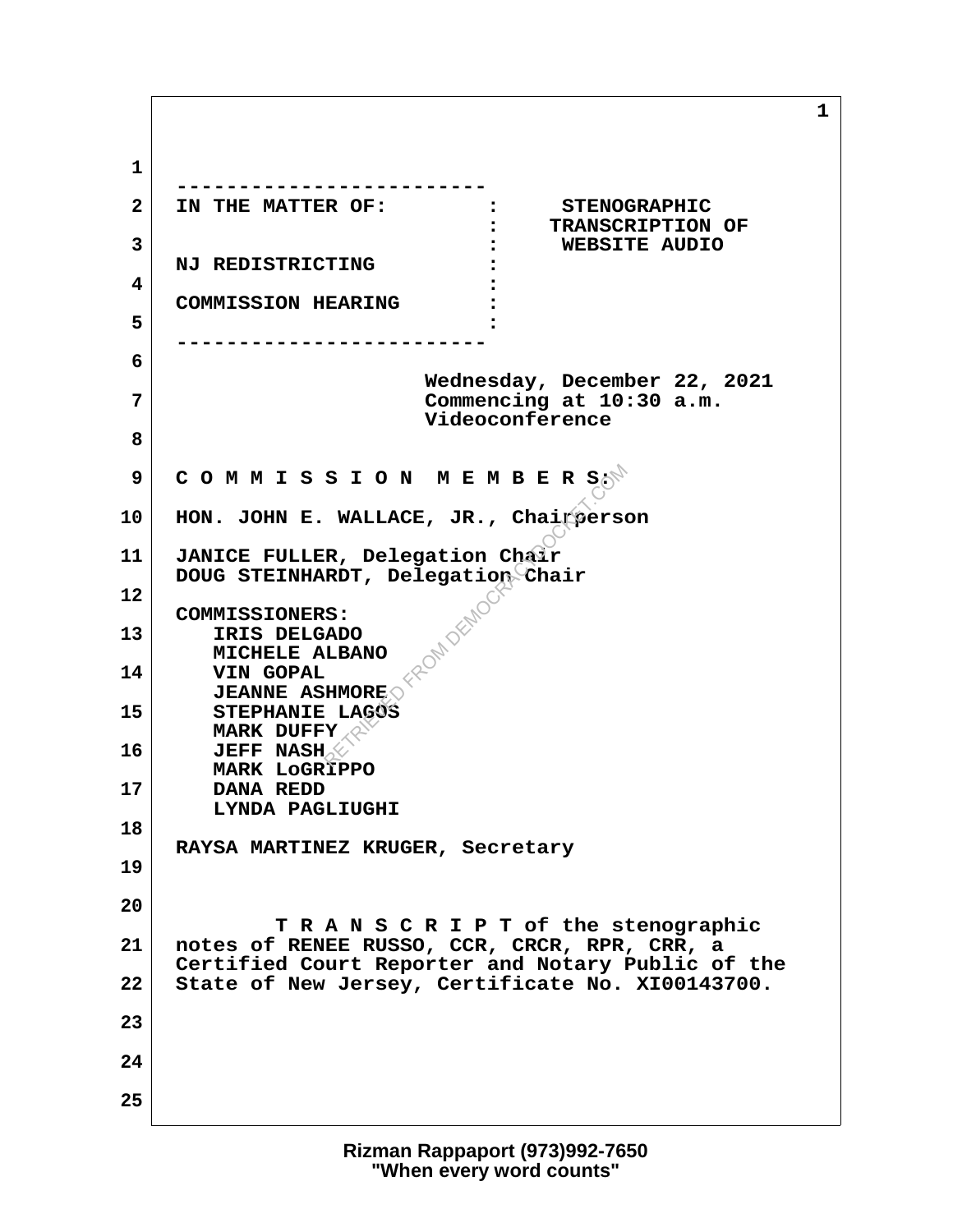**1 (Audio begins.) 2 CHAIRPERSON HON. WALLACE: I welcome 3 you and I'm sorry to get started a little bit 4 late, but I think we -- at least I had little 5 problems getting from the garage to this room. 6 In any event, the meeting is hereby 7 called to order and I ask the secretary to please 8 take the role. 9 SECRETARY KRUGER: Commissioner 10 Redd. 11 COMMISSIONER REDD: Present. 12 SECRETARY KRUGER: Commissioner 13 Pagliughi. 14 COMMISSIONER PAGLIUGHI: Present. 15 SECRETARY KRUGER: Commissioner 16 Nash. 17 COMMISSIONER NASH: Here. 18 SECRETARY KRUGER: Commissioner 19 LoGrippo. 20 COMMISSIONER LoGRIPPO: Here. 21 SECRETARY KRUGER: Commissioner 22 Lagos. 23 COMMISSIONER LAGOS: Present. 24 SECRETARY KRUGER: Commissioner 25 Gopal.** SECRETARY KRUGER: COMM<br>COMMISSIONER REDD: Provider: Commissioner Pagliught<br>COMMISSIONER PAGLIUGHI<br>SECRETARY KRUGER: Commissioner REUGER: Commissioner

**2**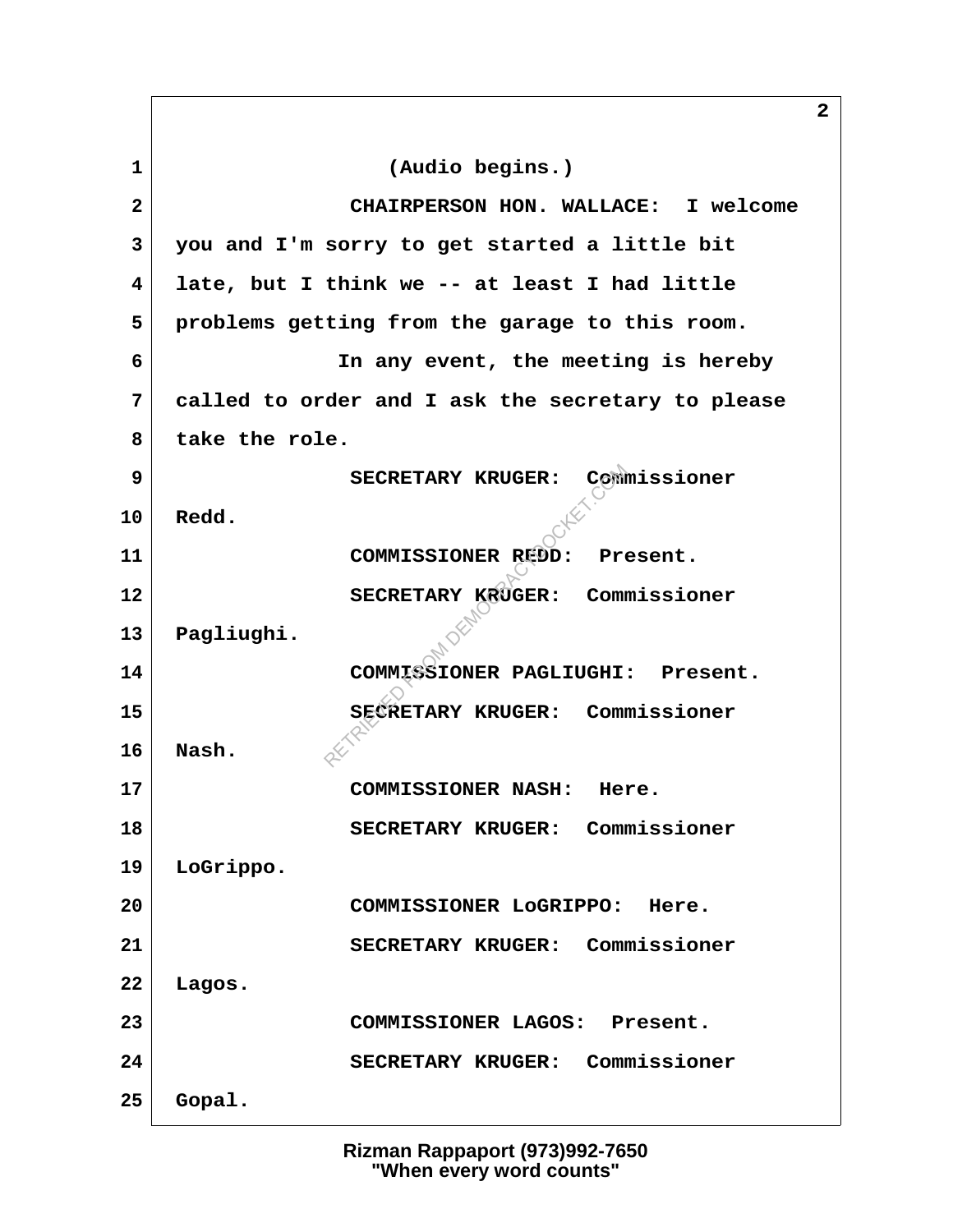**1 COMMISSIONER GOPAL: Here. 2 SECRETARY KRUGER: Commissioner 3 Duffy. 4 COMMISSIONER DUFFY: Here. 5 SECRETARY KRUGER: Commissioner 6 Delgado. 7 COMMISSIONER DELGADO: Present. 8 SECRETARY KRUGER: Commissioner 9 Ashmore. 10 COMMISSIONER ASHMORE: Here. 11 SECRETARY KRUGER: Commissioner 12 Albano. 13 COMMISSIONER ALBANO: Here. 14 SECRETARY KRUGER: Republican chair 15 Steinhardt. 16**  $\bigcirc$ DELEGATION CHAIR STEINHARDT: Here. **17 SECRETARY KRUGER: Democratic chair 18 Fuller. 19 DELEGATION CHAIR FULLER: Here. 20 SECRETARY KRUGER: Chair Wallace. 21 CHAIRPERSON HON. WALLACE: Here. 22 Thank you. 23 And good morning again. I am 24 prepared this morning -- 25 (Audio stops and starts.)** COMMISSIONER ASHMORE:<br>SECRETARY KRUGER: Commissioner ALBANO: 1<br>SECRETARY KRUGER: Represent COMMISSIONER ALBANO: 1<br>SECRETARY KRUGER: Represent

> **Rizman Rappaport (973)992-7650 "When every word counts"**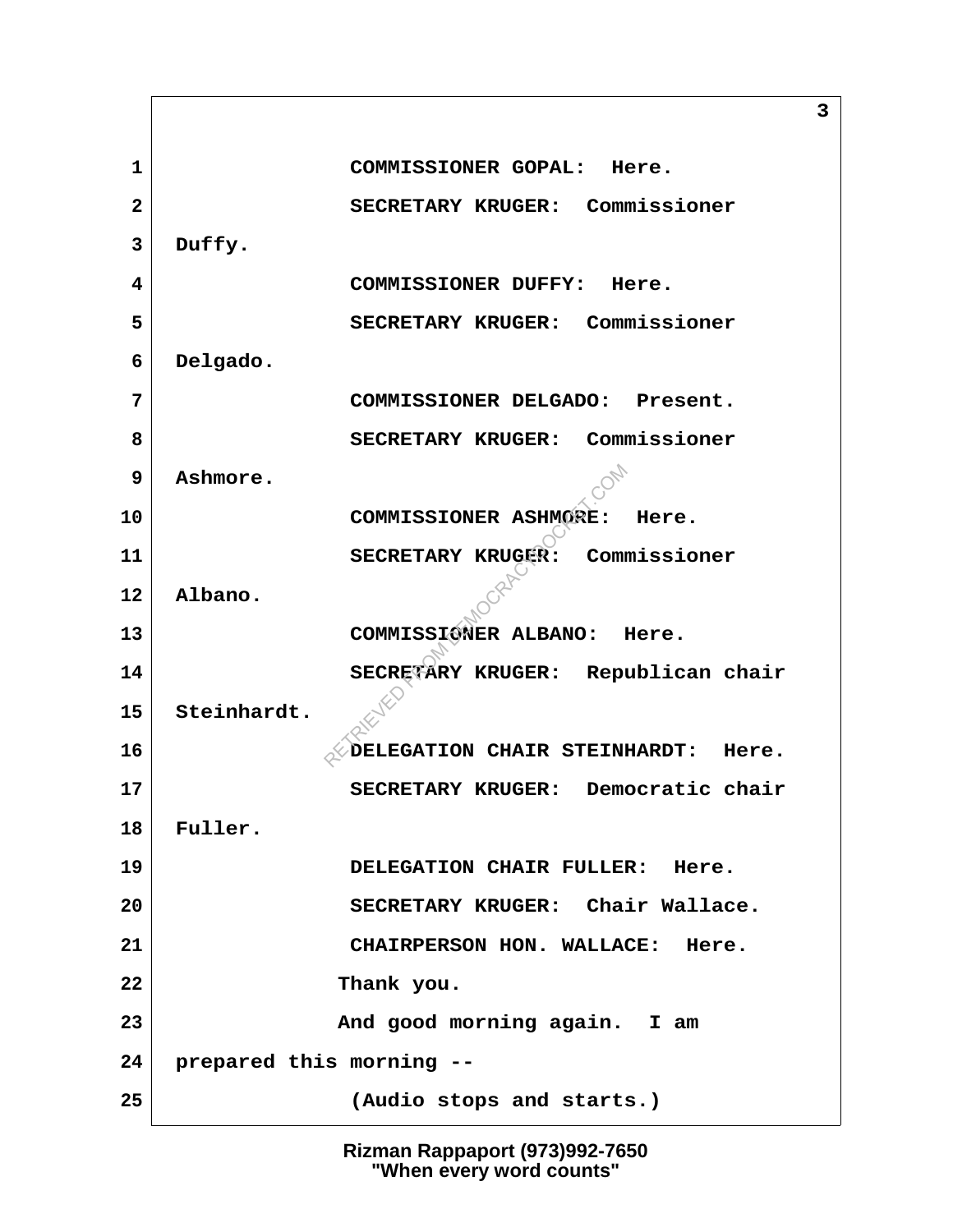**1 I would remind everyone that's on the 2 call to please mute your phones. Thank you very 3 much.**

 **4 We'll try it again. As I was about 5 to say that I am prepared this morning to make a 6 very difficult decision. I say "difficult" 7 because both delegations have presented me with a 8 map that substantially satisfies the standards 9 proposed at the outset. I will list those 10 standards shortly.**

**11 To be sure, the citizens of New 12 Jersey have aided the commission greatly in the 13 process of formulating the two maps. The 14 commission held 10 hearings, between in person 15 and Zoom hearings, where almost 200 people 16 testified, while others submitted written 17 testimony and some even submitted proposed maps. 18 Following the public hearings, the 19 two delegations, considering the evidence, 20 submitted by the public began the process of 21 preparing their map. 22 I am fortunate to have had Judge 23 LeFelt as my special counsel and together we 24 prepared and suggested standards that each 25 delegation should consider in the map-making** the outset. I will list<br>
ortly.<br>
To be sure, the citizen:<br>
aided the commission great<br>
ormulating the two maps.<br>
eld 10 flearings, between<br>
rings, where almost 200 pails others submitted wr:

> **Rizman Rappaport (973)992-7650 "When every word counts"**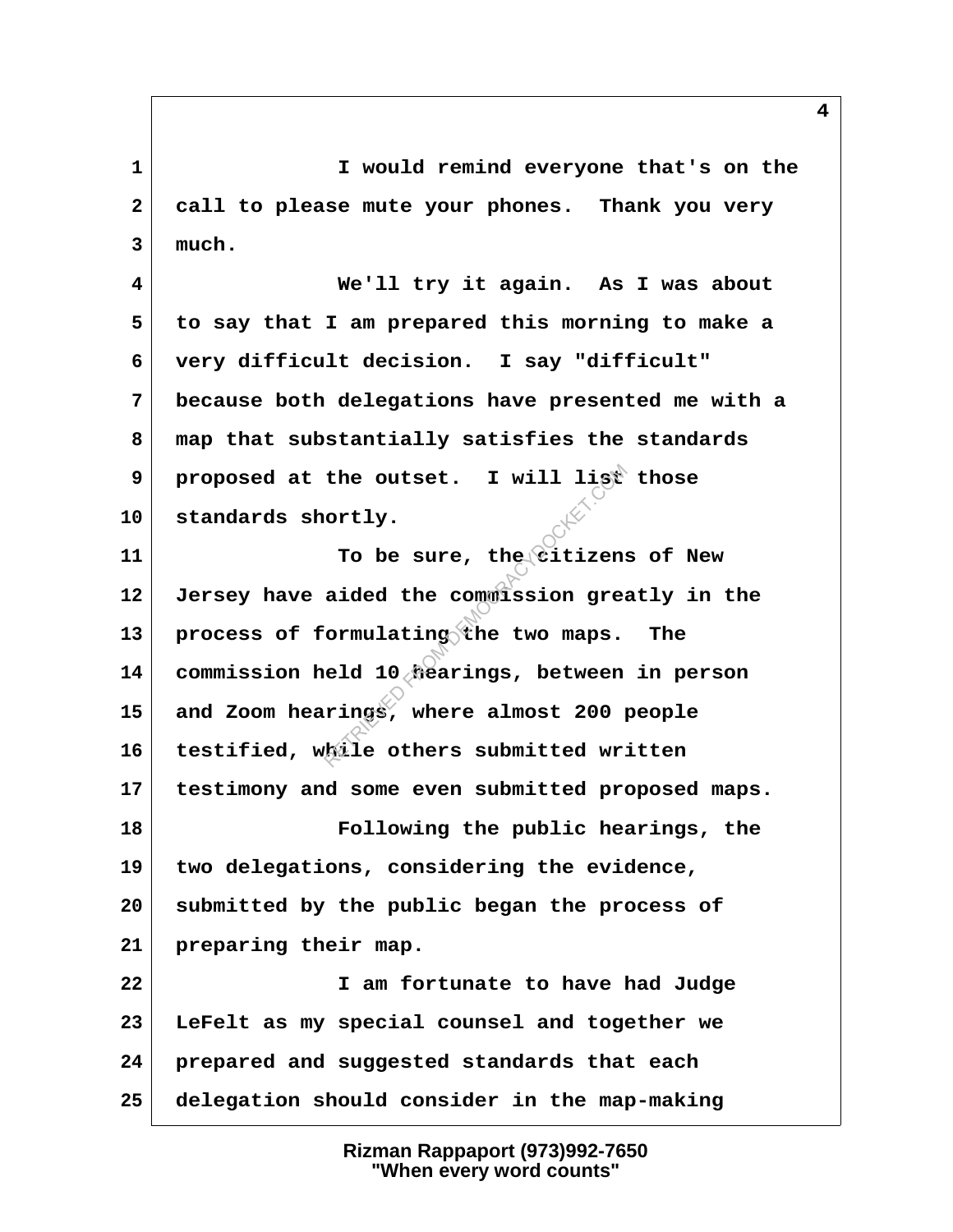**1 process. Here are the congressional 2 redistricting standards we proposed: 3 1) Mapmakers shall establish 12 4 congressional districts that shall be 5 geographically contiguous and counting the total 6 population for each district to be formed. 7 (Interruption in the proceedings.) 8 CHAIRPERSON HON. WALLACE: And that 9 is Judge LeFelt. 10 In counting the total population for 11 each district to be formed, incarcerated 12 prisoners should be counted at their prior 13 addresses. Districts must be as equal in 14 population as possible to the ideal district 15 population of 773,585. 16 2) Mapmakers shall comply with the 17 Voting Rights Act, and all relevant Supreme Court 18 decisions apply in the Equal Protection clause 19 and the Apportionment clause. The map should 20 include sufficient numbers of minority/majority 21 districts, and provide the racial and language 22 minorities with reasonable opportunity to 23 participate in the political processes, and elect 24 representatives at of their choice whether alone 25 or in coalition with others.** elt.<br>
In counting the total post<br>
t to be formed, incarcera<br>
ould be counted at their<br>
Districts must be as equals<br>
spossible to the ideal<br>
f 773,585.<br>
(2) Mapmakers shall comp.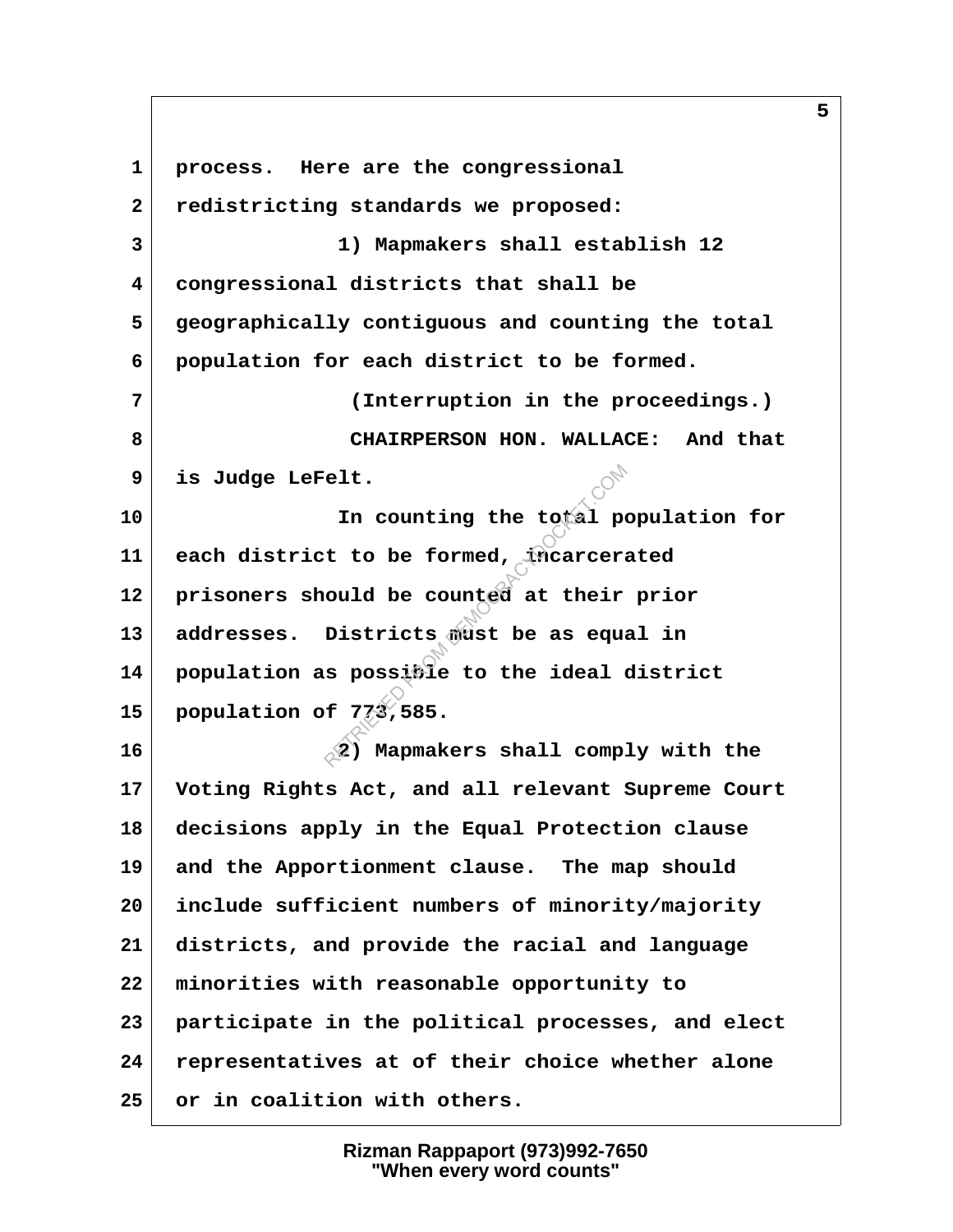**1 Furthermore, any consideration of 2 race shall only be as necessary to avoid a 3 violation of the Voting Rights Act and shall be 4 narrowly tailored to satisfy the Act's 5 requirements. 6 3) Political subdivision boundaries 7 and communities of interest; that is, cultural, 8 ethnic, linguistic, economic and religious shall 9 be respected. Mapmakers shall not split 10 political subdivision boundaries and communities 11 of interest unless necessary to achieve 12 compliance with standards 1 or 2. 13 4) Competitive districts are favored 14 so long as compliance with standards 1, 2 or 4 -- 15 or 3, that is, would not be significantly 16 hindered or impaired.** 17 5) No district may be formed solely **18 to favor or disfavor any political party or the 19 election of any person. 20 6) To assist voters in assessing 21 incumbents and minimizing voter confusion, 22 districts may include the cores of existing 23 districts, provided the new district to be formed 24 will substantially comply with all of the 25 preceding standards.** A Mapmakers shall not by<br>
bdivision boundaries and<br>
unless necessary to achie<br>
ith standards or 2.<br>
4) Competitive districts<br>
ompliance with standards<br>
s, would not be significa<br>
impaired.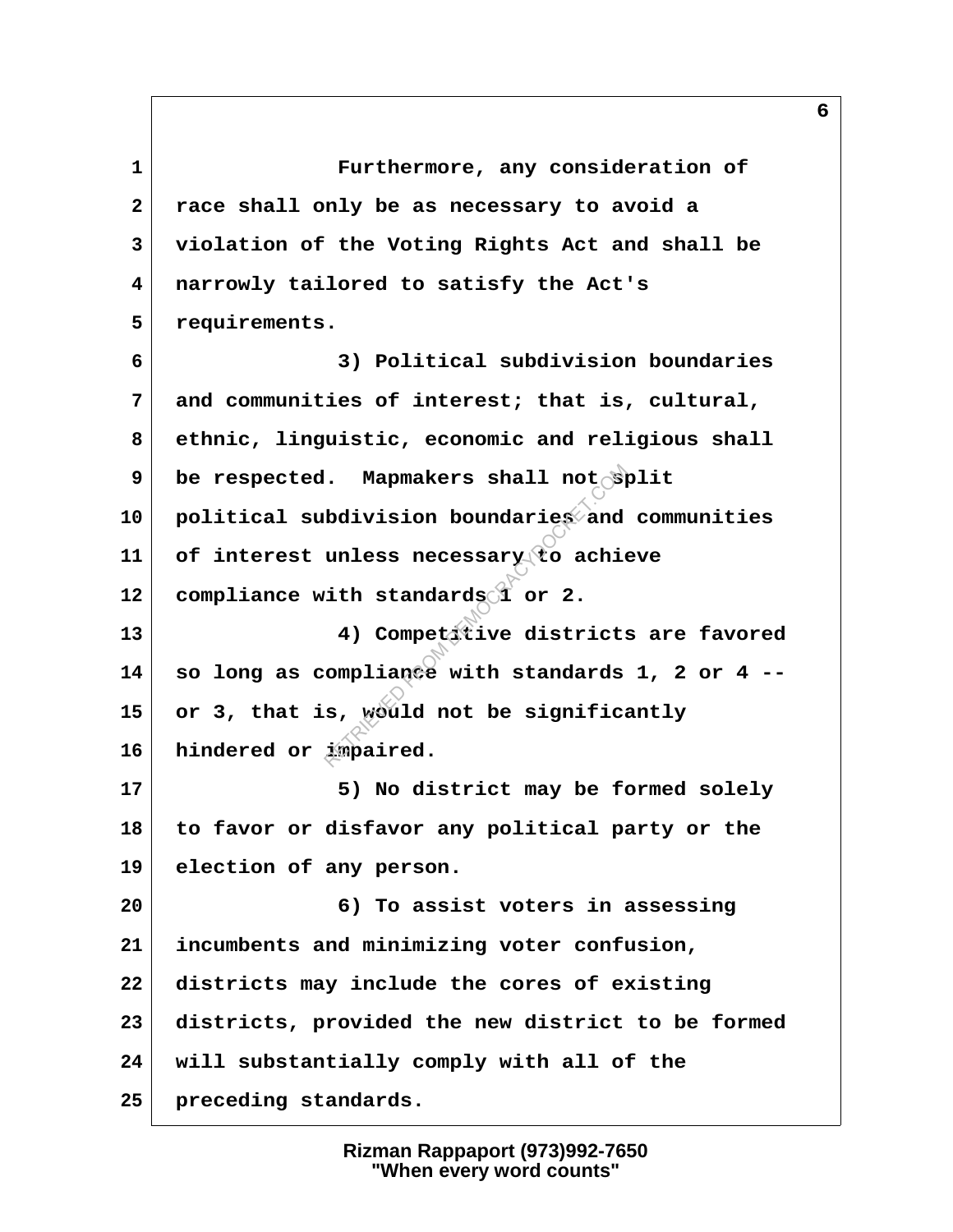**1 7) All districts shall be as compact 2 and regularly shaped as possible unless deviation 3 is required to comply with any of the above 4 standards.**

 **5 Each delegation engaged outstanding 6 map experts. It was my privilege to work with 7 them during this process. In addition to Judge 8 LeFelt's expert guidance, I have been greatly 9 assisted by the Electoral Innovation Lab at 10 Princeton University throughout.**

**11 Turning to this commission, the 12 chairs and their delegations are outstanding, and** 13 clearly represented the interests of New Jersey **14 and their respective parties. Each member has 15 been extremely considerate throughout the process 16 and responded positively to the many comments my 17 team proposed in an effort to make a good map 18 even better.** the Electoral Innovation<br>iversity throughout<br>Turning to this commiss:<br>heir delegations are outs<br>esented the interests of<br>spective parties. Each newspective parties. Each<br>iy considerate throughout<br>considerate throughout

**19 The delegation spent four consecutive 20 days and evenings meeting with my team in an 21 effort to improve the respective map and to 22 convince me that their map was the better of the 23 two. You can imagine the process was not easy. 24 For example, in order to meet the 25 constitutional requirement of one person one**

> **Rizman Rappaport (973)992-7650 "When every word counts"**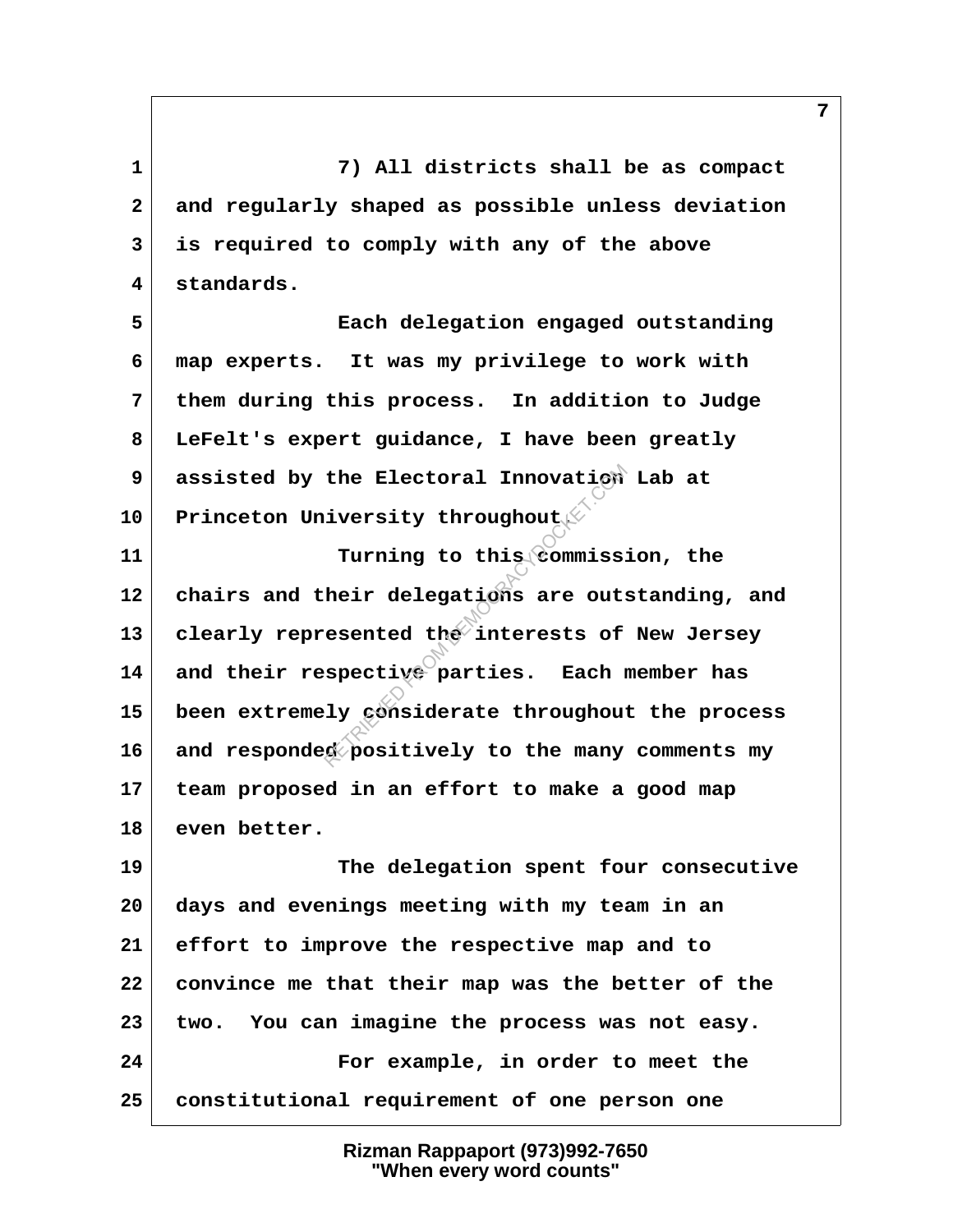**1 vote, each time we proposed a new configuration, 2 it caused other changes in the district or other 3 districts that were not always contemplated. 4 Nevertheless, in my view, the process produced 5 two constitutional maps. 6 In brief, both maps comply with the 7 Federal Equal Population mandate; each has 12 8 districts with substantially equal population. 9 Both maps satisfy the Voting Rights Act in that 10 each proposal contains five majority/minority 11 districts. 12 (Interruption in the proceedings.) 13 CHAIRPERSON HON. WALLACE: Both maps 14 satisfy the Voting Rights Act in that each 15 proposal contains five majority/minority** 16 districts, I<sub>o</sub> repeat. **17 Both maps consider race only to the 18 extent necessary to avoid a violation of the 19 Voting Rights Act, and those considerations were 20 narrowly tailored to satisfy the Act's 21 requirements. 22 Similarly, both maps were close to 23 one another in county and town splits and 24 considered communities of interest in each 25 district. Competitiveness, preservation of** tisfy the Voting Rights<br>1 contains five majority.<br>(Interruption in the prochain<br>CHAIRPERSON HON. WALLA<br>Voting Rights Act in that<br>tains five majority/minor<br>Repeat.

> **Rizman Rappaport (973)992-7650 "When every word counts"**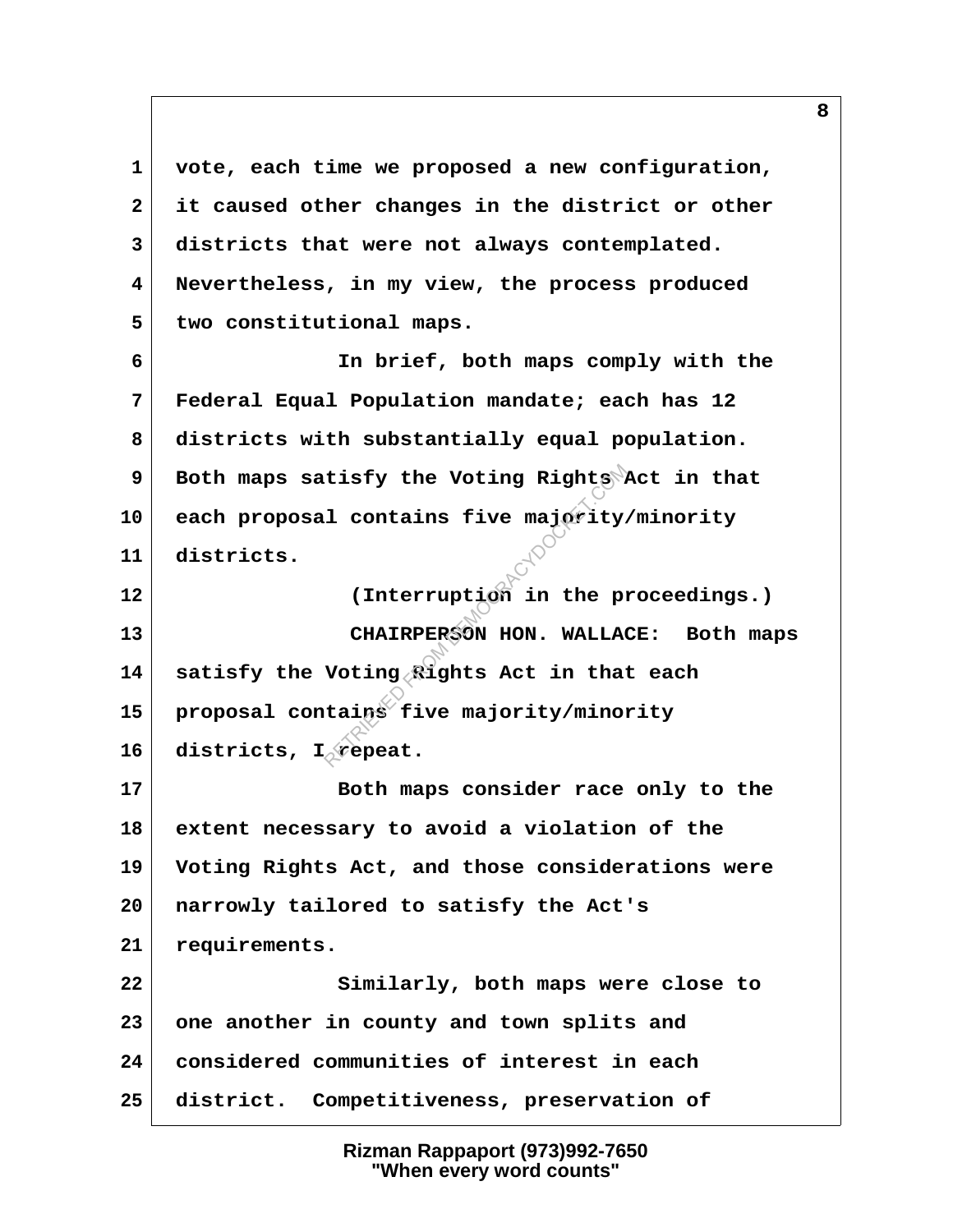**1 district cores and compactness were also 2 satisfied in both maps.**

 **3 The only area where one map pulled 4 ahead of the other is in partisan fairness; that 5 is, no district may be formed solely to be -- to 6 favor or disfavor any political party or the 7 election of any person.**

 **8 Both maps were evaluated by my team 9 using various statewide tests for partisan** 10 fairness. Without getting into the details of **11 the tests, I simply state that the results showed 12 that the partisan fairness would favor the 13 democratic's map. However, because neither 14 delegation used these tests, I have decided not 15 to give any weight to them in making my decision. 16 In summary, both delegations aptly 17 applied our standards to their map. In the end, 18 I decided to vote for the democratic map, simply 19 because in the last redistricting map it was 20 drawn by the republicans. 21 Thus, I conclude that fairness 22 dictates that the democrats have the opportunity 23 to have their map used for this next 24 redistricting cycle. Thank you. That concludes** s statewide tests for particular into the compared in the simply state that the reduced favorities and these tests, I have compared the set of the model of the simulant to them in making

**25 my comments.**

**Rizman Rappaport (973)992-7650 "When every word counts"**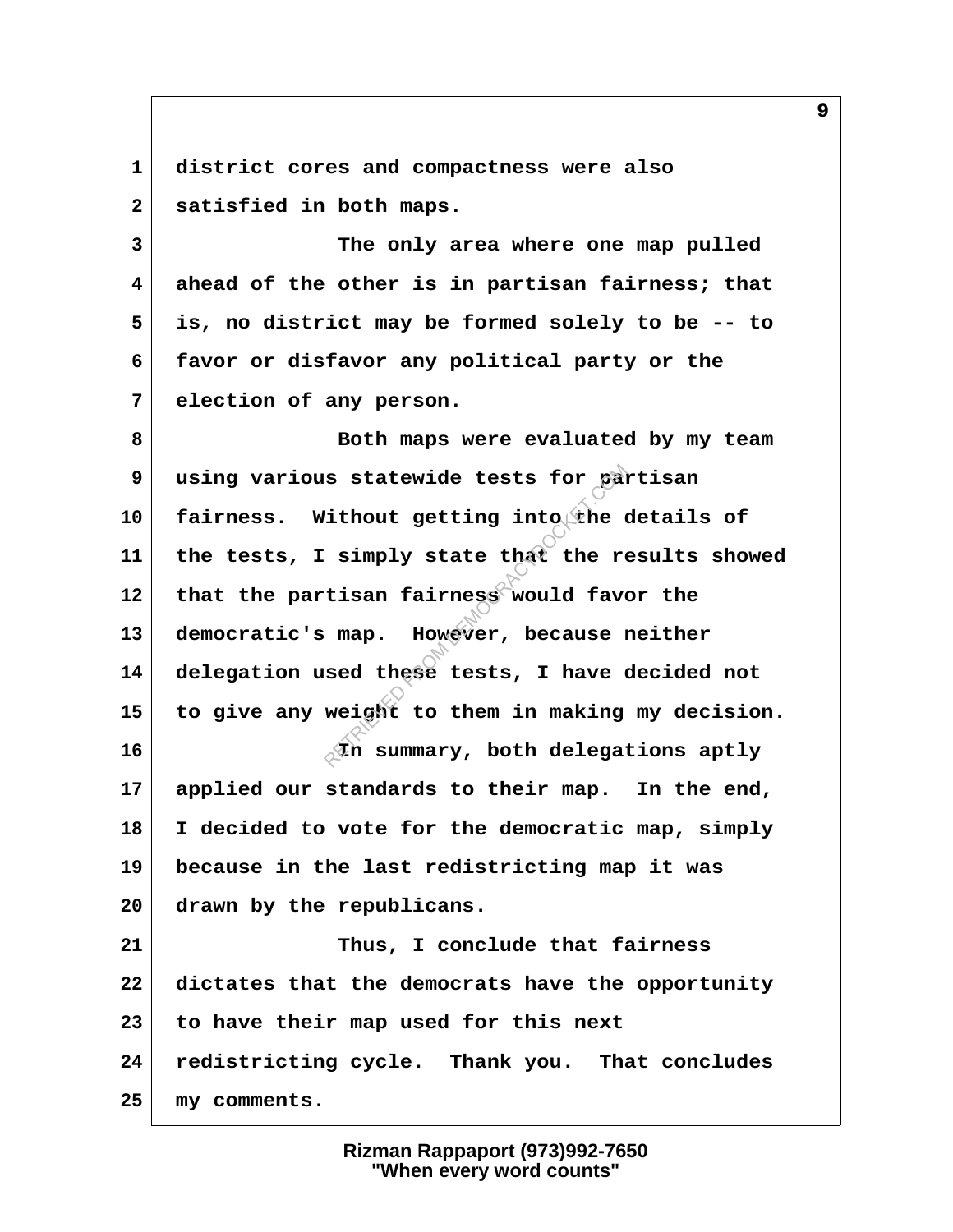**1 I open the floor to any chairs wish 2 to make a comment. Chair Fuller. 3 DELEGATION CHAIR FULLER: Thank you, 4 Chairman Wallace. 5 Good morning, everyone, here with us 6 today and watching us from home. It's a 7 privilege to be with you all here today at the 8 Statehouse for this incredibly important meeting 9 that carries tremendous significance for the 10 future of our state and the nation. 11 First and foremost, let me take -- 12 let me thank Justice Wallace -- Chairman Wallace 13 for his service to the commission. Your 14 leadership has sought us a fair and collegial 15 process that we can all -- we were all honored to 16 have been a part of, and we thank you for your 17 service. 18 I want to thank my fellow 19 commissioners, my democratic colleagues, and the 20 republican delegation, particularly Chairman 21 Steinhardt, who have all given their time and 22 their effort and their focus on the citizens of 23 the state of New Jersey. 24 I would like to take a moment to 25 thank those who helped us develop this map. Our** tremendous significance<br>
r state and the nation.<br>
First and foremost, let<br>
Justice Wallace -- Chain<br>
ice to the commission.<br>
as sought us a fair and (<br>
we can all -- we were allace thank you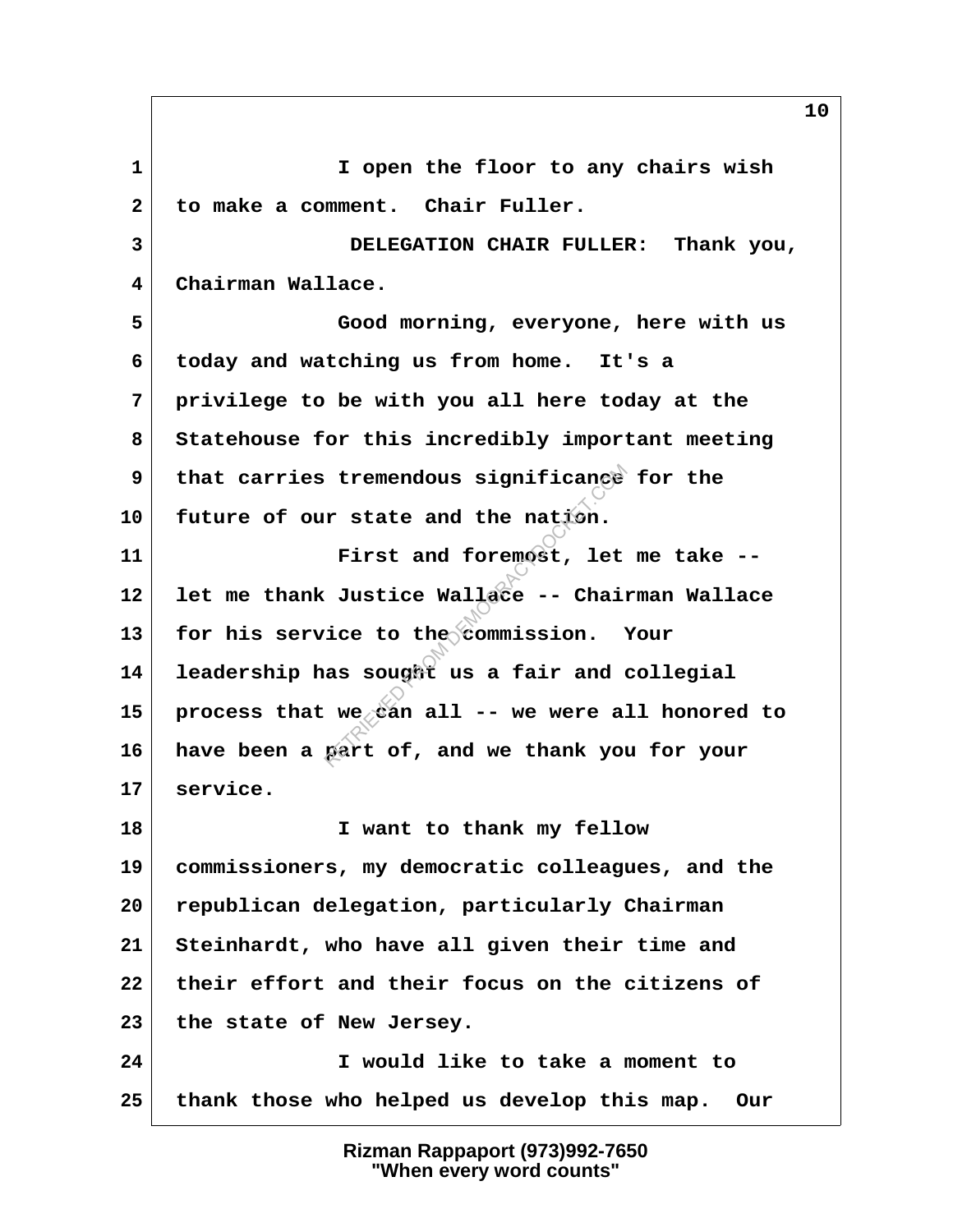**1 staff led by our executive director Sarah Jones, 2 our legal team led by Raj Parikh, and our 3 mapmaker Tom Bonier.**

 **4 From the outset, the democratic 5 commissioners had a primary goal to put forth and 6 develop a fair and representative map that 7 embraces the diversity of our state, not just for 8 the next election but for the next decade. We 9 wanted an open and transparent process, but 10 allowed for robust participation. And we're 11 proud to have convened more public hearings than 12 ever before with nearly 200 witnesses testifying.** 13 We put forth a map for consideration, **14 which we will be voting on today, that we believe 15 is responsive to the voices of the public and 16 also the principles set forth by Chairman 17 Wallace. We have limited arbitrary splits in 18 towns and counties to ensure that citizens select 19 the representatives and not the other way around. 20 In fact, nine counties have no municipal splits 21 at all and only 14 of our state's 565 22 municipalities are split. 23 The map maintains core competitive 24 districts and does not gerrymander to favor one** e convened more public here convened more public here with nearly 200 witnesses.<br>We put forth a map for which with nearly 200 witnesses.<br>We put forth a map for which is not a map for which a map for which is the put of the

#### **Rizman Rappaport (973)992-7650 "When every word counts"**

**25 political party. We maintain all of the existing**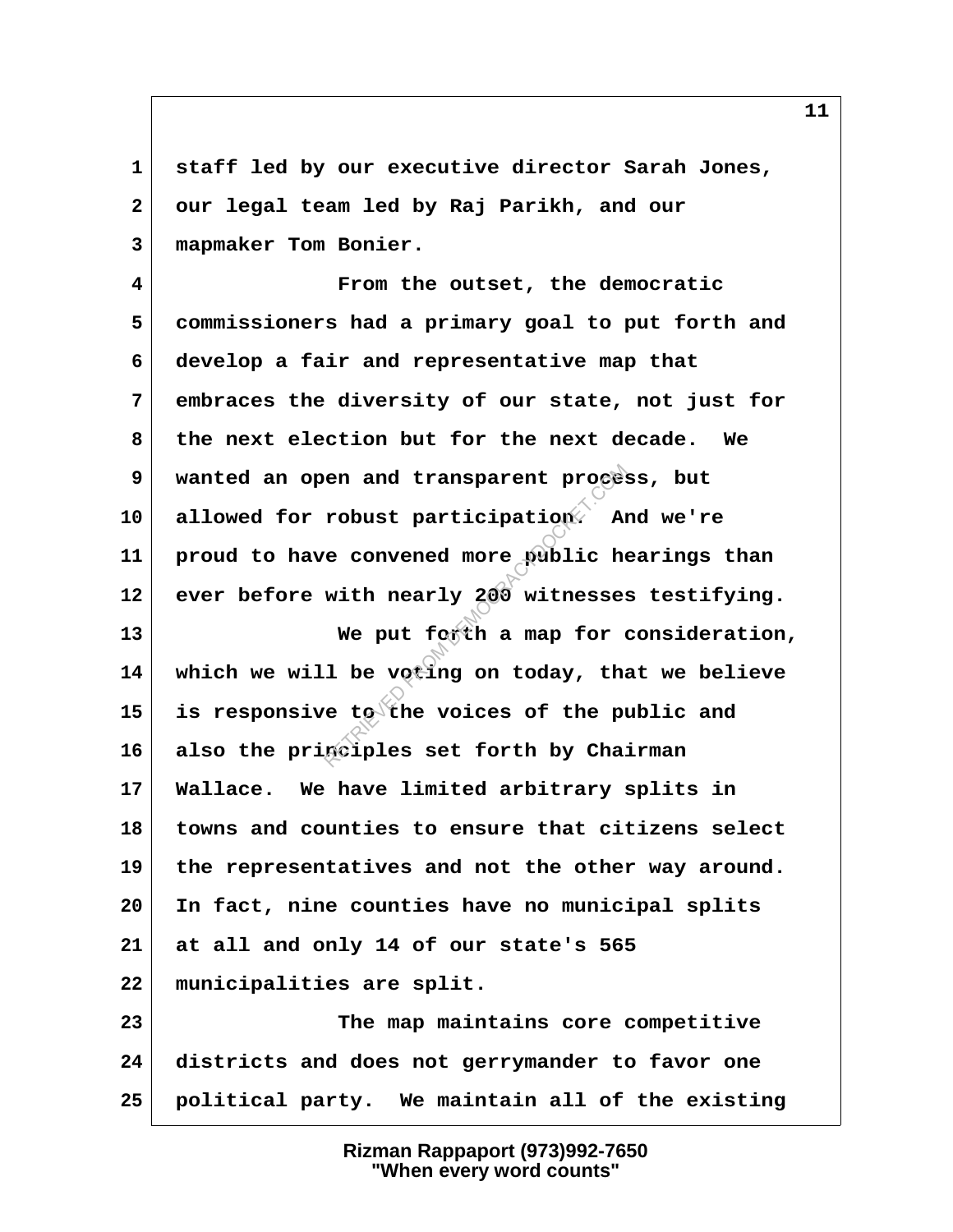**3 minority voters. 4 In a state where people of color 5 represent more than 48 percent of the population, 6 we believed it is our responsibility to fight for 7 the right of minority voters to choose a 8 representation and to increase opportunities for 9 minority representation.** 10 **In the wake of the Supreme Court 11 striking down parts of the Voting Rights Act, our 12 democratic commissioners understood that our map** 13 must show leadership on the issue of racial **14 justice and be a map that represents all of New 15 Jersey not just the privileged. 16 We increased African American 17 population of district 10 maintaining a majority 18 African American district. 19 The map increases Asian American 20 influence reflecting our state's fastest growing 21 population and ensuring that the people of AAPI 22 descent will have an opportunity to participate 23 robustly in our democracy.** resentation.<br>
In the wake of the Suprem<br>
m parts of the Voting Rig<br>
commissioners understood<br>
adership on the issue of<br>
be a map that represents<br>
ust the privileged.<br>
We increased African Ame

 **1 majority/minority districts and have ensured a**

 **2 decade of real and meaningful representation by**

**24 We preserved the Latino influence of 25 district eight, not diluting an important and**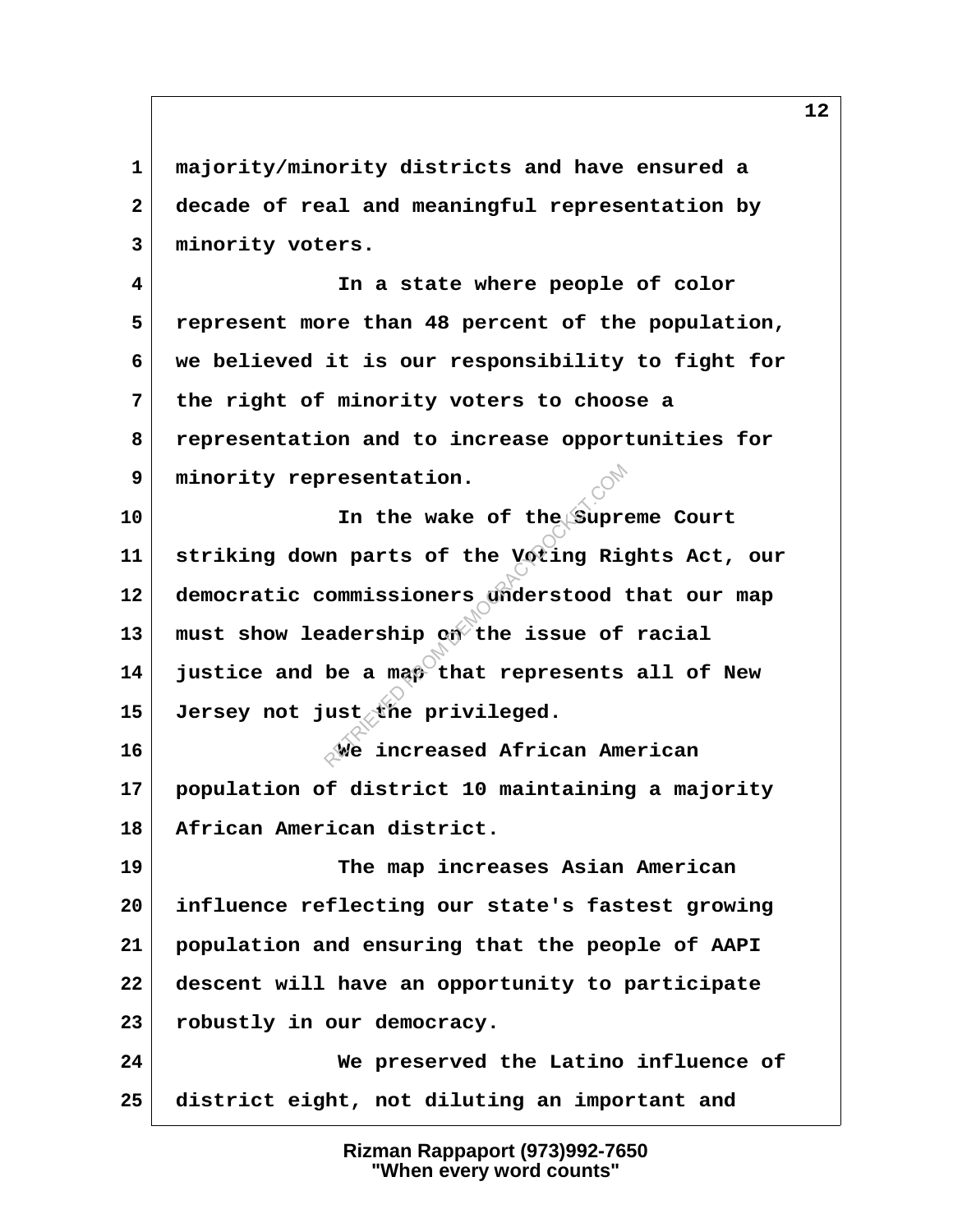**1 growing voice in our communities. These are just 2 some of the highlights of the map before you 3 today. 4 We believe the map achieves our 5 primary goal of creating a fair and 6 representative map and embraces the robust 7 political public participation we have heard over** 8 the course of the past months. **9** On behalf of the most diverse **10 partisan delegation in history, and as the first 11 female chair, I again thank Chairman Wallace for** 12 his service, and thank you<sup>t</sup> for the opportunity to **13 offer these remarks. 14 CHAIRPERSON HON. WALLACE: I thank 15 you for your comments, Chair Fuller. 16 Chair Steinhardt. 17 DELEGATION CHAIR STEINHARDT: Thank 18 you so much. Thank you very much. 19 Chairman, thank you. 20 Grateful for the opportunity, of 21 course, to participate in this process. Grateful 22 to Chairwoman Fuller for her professionalism and 23 those of my democratic counterparts for their 24 service. They were all a pleasure to deal with. 25 Grateful especially to my republican** On behalf of the most<br>egation in history, and a<br>, I again thank Chairman<br>and thank you for the openants.<br>CHAIRPERSON HON. WALLA<br>comments, Chair Fuller.<br>Chair Steinhardt.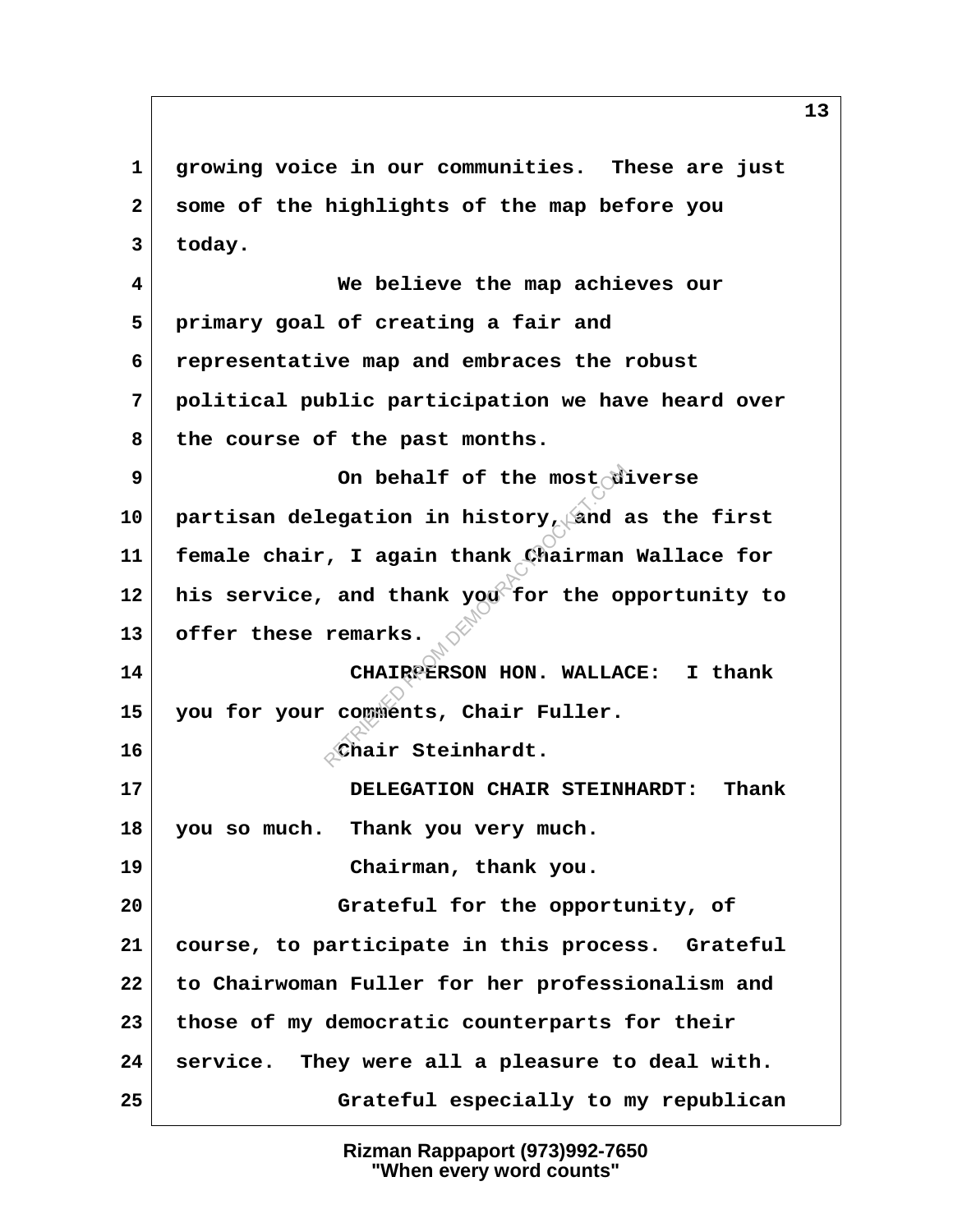**1 colleagues, Michele Albano, Jeanne Ashmore, Lynda 2 Pagliughi, Mark Duffy and Mark LoGrippo for their 3 time and service, held each of you in the highest 4 regard, and your time and energy have earned the 5 respect of your colleagues and your state. 6 Our map was designed to empower New 7 Jersey voters. The final map, we feel, is just 8 the antithesis of that. Our map provided voters 9 including minority voters with meaningful 10 opportunities to impact elections and met or 11 exceeded every standard. 12 We were provided with five 13 majority/minority districts and nine districts of 14 the minority voting age population above 30 15 percent. The distribution of minority population 16 among all districts accurately reflected the 17 state's diverse nature. 18 After consideration the testimony 19 from 11 public hearings and a full adoption and 20 agreement with Special Counsel LeFelt's 21 philosophy that towns and counties are a strong 22 measure of communities of interest, we believe we 23 improved the current map. 24 Our map left nearly 85 percent of the 25 state's voters in their current districts** nority voters with meanings to impact elections and<br>ry standard.<br>We were provided with f:<br>ority districts and nine<br>voting age population al<br>e distribution of minorit<br>stricts accurately reflement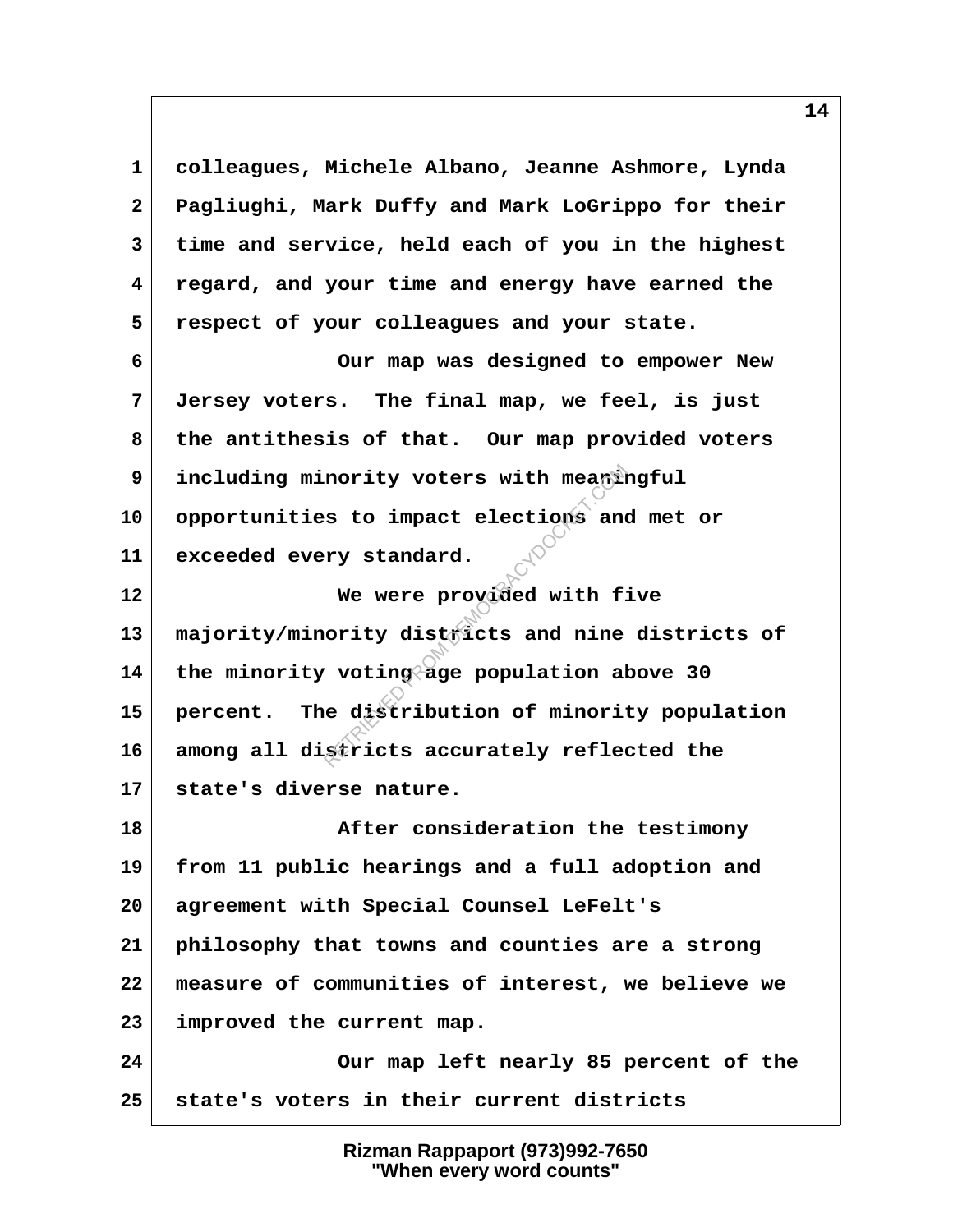**1 avoiding unnecessary voter confusion, and 2 maintained five districts that gave voters the 3 opportunity to meaningfully impact general 4 election outcomes and elect a candidate from 5 either party. 6 To be candid, we're disappointed in 7 the final result. We're disappointed in a 8 process that disenfranchises most of the state's 9 voting population. We're equally disappointed in 10 a process that purported to promote equity, 11 fairness and competition, but in the end eschewed 12 those virtues.** 13 We went to the 13th member with a map **14 that we believe empowered the greatest number of 15 New Jersey voters, and our caucus will vote today 16 in that spirit and that spirit alone. 17 CHAIRPERSON HON. WALLACE: Thank 18 you, Stan -- chair -- Chair Steinhardt. 19 Any other Commissioner members wish 20 to make a comment? 21 Hearing none, do I have a motion on 22 the, on the floor? 23 DELEGATION CHAIR FULLER: Justice 24 Wallace, I move to adopt the map presented by the 25 democratic commissioners.** at purported to promote (<br>at purported to promote (<br>competition, but in the<br>s.<br>We went to the 13th mem<br>eve empowered the greate:<br>otexs, and our caucus will<br>it and that spirit alone

> **Rizman Rappaport (973)992-7650 "When every word counts"**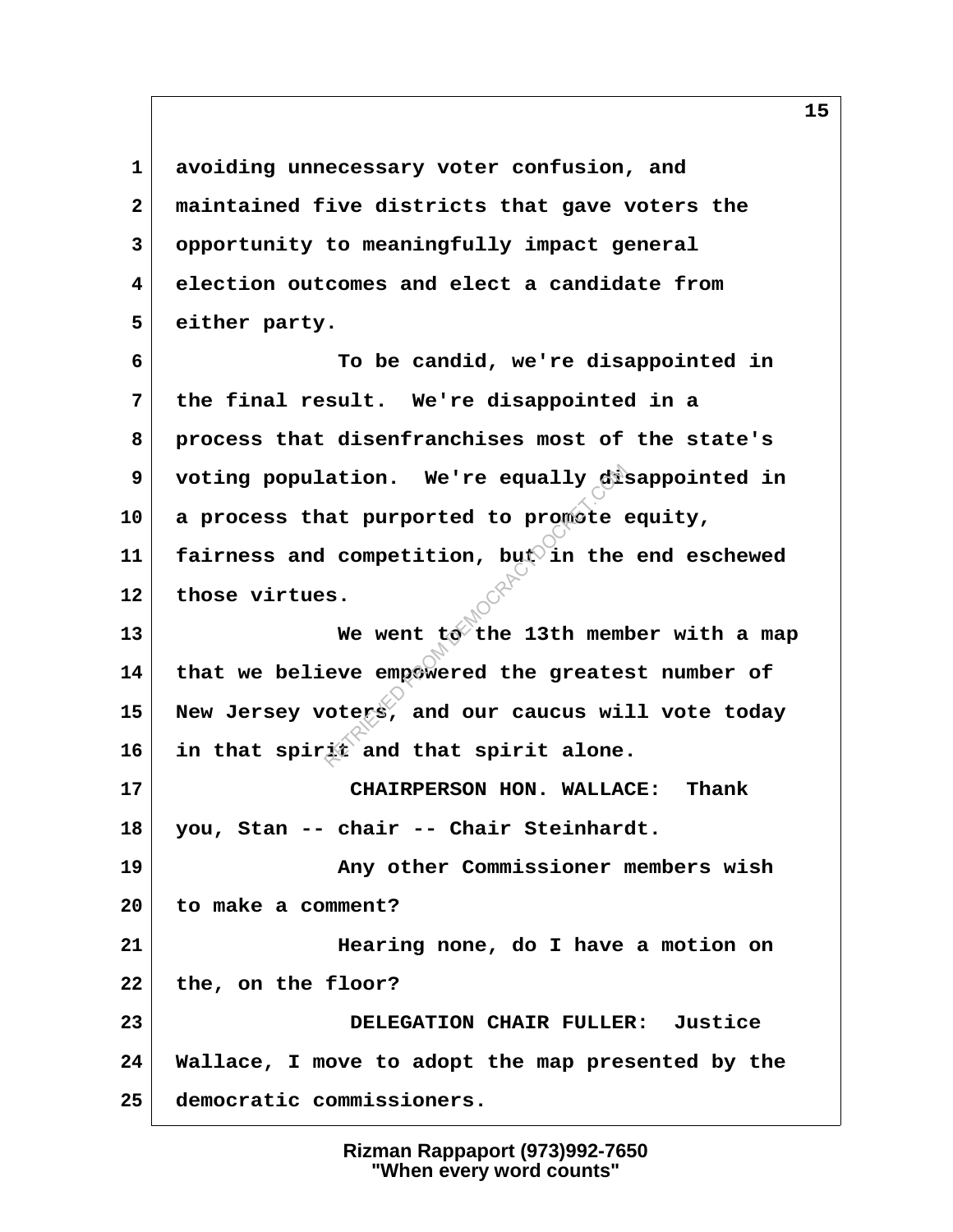**1 CHAIRPERSON HON. WALLACE: Is there 2 a second? 3 COMMISSIONER REDD: And, Justice 4 Wallace, I wish to second that motion. 5 CHAIRPERSON HON. WALLACE: All 6 right. It's moved and second. Please call the 7 role. 8 SECRETARY KRUGER: Commissioner 9 Redd. 10** COMMISSIONER REDD: Yes. **11 SECRETARY KRUGER: Commissioner 12 Pagliughi. 13 COMMISSIONER PAGLIUGHI: No. 14 SECRETARY KRUGER: Commissioner 15 Nash. 16**  $\sqrt{$  COMMISSIONER NASH: Yes. **17 SECRETARY KRUGER: Commissioner 18 LoGrippo. 19 COMMISSIONER LoGRIPPO: No. 20 SECRETARY KRUGER: Commissioner 21 Lagos. 22 COMMISSIONER LAGOS: Yes. 23 SECRETARY KRUGER: Commissioner 24 Gopal. 25 COMMISSIONER GOPAL: Yes.** COMMISSIONER REDD<sub>E</sub><br>SECRETARY KRUGER: Commissioner PAGLIUGHI<br>SECRETARY KRUGER: Commissioner REDER: Commissioner RASH: Yer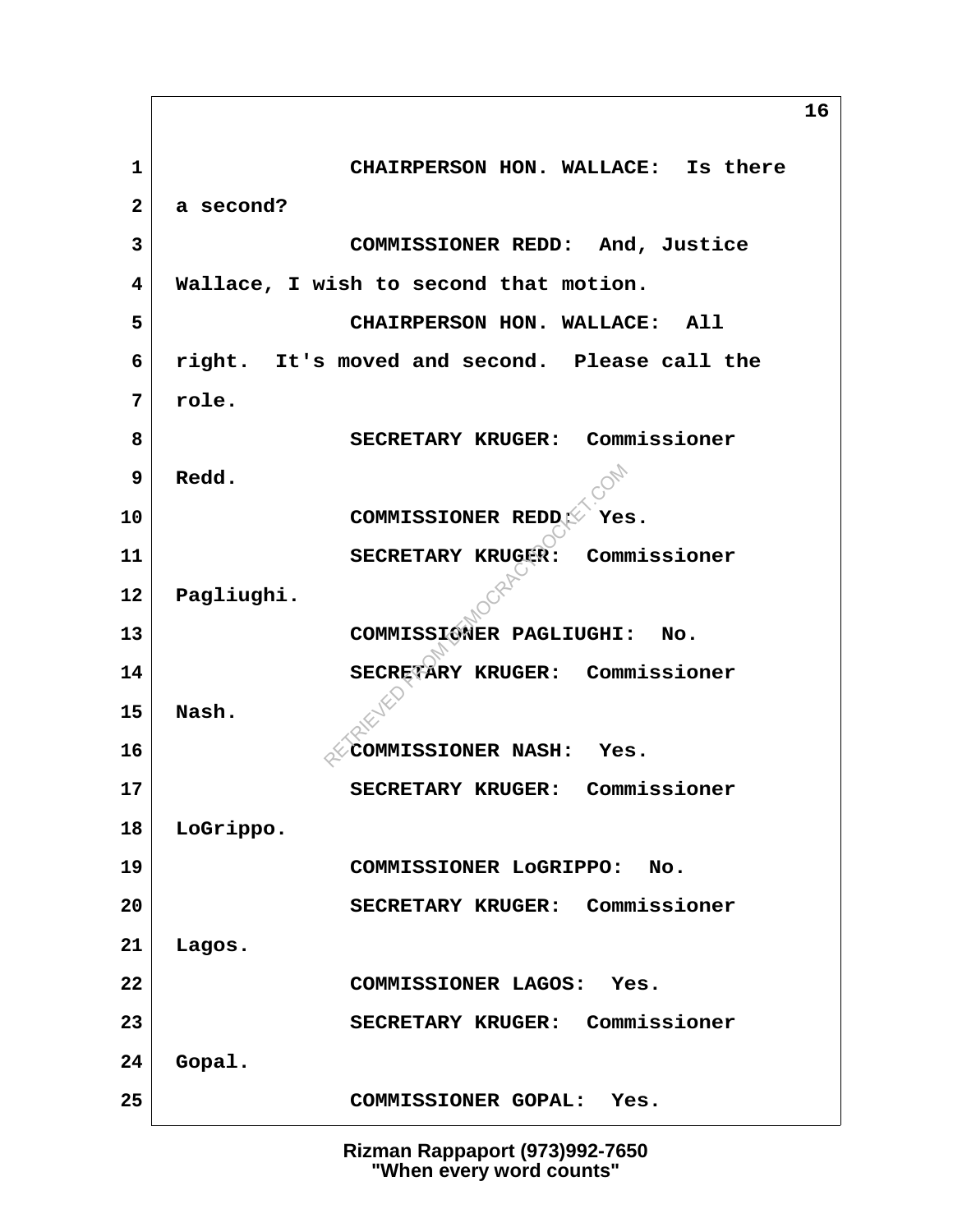**1 SECRETARY KRUGER: Commissioner 2 Duffy. 3 COMMISSIONER DUFFY: No. 4 SECRETARY KRUGER: Commissioner 5 Delgado. 6 COMMISSIONER DELGADO: Yes. 7 SECRETARY KRUGER: Commissioner 8 Ashmore. 9** COMMISSIONER ASHMORE: No. **10** SECRETARY KRUGER: Commissioner **11 Albano. 12 COMMISSIONER ALBANO: No.** 13 | SECRETARY KRUGER: Republican chair **14 Steinhardt. 15 DELEGATION CHAIR STEINHARDT: No. 16** SECRETARY KRUGER: Democratic chair **17 Fuller. 18 DELEGATION CHAIR FULLER: Yes. 19 SECRETARY KRUGER: Chair Wallace. 20 CHAIRPERSON HON. WALLACE: Yes. 21 The motion carries. The democratic 22 map is adopted for the next redistricting cycle. 23 Any other business to come before the 24 commission today? 25 Hearing none, do I hear a motion to** COMMISSIONER ASHMORE<br>
SECRETARY KRUGER: COMMISSIONER ALBANO: I<br>
SECRETARY KRUGER: Republicant<br>
DELEGATION CHAIR STEINI<br>
SECRETARY KRUGER: Demo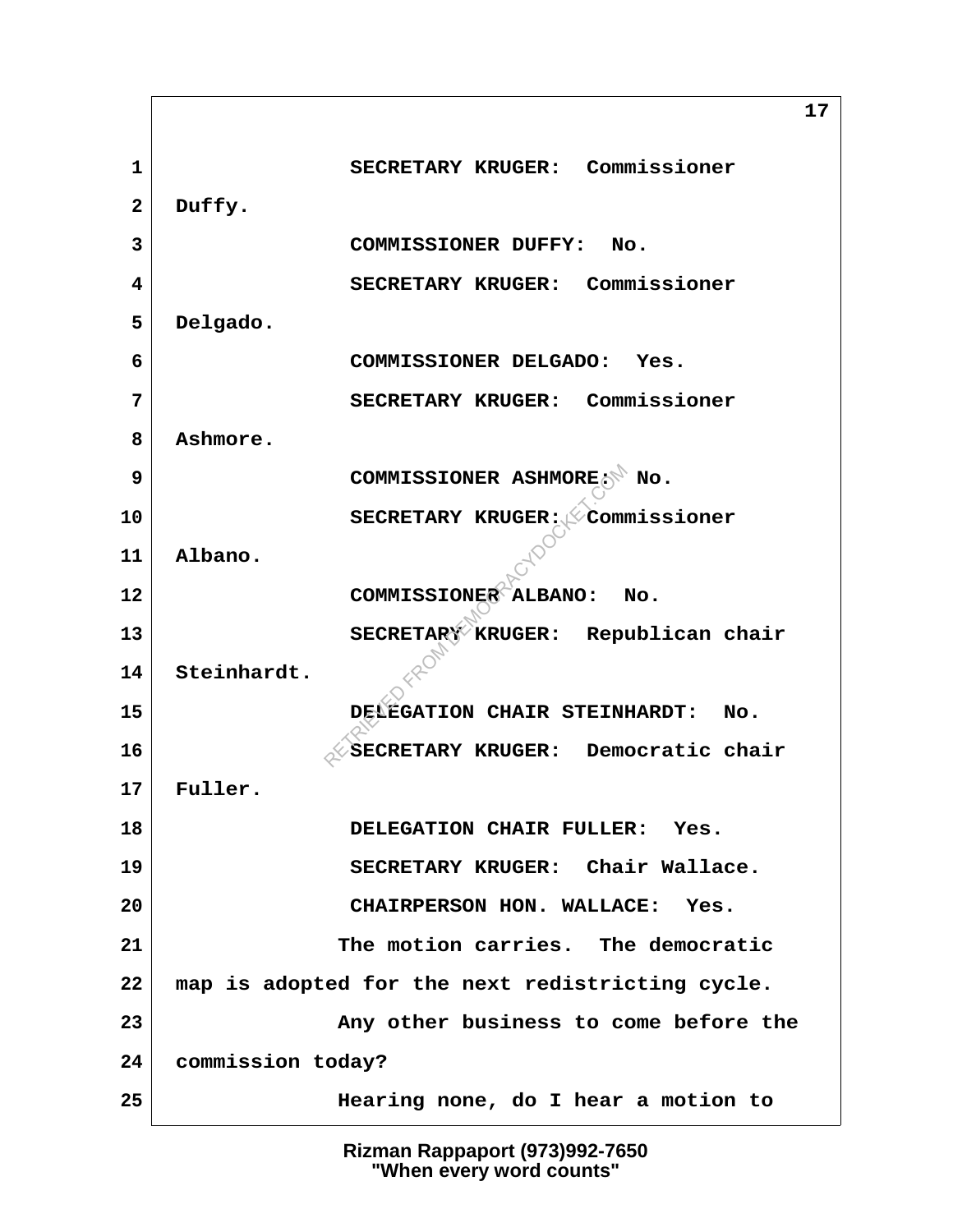**18 1 adjourn? 2 DELEGATION CHAIR STEINHARDT: So 3 moved. 4 CHAIRPERSON HON. WALLACE: It's been 5 moved. A second? 6 DELEGATION CHAIR FULLER: Second. 7 CHAIRPERSON HON. WALLACE: All in 8 favor of adjournment say Aye. 9 (All members stated "Aye.") 10 CHAIRPERSON HON. WALLACE: Thank you 11 very much again. Thank you, everyone. Please be 12 safe. Have a very happy holiday and look forward** 13 to seeing you in, on other occasions. **14 (Audio ends.) 15 16 17 18 19 20 21 22 23 24 25** (All members stated "A)<br>CHAIRPERSON HON. WALLAG<br>ain. Thank you, everyone<br>a very happy holiday and<br>u in, on other occasions<br>(Audio ends.)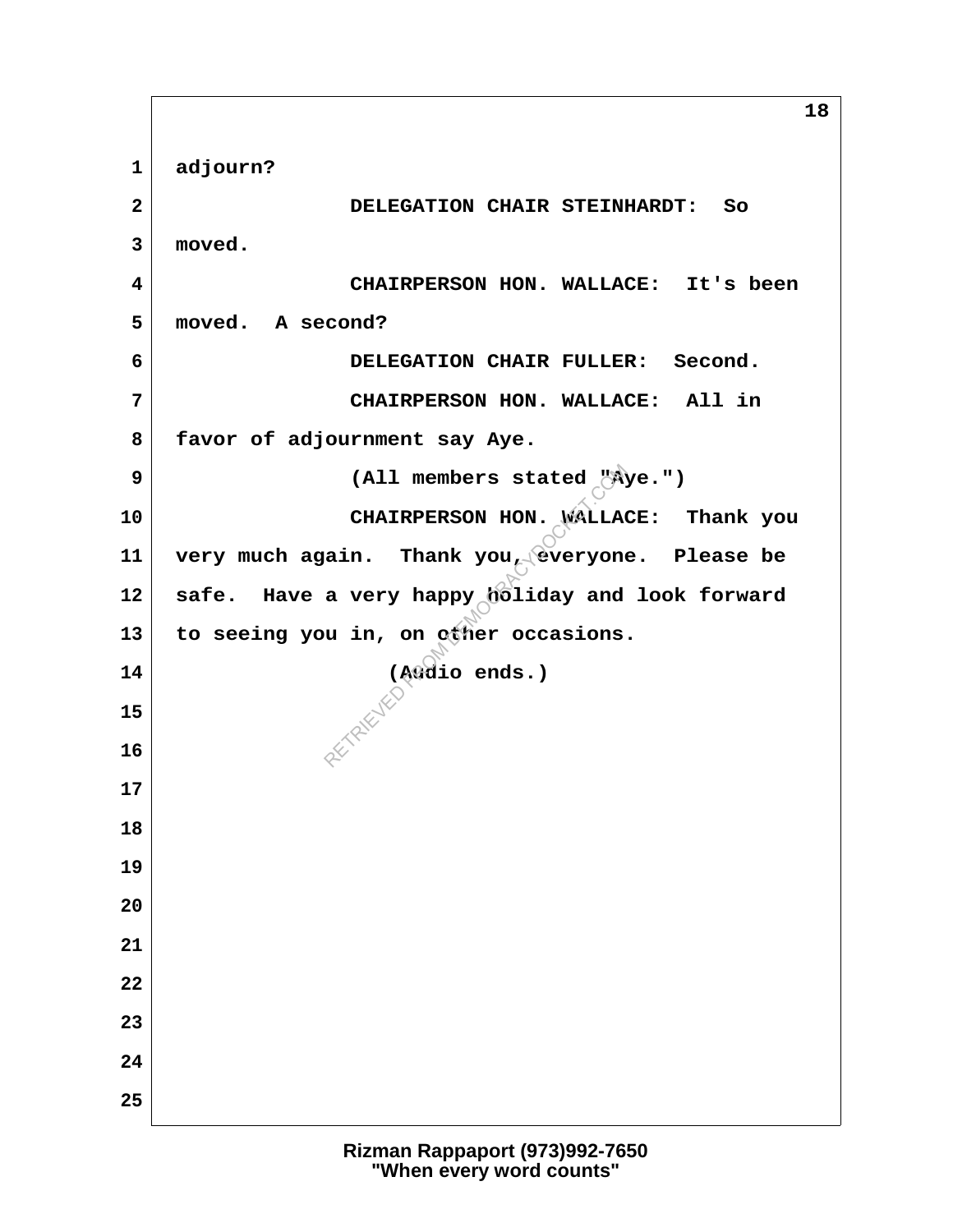**1 C E R T I F I C A T E 2 3 I CERTIFY that the foregoing is a 4 true and accurate transcript of the testimony as 5 taken by and before me stenographically at the 6 time and place aforementioned. 7 I FURTHER CERTIFY that I am neither 8 attorney for nor counsel to any of the parties; 9** parties of any of the attorneys in this action; **10 and that I am not financially interested in the 11 outcome of this case. 12 13 14 15 16 RENEE RUSSO, CCR, CRCR, RPR, CRR 17 CCR Certificate No. XI01437 18 CRCR Certificate No. 0106 19 20 21 22 23 24 25** REDMOCRAEU<br>Pence Russo, GR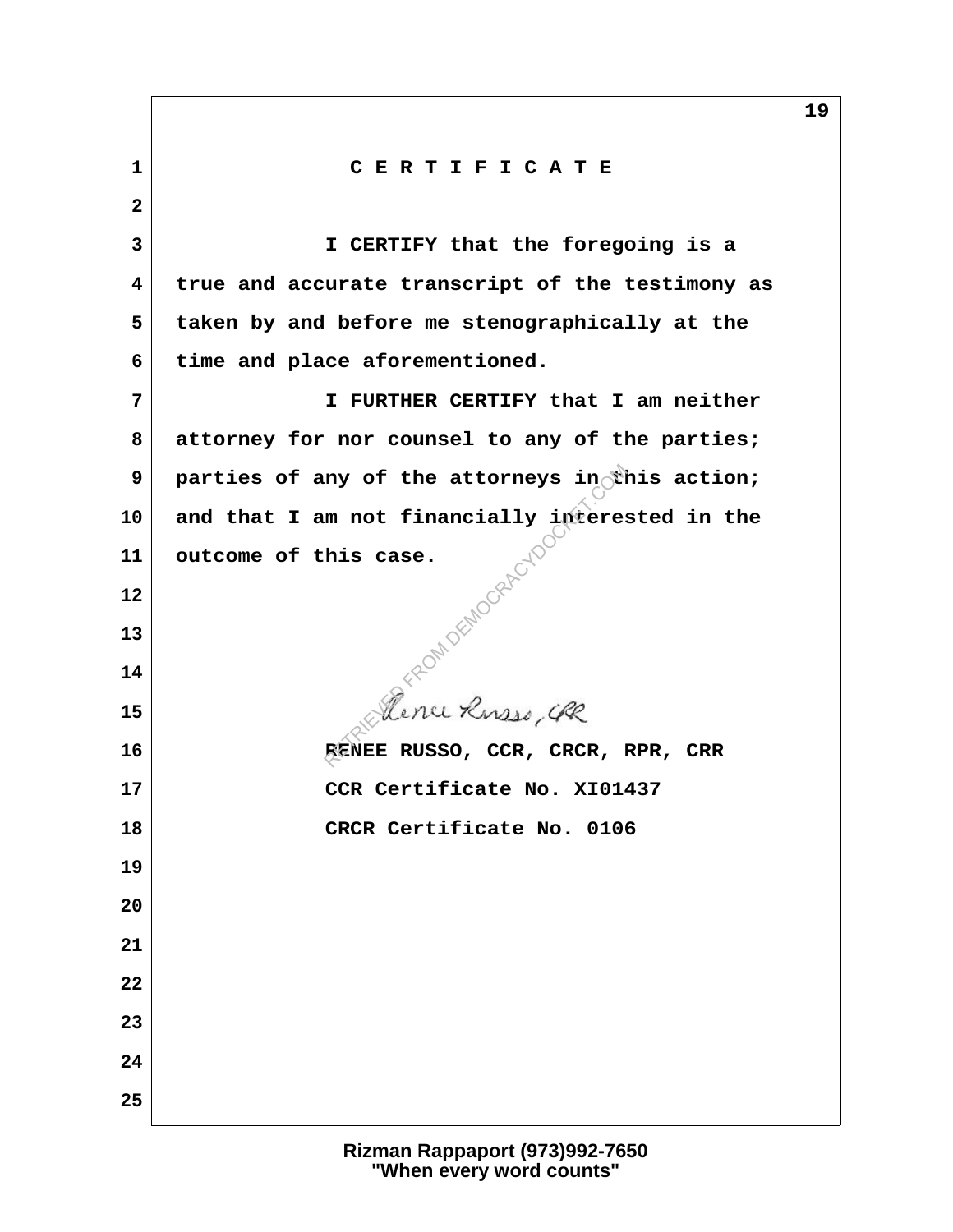T

|                                | 9:17                     | 7:23;10:15                                                   | 10,12                                 | counted $(1)$                         |
|--------------------------------|--------------------------|--------------------------------------------------------------|---------------------------------------|---------------------------------------|
| $\mathbf A$                    | apply $(1)$              | candid (1)                                                   | commissioners (4)                     | 5:12                                  |
|                                | 5:18                     | 15:6                                                         | 10:19;11:5;12:12;                     | counterparts (1)                      |
| AAPI(1)                        | <b>Apportionment</b> (1) | candidate (1)                                                | 15:25                                 | 13:23                                 |
| 12:21                          | 5:19                     | 15:4                                                         | communities (5)                       | counties (3)                          |
| above $(2)$                    | aptly $(1)$              | carries (2)                                                  | 6:7,10;8:24;13:1;                     | 11:18,20;14:21                        |
| 7:3;14:14                      | 9:16                     | 10:9;17:21                                                   | 14:22                                 | counting (2)                          |
| accuracy(1)                    | arbitrary $(1)$          | caucus $(1)$                                                 | compact(1)                            | 5:5,10                                |
| 14:16                          | 11:17                    | 15:15                                                        | 7:1                                   | county $(1)$                          |
| achieve(1)                     | area(1)                  | caused $(1)$                                                 | compactness (1)                       | 8:23                                  |
| 6:11                           | 9:3                      | 8:2                                                          | 9:1                                   | course $(2)$                          |
| achieves (1)                   | around (1)               | chair $(21)$                                                 | competition (1)                       | 13:8,21                               |
| 13:4                           | 11:19                    | 3:14,16,17,19,20;                                            | 15:11                                 | Court $(2)$                           |
| Act $(6)$                      | Ashmore (5)              | 10:2,3;13:11,15,16,                                          | Competitive (2)                       | 5:17;12:10                            |
| 5:17;6:3;8:9,14,19;            | 3:9,10;14:1;17:8,9       | 17;15:18,18,23;17:13,                                        | 6:13;11:23                            | creating $(1)$                        |
| 12:11                          | Asian $(1)$              | 15, 16, 18, 19; 18: 2, 6                                     | Competitiveness (1)                   | 13:5                                  |
| Act's $(2)$                    | 12:19                    | Chairman (6)                                                 | 8:25                                  | cultural (1)                          |
| 6:4;8:20                       | assessing $(1)$          | 10:4,12,20;11:16;                                            | compliance (2)                        | 6:7                                   |
| addition $(1)$                 | 6:20                     | 13:11,19                                                     | 6:12,14                               | current $(2)$                         |
| 7:7                            | assist $(1)$             | <b>CHAIRPERSON (12)</b>                                      | comply $(4)$                          | 14:23,25                              |
| addresses (1)                  | 6:20                     | 2:2;3:21;5:8;8:13;                                           | 5:16;6:24;7:3;8:6                     | cycle(2)                              |
| 5:13                           | assisted $(1)$<br>7:9    | 13:14;15:17;16:1,5;                                          | conclude $(1)$<br>9:21                | 9:24;17:22                            |
| adjourn (1)                    | Audio (3)                | 17:20;18:4,7,10<br>chairs $(2)$                              | concludes (1)                         | D                                     |
| 18:1                           | 2:1;3:25;18:14           | 7:12;10:1                                                    | 9:24                                  |                                       |
| adjournment (1)                | avoid (2)                | Chairwoman (1)                                               | configuration $(1)$                   |                                       |
| 18:8                           | 6:2;8:18                 | OCHE<br>13:22                                                | 8:1                                   | days $(1)$<br>7:20                    |
| $\text{adopt}(1)$              | avoiding $(1)$           | changes (1)                                                  | confusion (2)                         | deal(1)                               |
| 15:24                          | 15:1                     | 8:2                                                          | 6:21;15:1                             | 13:24                                 |
| adopted (1)                    | Aye $(2)$                | choice $(1)$                                                 | congressional (2)                     | decade(2)                             |
| 17:22                          | 18:8,9                   | 5:24                                                         | 5:1,4                                 | 11:8;12:2                             |
| adoption $(1)$                 |                          | choose(1)                                                    | consecutive (1)                       | decided(2)                            |
|                                |                          |                                                              |                                       |                                       |
| 14:19                          |                          |                                                              |                                       |                                       |
| African (2)                    | B                        | $\chi$ 2:7                                                   | 7:19                                  | 9:14,18                               |
| 12:16,18                       |                          | $\tilde{\textbf{c}}$ itízens (3)                             | consider (2)                          | decision(2)                           |
| again(4)                       | began $(1)$              | 4:11;10:22;11:18                                             | 4:25;8:17                             | 4:6;9:15                              |
| 3:23;4:4;13:11;                | 4:20                     | clause $(2)$                                                 | considerate (1)                       | decisions(1)                          |
| 18:11                          | begins $(1)$             | 5:18,19                                                      | 7:15                                  | 5:18                                  |
| age(1)                         | NED FR<br>2:1            | clearly $(1)$                                                | consideration (3)                     | <b>DELEGATION (15)</b>                |
| 14:14                          | behalf $(1)$             | 7:13<br>close(1)                                             | 6:1;11:13;14:18<br>considerations (1) | 3:16,19;4:25;7:5,                     |
| agreement $(1)$                | 13:9                     | 8:22                                                         | 8:19                                  | 19;9:14;10:3,20;                      |
| 14:20                          | better $(2)$<br>7:18,22  | coalition (1)                                                |                                       | 13:10,17;15:23;<br>$1'$ :15,18;18:2,6 |
| ahead $(1)$                    | bit $(1)$                | 5:25                                                         | considered (1)<br>8:24                | delegations (4)                       |
| 9:4                            | 2:3                      | colleagues (3)                                               | considering (1)                       | 4:7,19;7:12;9:16                      |
| aided $(1)$                    | <b>Bonier</b> (1)        | 10:19;14:1,5                                                 | 4:19                                  | Delgado (4)                           |
| 4:12                           | 11:3                     | collegial (1)                                                | constitutional (2)                    | 3:6,7;17:5,6                          |
| Albano (5)                     | both(9)                  | 10:14                                                        | 7:25;8:5                              | democracy (1)                         |
| 3:12,13;14:1;17:11,            | 4:7;8:6,9,13,17,22;      | color(1)                                                     | contains $(2)$                        | 12:23                                 |
| 12                             | 9:2,8,16                 | 12:4                                                         | 8:10,15                               | Democratic (9)                        |
| allowed (1)                    | boundaries (2)           | comment $(2)$                                                | contemplated (1)                      | 3:17;9:18;10:19;                      |
| 11:10                          | 6:6,10                   | 10:2;15:20                                                   | 8:3                                   | 11:4:12:12:13:23:                     |
| almost $(1)$<br>4:15           | brief (1)                | comments $(3)$                                               | contiguous (1)                        | 15:25;17:16,21                        |
| alone $(2)$                    | 8:6                      | 7:16;9:25;13:15                                              | 5:5                                   | democratic's (1)                      |
| 5:24;15:16                     | business $(1)$           | commission $(5)$                                             | convened (1)                          | 9:13                                  |
| always (1)                     | 17:23                    | 4:12,14;7:11;10:13;                                          | 11:11                                 | democrats (1)                         |
| 8:3                            |                          | 17:24                                                        | convince (1)                          | 9:22                                  |
| American (3)                   | $\mathbf C$              | <b>Commissioner</b> (42)                                     | 7:22                                  | descent(1)                            |
| 12:16,18,19                    |                          | 2:9,11,12,14,15,17,                                          | core(1)                               | 12:22                                 |
| $\mathbf{among}\left(1\right)$ | call(2)                  | 18, 20, 21, 23, 24, 3: 1, 2,                                 | 11:23                                 | designed (1)                          |
| 14:16                          | 4:2;16:6                 | 4,5,7,8,10,11,13;                                            | cores(2)                              | 14:6                                  |
| antithesis $(1)$               | called $(1)$             | 15:19;16:3,8,10,11,                                          | 6:22;9:1                              | details(1)                            |
| 14:8<br>applied $(1)$          | 2:7<br>can $(2)$         | 13, 14, 16, 17, 19, 20, 22,<br>23, 25; 17: 1, 3, 4, 6, 7, 9, | counsel $(2)$<br>4:23;14:20           | 9:10<br>$d$ evelop $(2)$              |

**Min-U-Script® Rizman Rappaport (973)992-7650 "When every word counts"**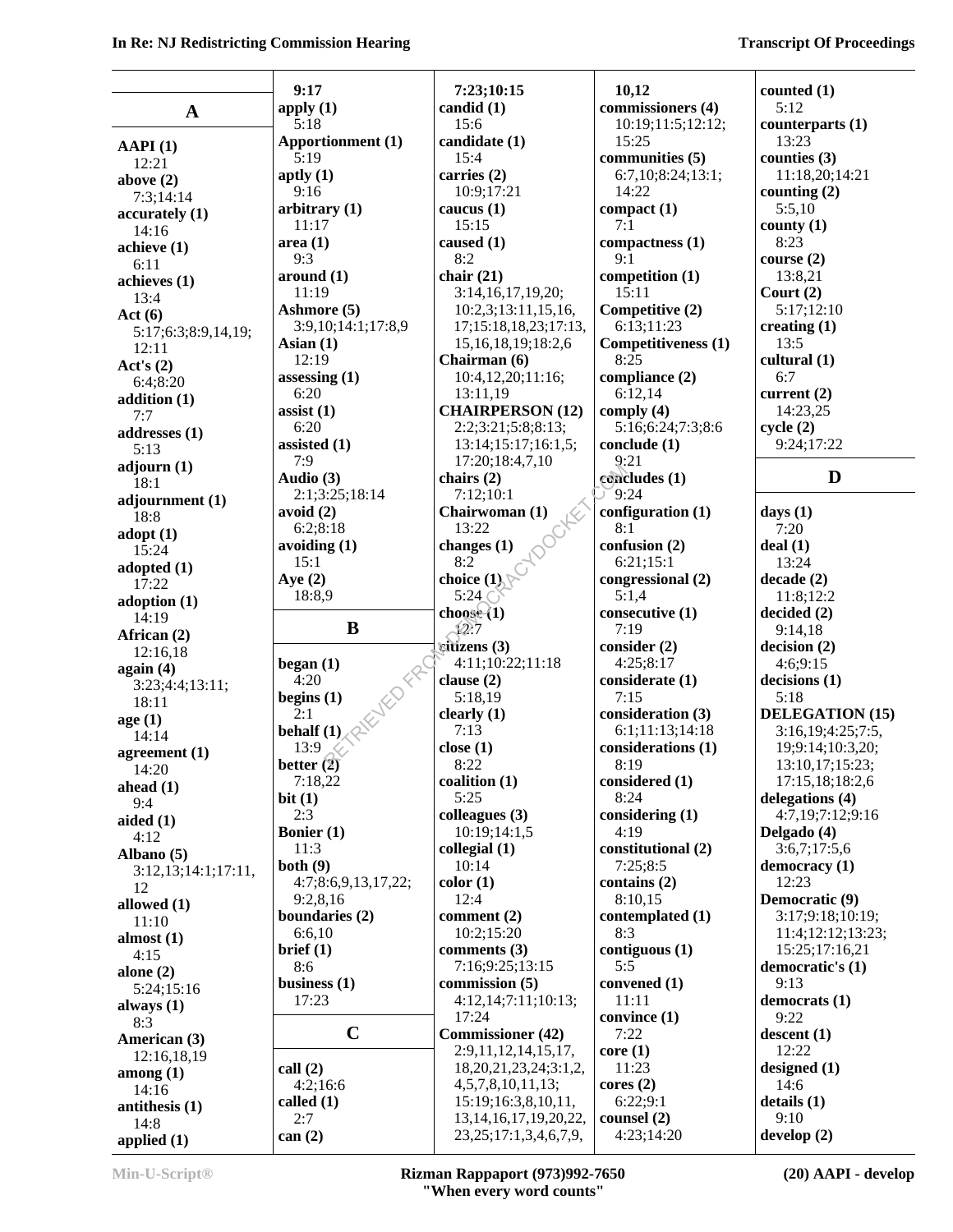#### **In Re: NJ Redistricting Commission Hearing Transcript Of Proceedings Transcript Of Proceedings**

| 10:25;11:6                      | embraces (2)              |                    |                         | HON(12)                           |
|---------------------------------|---------------------------|--------------------|-------------------------|-----------------------------------|
| deviation (1)                   | 11:7;13:6                 | $\mathbf{F}$       | G                       | 2:2;3:21;5:8;8:13;                |
| 7:2                             | empower(1)                |                    |                         | 13:14;15:17;16:1,5;               |
| dictates(1)                     | 14:6                      |                    |                         | 17:20;18:4,7,10                   |
| 9:22                            | empowered (1)             | fact $(1)$         | garage $(1)$            | honored $(1)$                     |
| difficult (2)                   | 15:14                     | 11:20              | 2:5                     | 10:15                             |
| 4:6,6                           | end $(2)$                 | fair $(3)$         | gave(1)                 |                                   |
| diluting $(1)$                  | 9:17;15:11                | 10:14;11:6;13:5    | 15:2                    | $\mathbf I$                       |
| 12:25                           | ends $(1)$                | fairness $(5)$     | general(1)              |                                   |
| director $(1)$                  | 18:14                     | 9:4,10,12,21;15:11 | 15:3                    |                                   |
| 11:1                            | energy $(1)$              | fastest $(1)$      | geographically (1)      | ideal $(1)$<br>5:14               |
| disappointed (3)                | 14:4                      | 12:20              | 5:5                     | imagine $(1)$                     |
|                                 |                           | favor $(5)$        | gerrymander (1)         | 7:23                              |
| 15:6,7,9<br>disenfranchises (1) | engaged (1)<br>7:5        | 6:18;9:6,12;11:24; | 11:24                   |                                   |
| 15:8                            |                           | 18:8               | given $(1)$             | impact $(2)$                      |
|                                 | ensure $(1)$<br>11:18     | favored (1)        | 10:21                   | 14:10;15:3                        |
| disfavor (2)                    |                           | 6:13               | goal(2)                 | impaired $(1)$                    |
| 6:18;9:6                        | ensured $(1)$             | Federal (1)        | 11:5;13:5               | 6:16                              |
| distribution $(1)$              | 12:1                      | 8:7                | good(3)                 | important $(2)$                   |
| 14:15                           | ensuring $(1)$            | feel $(1)$         | 3:23;7:17;10:5          | 10:8;12:25                        |
| district $(12)$                 | 12:21                     | 14:7               | Gopal (4)               | improve(1)                        |
| 5:6,11,14;6:17,23;              | equal $(4)$               | fellow(1)          | 2:25;3:1;16:24,25       | 7:21                              |
| 8:2,25;9:1,5;12:17,18,          | 5:13,18;8:7,8             | 10:18              | Grateful (3)            | improved (1)                      |
| 25                              | equally $(1)$             | female $(1)$       | 13:20,21,25             | 14:23                             |
| districts (18)                  | 15:9                      | 13:11              | greatest $(1)$          | incarcerated (1)                  |
| 5:4,13,21;6:13,22,              | equity $(1)$              | fight $(1)$        | 15:14                   | 5:11                              |
| 23;7:1;8:3,8,11,16;             | 15:10                     | 12:6               | $g realty (2)$          | include $(2)$                     |
| 11:24;12:1;14:13,13,            | eschewed (1)              | final $(2)$        | 4:12;7:8                | 5:20;6:22                         |
| 16,25;15:2                      | 15:11                     | 14:7;15:7          | growing (2)             | including $(1)$                   |
| diverse $(2)$                   | especially $(1)$          | First $(2)$        | 12:20;13:1              | 14:9                              |
| 13:9;14:17                      | 13:25                     | 10:11;13:10        | $\text{quidance}$ $(1)$ | increase $(1)$                    |
| diversity $(1)$                 | establish (1)             | five $(4)$         | 7:8                     | 12:8                              |
| 11:7                            | 5:3                       | 8:10,15;14:12;15:2 |                         | increased (1)                     |
|                                 |                           |                    |                         |                                   |
| down(1)                         | ethnic $(1)$              |                    |                         | 12:16                             |
| 12:11                           | 6:8                       | floor $(2)$<br>J.  | H                       | increases $(1)$                   |
| drawn(1)                        | evaluated (1)             | 10:1;15:22         |                         | 12:19                             |
| 9:20                            | 9:8                       | focus $(1)$        | happy $(1)$             | incredibly (1)                    |
| Duffy $(5)$                     | even $(2)$                | 10:22              | 18:12                   | 10:8                              |
| 3:3,4;14:2;17:2,3               | 4:17;7:18                 | Following (1)      | hear $(1)$              | incumbents (1)                    |
| during $(1)$                    | evenings (1)              | 4:18               | 17:25                   | 6:21                              |
| 7:7                             | 7:20                      | foremost $(1)$     | heard $(1)$             | influence $(2)$                   |
|                                 | event $(i)$               | 10:11              | 13:7                    | 12:20,24                          |
| E                               | 2:6                       | formed $(5)$       | Hearing (2)             | Innovation (1)                    |
|                                 | everyone (3)              | 5:6,11;6:17,23;9:5 | 15:21;17:25             | 7:9                               |
| earned $(1)$                    | 4:1;10:5;18:11            | formulating $(1)$  | hearings $(5)$          |                                   |
| 14:4                            | evidence $(1)$            | 4:13               | 4:14,15,18;11:11;       | interest (4)<br>6:7,11;8:24;14:22 |
| easy $(1)$                      | 4:19                      | forth $(3)$        | 14:19                   | interests $(1)$                   |
| 7:23                            | example(1)                | 11:5,13,16         | held $(2)$              | 7:13                              |
|                                 | 7:24                      | fortunate (1)      | 4:14;14:3               |                                   |
| economic (1)<br>6:8             | exceeded (1)              | 4:22               | helped $(1)$            | Interruption (2)<br>5:7;8:12      |
|                                 | 14:11                     | forward $(1)$      | 10:25                   |                                   |
| effort(3)                       |                           | 18:12              | hereby $(1)$            | into(1)<br>9:10                   |
| 7:17,21;10:22                   | executive (1)<br>11:1     | four $(1)$         | 2:6                     |                                   |
| eight $(1)$                     |                           | 7:19               | highest $(1)$           | issue $(1)$                       |
| 12:25                           | existing $(2)$            | full $(1)$         | 14:3                    | 12:13                             |
| either $(1)$                    | 6:22;11:25                | 14:19              | highlights $(1)$        | $\mathbf J$                       |
| 15:5                            | $\text{expert}(1)$<br>7:8 | Fuller $(10)$      | 13:2                    |                                   |
| elect (2)                       |                           | 3:18,19;10:2,3;    | hindered (1)            |                                   |
| 5:23;15:4                       | experts $(1)$             | 13:15,22;15:23;    | 6:16                    | Jeanne $(1)$                      |
| election $(4)$                  | 7:6                       | 17:17,18;18:6      | history $(1)$           | 14:1                              |
| 6:19;9:7;11:8;15:4              | extent(1)                 | Furthermore (1)    | 13:10                   | Jersey (6)                        |
| elections $(1)$                 | 8:18                      | 6:1                | holiday $(1)$           | 4:12;7:13;10:23;                  |
| 14:10                           | extremely (1)             | future $(1)$       | 18:12                   | 12:15;14:7;15:15                  |
| Electoral (1)<br>7:9            | 7:15                      | 10:10              | home $(1)$<br>10:6      | Jones $(1)$<br>11:1               |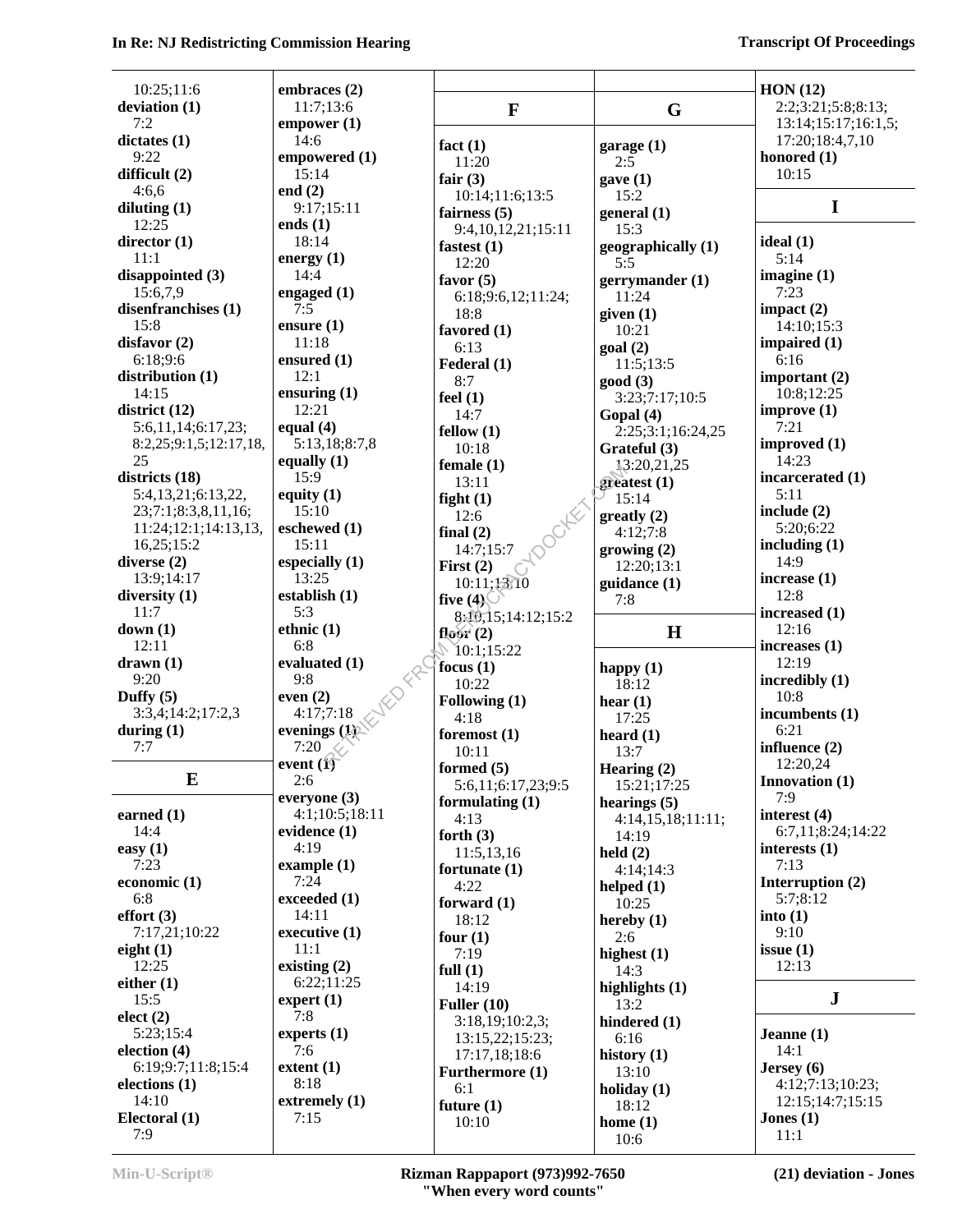#### **In Re: NJ Redistricting Commission Hearing Transcript Of Proceedings Transcript Of Proceedings**

| Judge $(3)$               | 11:25                         | moment $(1)$           | occasions (1)           | phones(1)                 |
|---------------------------|-------------------------------|------------------------|-------------------------|---------------------------|
| 4:22;5:9;7:7              | maintained (1)                | 10:24                  | 18:13                   | 4:2                       |
| Justice (4)               | 15:2                          | months $(1)$           | offer $(1)$             | please (4)                |
| 10:12;12:14;15:23;        | maintaining $(1)$             | 13:8                   | 13:13                   | 2:7;4:2;16:6;18:11        |
| 16:3                      | 12:17                         | more $(2)$             | one $(5)$               | pleasure (1)              |
|                           | maintains (1)                 | 11:11;12:5             | 7:25,25;8:23;9:3;       | 13:24                     |
| $\mathbf K$               | 11:23                         | morning (4)            | 11:24                   | political (7)             |
|                           | majority $(1)$                | 3:23,24;4:5;10:5       | only $(4)$              | 5:23;6:6,10,18;9:6;       |
| <b>KRUGER (26)</b>        | 12:17                         | most(2)                | 6:2;8:17;9:3;11:21      | 11:25;13:7                |
| 2:9,12,15,18,21,24;       | majority/minority (4)         | 13:9;15:8              | open $(2)$              | population (12)           |
| 3:2,5,8,11,14,17,20;      | 8:10,15;12:1;14:13            | motion $(4)$           | 10:1;11:9               | 5:6, 10, 14, 15; 8:7, 8;  |
| 16:8, 11, 14, 17, 20, 23; | making (1)                    | 15:21;16:4;17:21,      | opportunities (2)       | 12:5, 17, 21; 14: 14, 15; |
| 17:1,4,7,10,13,16,19      | 9:15                          | 25                     | 12:8;14:10              | 15:9                      |
|                           | mandate(1)                    | move(1)                | opportunity (6)         | positively (1)            |
| L                         | 8:7                           | 15:24                  | 5:22;9:22;12:22;        | 7:16                      |
|                           | many(1)                       | moved $(3)$            | 13:12,20;15:3           | possible (2)              |
| Lab $(1)$                 | 7:16                          | 16:6;18:3,5            | order(2)                | 5:14;7:2                  |
| 7:9                       | map(31)                       | much $(4)$             | 2:7;7:24                | preceding(1)              |
| Lagos $(4)$               | 4:8,21;5:19;7:6,17,           | 4:3;13:18,18;18:11     | others $(2)$            | 6:25                      |
| 2:22,23;16:21,22          | 21, 22; 9: 3, 13, 17, 18,     | municipal $(1)$        | 4:16;5:25               | prepared $(3)$            |
| language $(1)$            | 19,23;10:25;11:6,13,          | 11:20                  | outcomes (1)            | 3:24;4:5,24               |
| 5:21                      | 23;12:12,14,19;13:2,          | municipalities (1)     | 15:4                    | preparing $(1)$           |
| last $(1)$                | 4,6;14:6,7,8,23,24;           | 11:22                  | outset $(2)$            | 4:21                      |
| 9:19                      | 15:13,24;17:22                | must(2)                | $\sim 9.11:4$           | Present (4)               |
| late $(1)$                | mapmaker $(1)$                | 5:13;12:13             | outstanding (2)         | 2:11,14,23;3:7            |
| 2:4                       | 11:3                          | mute(1)                | 7:5,12                  | presented (2)             |
| Latino $(1)$              | <b>Mapmakers</b> (3)          | 4:2                    | over(1)                 | 4:7;15:24                 |
| 12:24                     | 5:3,16;6:9                    |                        | 13:7                    | preservation (1)          |
| leadership (2)            | $map-making (1)$              | $N^{-1}$               |                         | 8:25                      |
| 10:14;12:13               | 4:25                          |                        | ${\bf P}$               | preserved $(1)$           |
| least $(1)$               | maps $(10)$                   | narrowly $\tilde{2}$ ) |                         | 12:24                     |
| 2:4                       | 4:13,17;8:5,6,9,13,           | 6:4;8.20               | Pagliughi (5)           | primary $(2)$             |
|                           |                               |                        |                         |                           |
| led(2)                    | 17,22;9:2,8                   | Nash(4)                | 2:13,14;14:2;16:12,     | 11:5;13:5                 |
| 11:1,2                    | Mark $(2)$                    | 2:16,17;16:15,16       | 13                      | Princeton (1)             |
| LeFelt $(2)$              | 14:2,2                        | nation(1)              | Parikh (1)              | 7:10                      |
| 4:23;5:9                  | may(3)                        | 10:10                  | 11:2                    | principles $(1)$          |
| LeFelt's $(2)$            | 6:17,22;9:5                   | nature $(1)$           | part(1)                 | 11:16                     |
| 7:8;14:20                 | meaningful $(2)$              | 14:17                  | 10:16                   | prior(1)                  |
| $left(1\right)$           | 12:2;14:92                    | nearly (2)             | participate (3)         | 5:12                      |
| 14:24                     | meaningfully $(1)$            | 11:12;14:24            | 5:23;12:22;13:21        | prisoners (1)             |
| legal(1)                  | 15:3 <sup>2</sup>             | necessary(3)           | participation (2)       | 5:12                      |
| 11:2                      | measure(1)                    | 6:2,11;8:18            | 11:10;13:7              | privilege (2)             |
| limited $(1)$             | 14:22                         | neither(1)             | particularly (1)        | 7:6;10:7                  |
| 11:17                     | meet $(1)$                    | 9:13                   | 10:20                   | privileged (1)            |
| linguistic $(1)$          | 7:24                          | Nevertheless (1)       | parties $(1)$           | 12:15                     |
| 6:8                       | meeting $(3)$                 | 8:4                    | 7:14                    | problems (1)              |
| list(1)                   | 2:6;7:20;10:8                 | New $(8)$              | partisan $(4)$          | 2:5                       |
| 4:9                       | member $(2)$                  | 4:11;6:23;7:13;8:1;    | 9:4,9,12;13:10          | proceedings (2)           |
| little $(2)$              | 7:14;15:13                    | 10:23;12:14;14:6;      | parts(1)                | 5:7:8:12                  |
| 2:3,4                     | members $(2)$                 | 15:15                  | 12:11                   | process(12)               |
| LoGrippo (5)              | 15:19;18:9                    | next(4)                | party $(4)$             | 4:13,20;5:1;7:7,15,       |
| 2:19,20;14:2;16:18,       | met(1)                        | 9:23;11:8,8;17:22      | 6:18;9:6;11:25;         | 23;8:4;10:15;11:9;        |
| 19                        | 14:10                         | nine $(2)$             | 15:5                    | 13:21;15:8,10             |
| long(1)                   | Michele (1)                   | 11:20;14:13            | past(1)                 | processes(1)              |
| 6:14                      | 14:1                          | none $(2)$             | 13:8                    | 5:23                      |
| look $(1)$                | minimizing(1)                 | 15:21;17:25            | people(3)               | produced(1)               |
| 18:12                     | 6:21                          | number $(1)$           | 4:15;12:4,21            | 8:4                       |
| Lynda(1)                  | minorities (1)                | 15:14                  | percent(3)              | professionalism (1)       |
| 14:1                      | 5:22                          | numbers $(1)$          | 12:5;14:15,24           | 13:22                     |
|                           | minority(6)                   | 5:20                   | person(4)               | promote(1)                |
| $\mathbf M$               | 12:3,7,9;14:9,14,15           |                        | 4:14;6:19;7:25;9:7      | 15:10                     |
| maintain(1)               | minority/majority (1)<br>5:20 | $\mathbf 0$            | philosophy (1)<br>14:21 | proposal $(2)$<br>8:10,15 |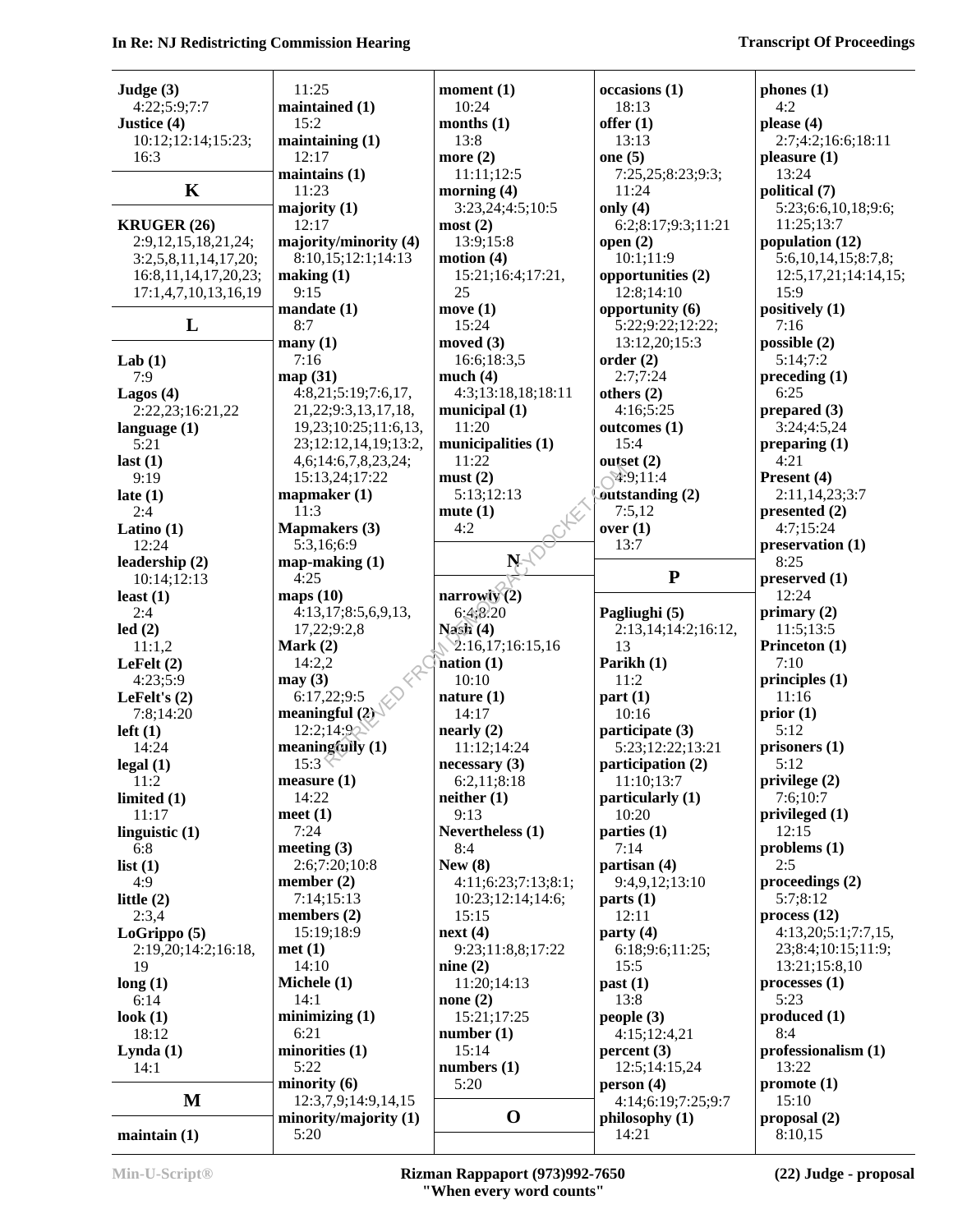#### **In Re: NJ Redistricting Commission Hearing Transcript Of Proceedings Transcript Of Proceedings**

| proposed $(5)$      | 7:13                  | 19                     | Statehouse (1)      | towns $(2)$         |
|---------------------|-----------------------|------------------------|---------------------|---------------------|
| 4:9,17;5:2;7:17;8:1 | represents $(1)$      | seeing $(1)$           | 10:8                | 11:18;14:21         |
| Protection (1)      | 12:14                 | 18:13                  | state's $(5)$       | transparent $(1)$   |
| 5:18                | <b>Republican (4)</b> | select $(1)$           | 11:21;12:20;14:17,  | 11:9                |
| prod(1)             | 3:14;10:20;13:25;     | 11:18                  | 25;15:8             | tremendous $(1)$    |
| 11:11               | 17:13                 | service $(5)$          | statewide (1)       | 10:9                |
| provide (1)         | republicans (1)       | 10:13,17;13:12,24;     | 9:9                 | try(1)              |
| 5:21                | 9:20                  | 14:3                   | Steinhardt (9)      | 4:4                 |
| provided $(3)$      | required $(1)$        | set $(1)$              | 3:15,16;10:21;      | Turning $(1)$       |
| 6:23;14:8,12        | 7:3                   | 11:16                  | 13:16,17;15:18;     | 7:11                |
| public (6)          | requirement (1)       | shall $(8)$            | 17:14,15;18:2       | two(4)              |
| 4:18,20;11:11,15;   | 7:25                  | 5:3,4,16;6:2,3,8,9;    |                     | 4:13,19;7:23;8:5    |
|                     | requirements $(2)$    | 7:1                    | stops $(1)$<br>3:25 |                     |
| 13:7;14:19          |                       |                        |                     | U                   |
| $p$ ulled $(1)$     | 6:5;8:21              | shaped (1)<br>7:2      | striking $(1)$      |                     |
| 9:3                 | respect $(1)$         |                        | 12:11               |                     |
| purported $(1)$     | 14:5                  | shortly $(1)$          | strong $(1)$        | understood (1)      |
| 15:10               | respected (1)         | 4:10                   | 14:21               | 12:12               |
| put $(2)$           | 6:9                   | show $(1)$             | subdivision $(2)$   | University (1)      |
| 11:5,13             | respective $(2)$      | 12:13                  | 6:6,10              | 7:10                |
|                     | 7:14,21               | showed $(1)$           | submitted (3)       | unless $(2)$        |
| $\mathbf R$         | responded (1)         | 9:11                   | 4:16,17,20          | 6:11;7:2            |
|                     | 7:16                  | significance (1)       | substantially $(3)$ | unnecessary $(1)$   |
| race $(2)$          | responsibility (1)    | 10:9                   | 4:8;6:24;8:8        | 15:1                |
| 6:2;8:17            | 12:6                  | significantly $(1)$    | sufficient $(1)$    | used $(2)$          |
| racial $(2)$        | responsive $(1)$      | 6:15                   | 5:20                | 9:14,23             |
| 5:21;12:13          | 11:15                 | Similarly (1)          | suggested $(1)$     | using $(1)$         |
| $\text{Raj}(1)$     | result $(1)$          | 8:22                   | 4:24                | 9:9                 |
| 11:2                | 15:7                  | Octric<br>simply $(2)$ | summary $(1)$       |                     |
| real $(1)$          | results $(1)$         | 9:11,18                | 9:16                | $\mathbf{V}$        |
| 12:2                | 9:11                  | solely $(2)$           | Supreme (2)         |                     |
|                     |                       |                        |                     |                     |
| reasonable (1)      | right $(2)$           | 6:17:9:5               | 5:17;12:10          | various $(1)$       |
| 5:22                | 12:7;16:6             | sorry $(4)$<br>23      | sure $(1)$          | 9:9                 |
| $\text{Redd}(5)$    | Rights $(6)$          |                        | 4:11                | view $(1)$          |
| 2:10,11;16:3,9,10   | 5:17;6:3;8:9,14,19;   | sought $(1)$           |                     | 8:4                 |
| redistricting (4)   | 12:11                 | 10:14                  | T                   | violation $(2)$     |
| 5:2;9:19,24;17:22   | robust $(2)$          | special $(2)$          |                     | 6:3;8:18            |
| reflected $(1)$     | 11:10;13:6            | 4:23;14:20             | tailored (2)        | virtues $(1)$       |
| 14:16               | robustly $(1)$        | spent $(1)$            | 6:4;8:20            | 15:12               |
| reflecting $(1)$    | 12:23                 | 7:19                   | team $(4)$          | voice $(1)$         |
| 12:20               | role $(2)$            | spirit $(2)$           | 7:17,20;9:8;11:2    | 13:1                |
| regard $(1)$        | 2:8;16:7              | 15:16,16               | testified (1)       | voices $(1)$        |
| 14:4                | room $(1)$            | split $(2)$            | 4:16                | 11:15               |
| regularly $(1)$     | 2:5                   | 6:9;11:22              | testifying $(1)$    | vote $(3)$          |
| 7:2                 |                       | splits $(3)$           | 11:12               | 8:1;9:18;15:15      |
| relevant $(1)$      | S                     | 8:23;11:17,20          | testimony $(2)$     | voter $(2)$         |
| 5:17                |                       | staff $(1)$            | 4:17;14:18          | 6:21;15:1           |
| religious $(1)$     | safe $(1)$            | 11:1                   | tests $(3)$         | voters $(9)$        |
| 6:8                 | 18:12                 | Stan $(1)$             | 9:9,11,14           | 6:20;12:3,7;14:7,8, |
| remarks $(1)$       | Sarah $(1)$           | 15:18                  |                     |                     |
|                     |                       |                        | throughout $(2)$    | 9,25;15:2,15        |
| 13:13               | 11:1                  | standard (1)           | 7:10,15             | Voting (9)          |
| remind $(1)$        | satisfied (1)         | 14:11                  | Thus $(1)$          | 5:17;6:3;8:9,14,19; |
| 4:1                 | 9:2                   | standards (9)          | 9:21                | 11:14;12:11;14:14;  |
| repeat $(1)$        | satisfies $(1)$       | 4:8,10,24;5:2;6:12,    | today $(6)$         | 15:9                |
| 8:16                | 4:8                   | 14,25;7:4;9:17         | 10:6,7;11:14;13:3;  |                     |
| represent $(1)$     | satisfy $(4)$         | started $(1)$          | 15:15;17:24         | W                   |
| 12:5                | 6:4;8:9,14,20         | 2:3                    | together $(1)$      |                     |
| representation (3)  | second $(5)$          | starts $(1)$           | 4:23                | wake $(1)$          |
| 12:2,8,9            | 16:2,4,6;18:5,6       | 3:25                   | Tom(1)              | 12:10               |
| representative (2)  | secretary $(27)$      | state $(6)$            | 11:3                | <b>WALLACE (21)</b> |
| 11:6;13:6           | 2:7,9,12,15,18,21,    | 9:11;10:10,23;11:7;    | total $(2)$         | 2:2;3:20,21;5:8;    |
| representatives (2) | 24;3:2,5,8,11,14,17,  | 12:4;14:5              | 5:5,10              | 8:13;10:4,12,12;    |
| 5:24;11:19          | 20;16:8,11,14,17,20,  | stated $(1)$           | town(1)             | 11:17;13:11,14;     |
| represented (1)     | 23;17:1,4,7,10,13,16, | 18:9                   | 8:23                | 15:17,24;16:1,4,5;  |
|                     |                       |                        |                     |                     |